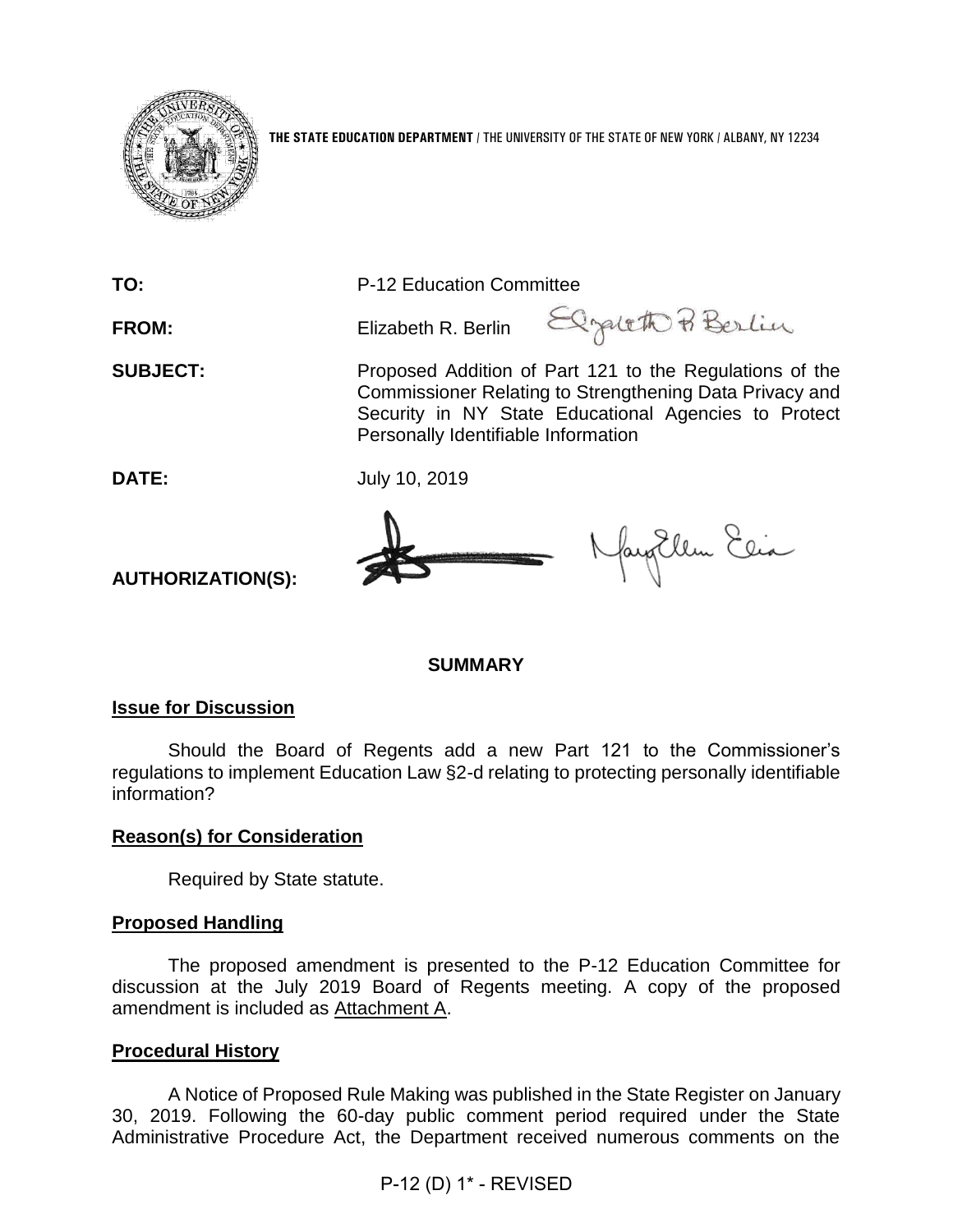proposed amendment, which are set forth in the Assessment of Public Comment included as Attachment B. Based on the comments received, the Department is proposing revisions to the regulation. A Notice of Revised Rule Making will be published in the State Register on July 31, 2019. Supporting materials are available upon request to the Secretary to the Board of Regents.

### **Background Information**

Chapter 56 of the Laws of 2014 added §2-d to the Education Law effective April 2014. The focus of the law is the protection of the privacy and security of personally identifiable information (PII) of students, and certain annual professional performance review (APPR) data of teachers and principals. The law outlines certain requirements for educational agencies and their third-party contractors to ensure the security and privacy of such protected information.

## **Regulatory Background**

The proposed amendments to Part 121 of the Commissioner's regulations were developed in consultation with stakeholders and the public. In 2017, the Chief Privacy Officer created the Data Privacy Advisory Council (DPAC) which consists of members drawn from diverse stakeholder groups and includes parents, industry advocates, administrative and teacher organizations and information technology experts. A list of DPAC members is included as Attachment C. The DPAC created two sub-committees to aid its work: the drafting workgroup and the technical standards workgroup. The drafting workgroup worked on the language of the regulation while the technical standards workgroup (drawn from a cross-section of experts from across the state) was responsible for recommending a standard for educational agency data security and privacy policies and practices. To seek public comments on additional elements of the parent's bill of rights and the regulation, the Department held fourteen public forums across the state in May and June and solicited for electronic comments during this period. The Chief Privacy Officer also created a Regulation Implementation Workgroup comprised of educational agency stakeholders from the field such as RIC Directors, BOCES staff, district technical directors and other experts in the field to collaborate in the work of developing an implementation roadmap, and other tools and resources to aid the adoption and implementation of the regulation and the data security and privacy standard it adopts. The input received from all stakeholders was critical to developing these regulations.

To highlight some provisions, Part 121 clarifies the data privacy and security obligations of educational agencies and third-party contractors; establishes requirements for contracts and other written agreements where PII will be provided to a third-party contractor and also attempts to clarify obligations where click-through agreements for software applications are utilized; establishes the National Institute of Standards and Technology (NIST) Cybersecurity Framework as the standard for educational agencies data security and privacy programs; directs educational agencies to ensure that all employees that handle PII receive annual data security and privacy training; and requires that educational agencies identify a data protection officer that will be responsible for the educational agency's data privacy and security program.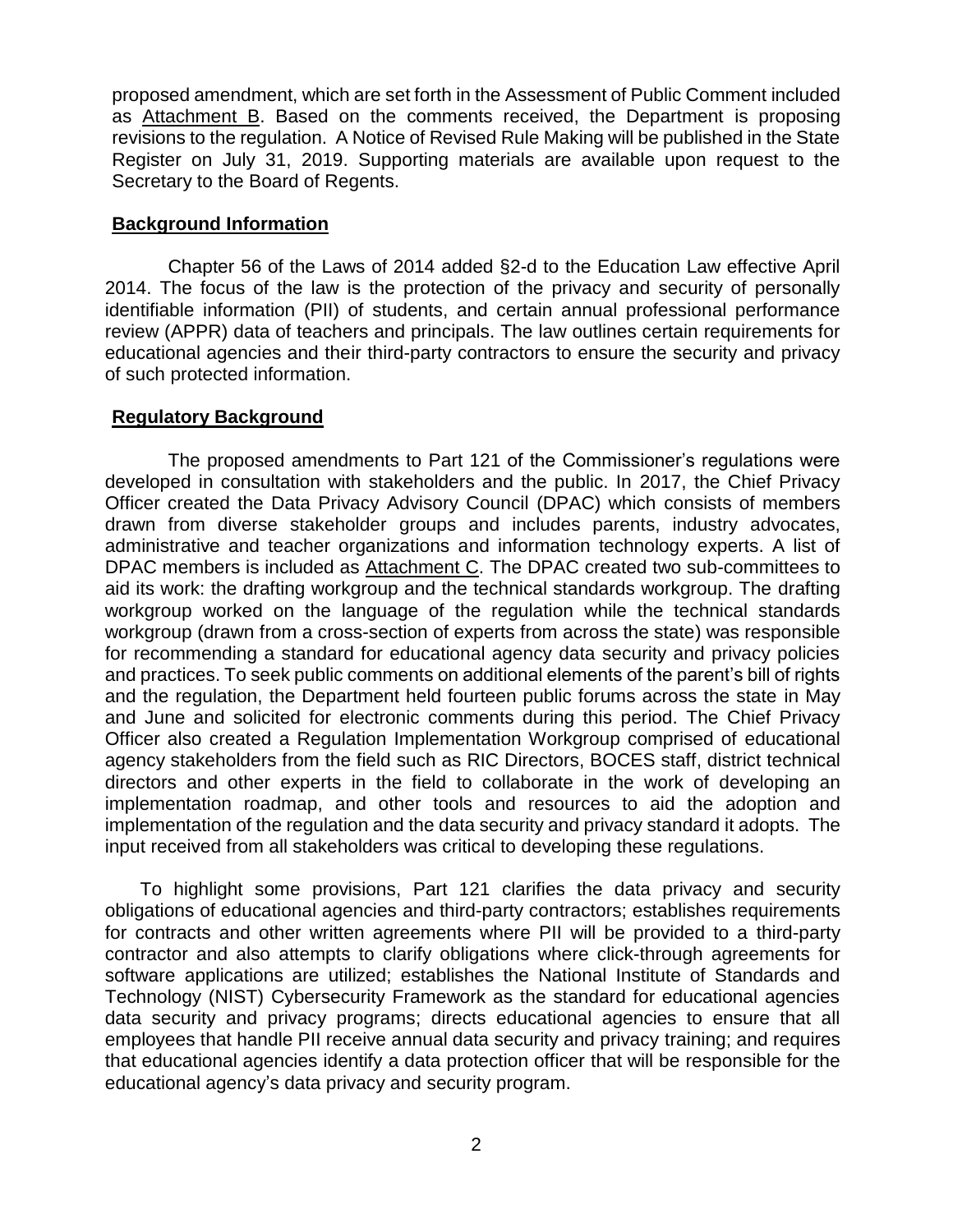## **Proposed Revisions to the Regulation**

 The Department received comments from many diverse groups and individuals including parent and privacy advocates, school district technology directors, school district superintendents, school principals and teachers, BOCES administrators, professional organizations, a professional union, the technology industry and the State Assembly. During preparation of the proposed revised regulations, the Department incorporated suggestions made by the public with respect to the proposed regulation.

 Specifically, the Department has revised the proposed amendments to include the following major changes:

- Provides additional clarity and consistency in the application of certain terms including "Encryption" and "Commercial and Marketing Purpose".
- Provides clarity regarding the complaint process.
- Incorporates sections of the statute where appropriate for completeness.
- Provides educational agencies until July 1, 2020 to adopt and publish a data security and privacy policy.
- Clarifies the requirements of the Data Security and Privacy Plan.
- Clarifies what should be included as part of the annual data privacy and security awareness training.
- Clarifies restrictions on the use or disclosure of personally identifiable information by third party contractors.
- Requires educational agencies to verify that only authorized individuals inspect and review student data.
- Clarifies the authority of the Chief Privacy Officer.

## **Related Regents Items**

- [April 2018 Information Privacy Program Update](http://www.regents.nysed.gov/common/regents/files/518p12d1.pdf)  (http://www.regents.nysed.gov/common/regents/files/518p12d1.pdf)
- [January 2019 Proposed Addition of Part 121 to the Regulations of the](https://www.regents.nysed.gov/common/regents/files/119p12d1.pdf)  [Commissioner Relating to Student Data Privacy](https://www.regents.nysed.gov/common/regents/files/119p12d1.pdf) (https://www.regents.nysed.gov/common/regents/files/119p12d1.pdf)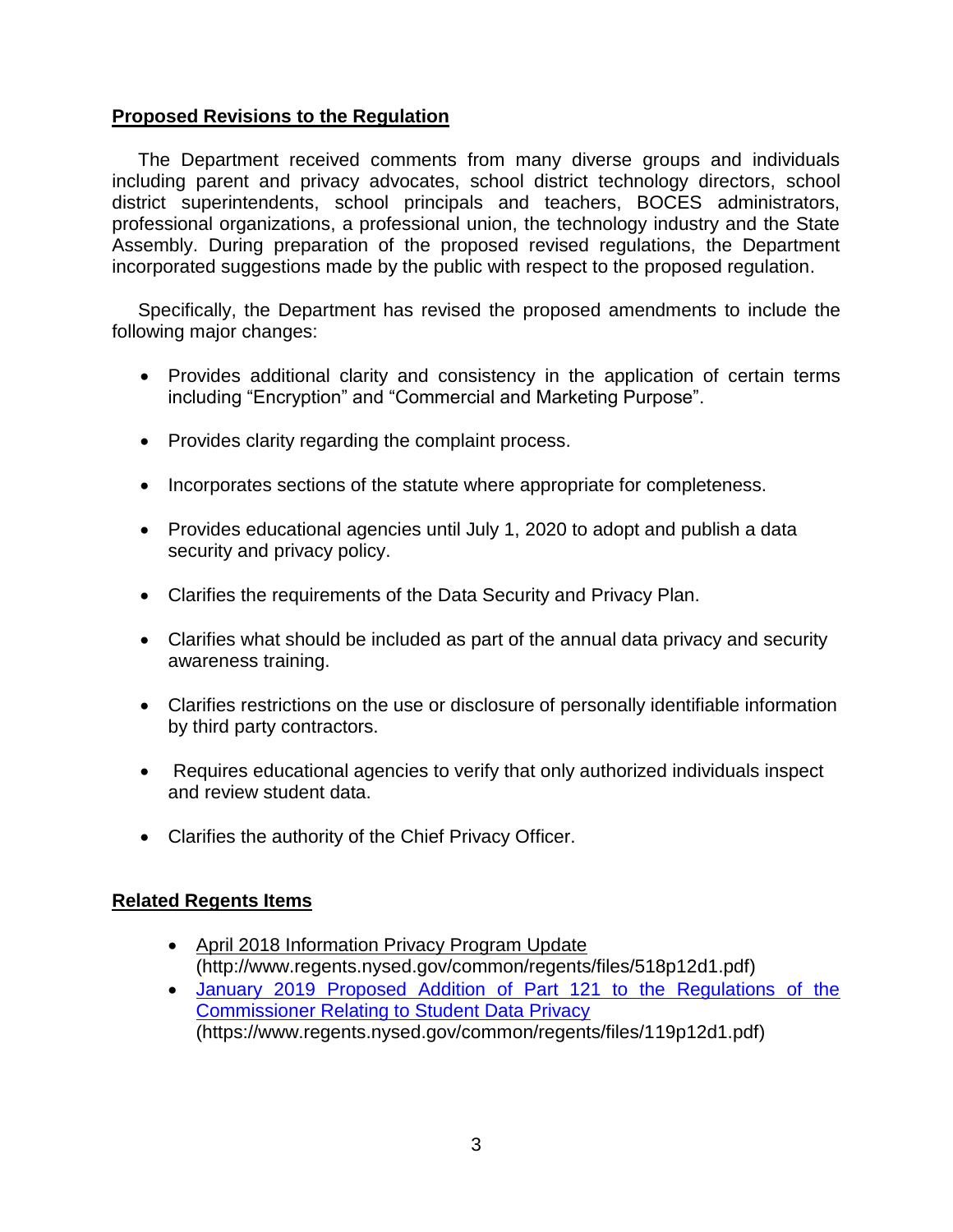### **Recommendation**

Not applicable.

## **Timetable for Implementation**

Following the 45-day public comment period required under the State Administrative Procedure Act for revised rulemakings, it is anticipated that the revised proposed rule will be presented to the Board of Regents for permanent adoption at its October 2019 meeting. If adopted at the October 2019 meeting, it will become effective on October 23, 2019.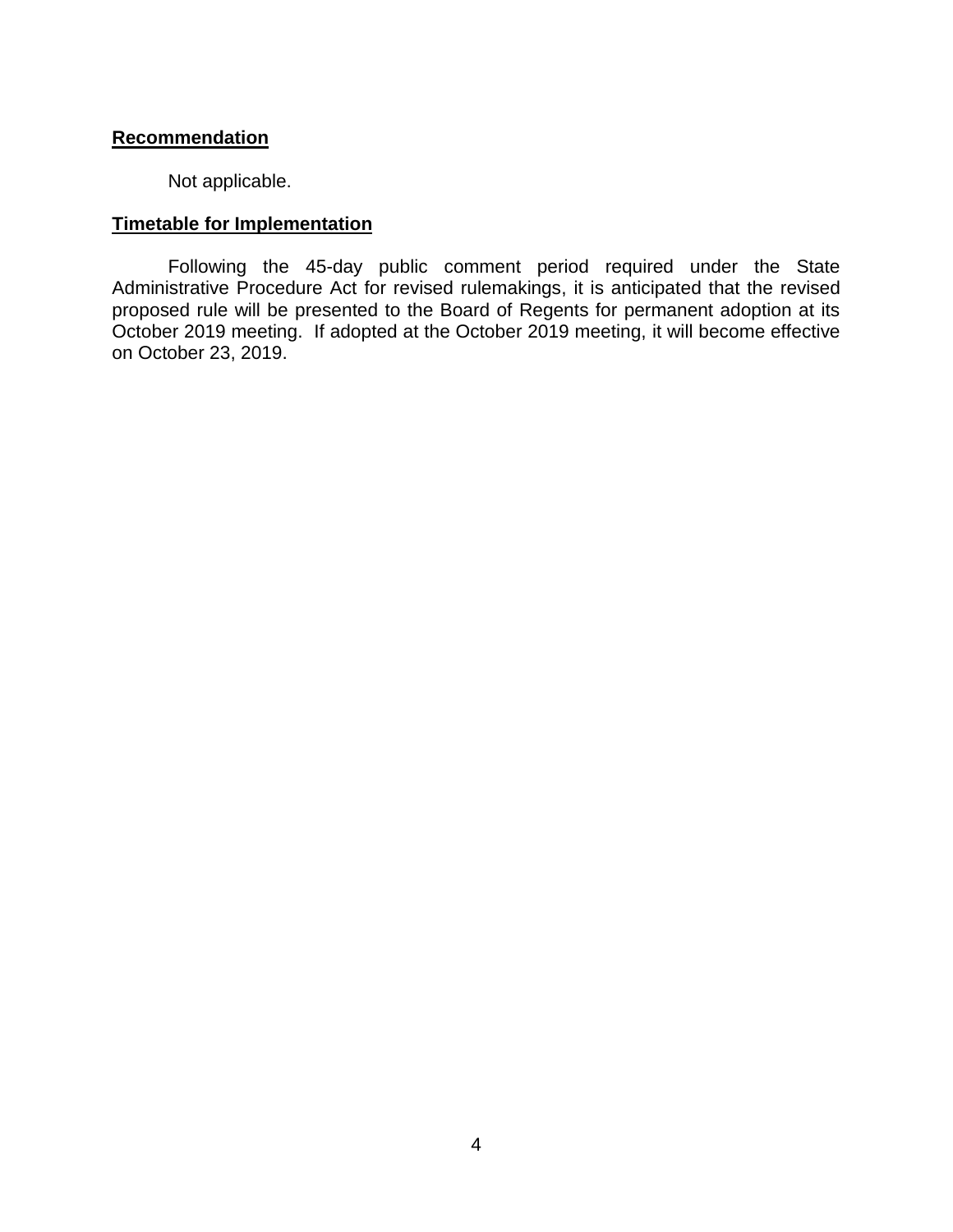### AMENDMENT TO THE REGULATIONS OF THE COMMISSIONER OF EDUCATION

Pursuant to Education Law sections 2-d, 101, 207 and 305,

a new Part 121 shall be added effective upon adoption to read as follows:

### Part 121

# Strengthening Data Privacy and Security in NY State Educational Agencies to

## Protect Personally Identifiable Information

### **§121.1 Definitions.**

As used in this Part, the following terms shall have the following meanings:

(a) *Breach* means the unauthorized acquisition, access, use, or disclosure of student data and/or teacher or principal data by or to a person not authorized to acquire, access, use, or receive the student data and/or teacher or principal data.

(b) *Chief Privacy Officer* means the Chief Privacy Officer appointed by the Commissioner pursuant to Education Law §2-d.

(c) *Commercial or Marketing Purpose* means the sale of student data; or its use or disclosure for purposes of receiving remuneration, whether directly or indirectly; the use of student data for advertising purposes, or to develop, improve or market products or services to students.

(d) *Contract or other written agreement* means a binding agreement between an educational agency and a third-party, which shall include but not be limited to an agreement created in electronic form and signed with an electronic or digital signature or a click wrap agreement that is used with software licenses, downloaded and/or online applications and transactions for educational technologies and other technologies in which a user must agree to terms and conditions prior to using the product or service.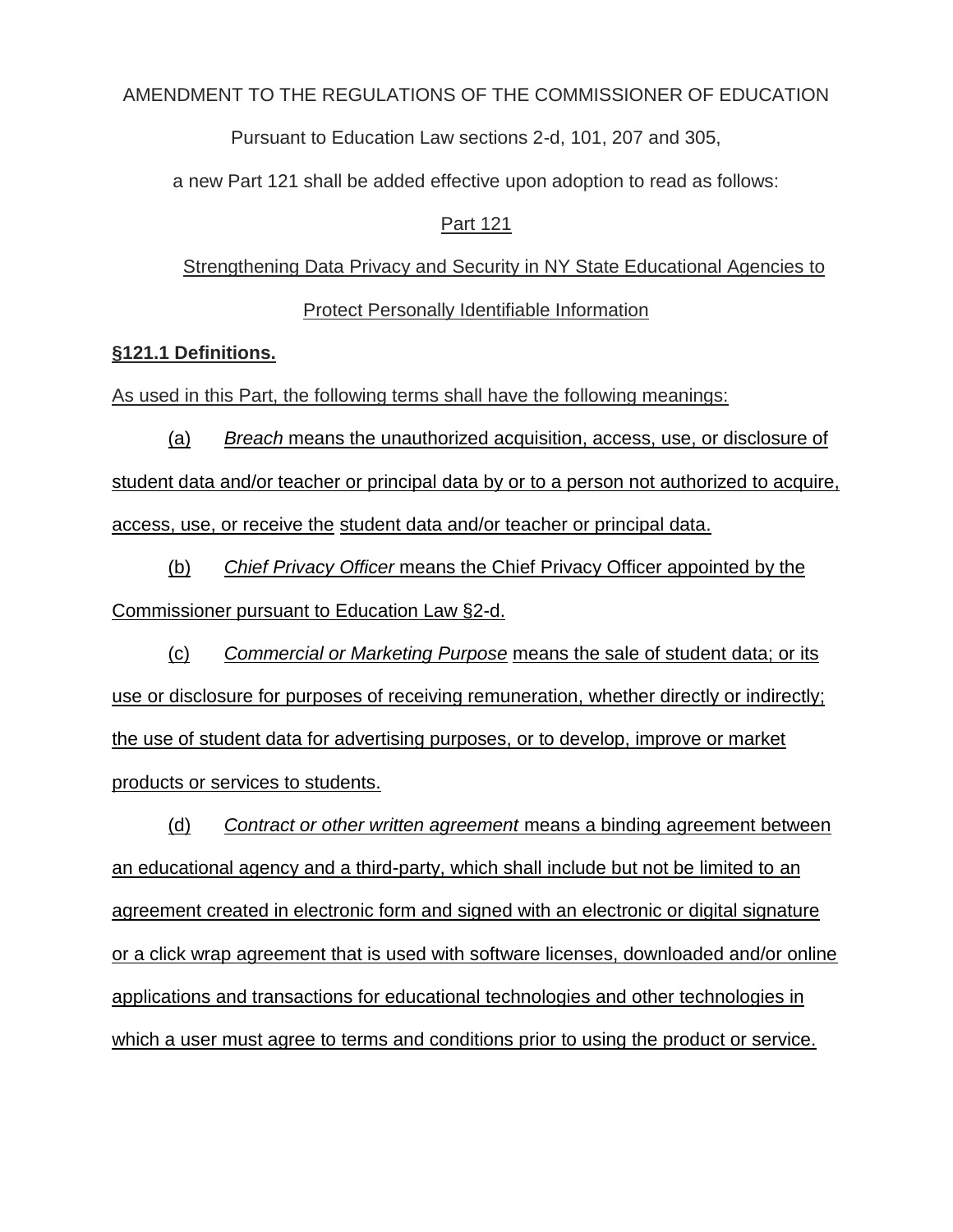*(e) Disclose* or *Disclosure* mean to permit access to, or the release, transfer, or other communication of personally identifiable information by any means, including oral, written, or electronic, whether intended or unintended.

(f) *Education Records* means an education record as defined in the Family Educational Rights and Privacy Act and its implementing regulations, 20 U.S.C. 1232g and 34 C.F.R. Part 99, respectively.

(g) *Educational Agency* means a school district, board of cooperative educational services (BOCES), school, or the Department.

(h) *Eligible Student* means a student who is eighteen years or older.

(i) *Encryption means* methods of rendering personally identifiable information unusable, unreadable, or indecipherable to unauthorized persons through the use of a technology or methodology specified or permitted by the Secretary of the United States department of health and human services in guidance issued under Section 13402(H)(2) of Public Law 111-5.

(j) *FERPA* means the Family Educational Rights and Privacy Act and its implementing regulations, 20 U.S.C. 1232g and 34 C.F.R. Part 99, respectively.

(k) *NIST Cybersecurity Framework* means the U.S. Department of Commerce National Institute for Standards and Technology Framework for Improving Critical Infrastructure Cybersecurity Version 1.1 which is available at the Office of Counsel, State Education Department, State Education Building, Room 148, 89 Washington Avenue, Albany, New York 12234.

(l) *Parent* means a parent, legal guardian, or person in parental relation to a student.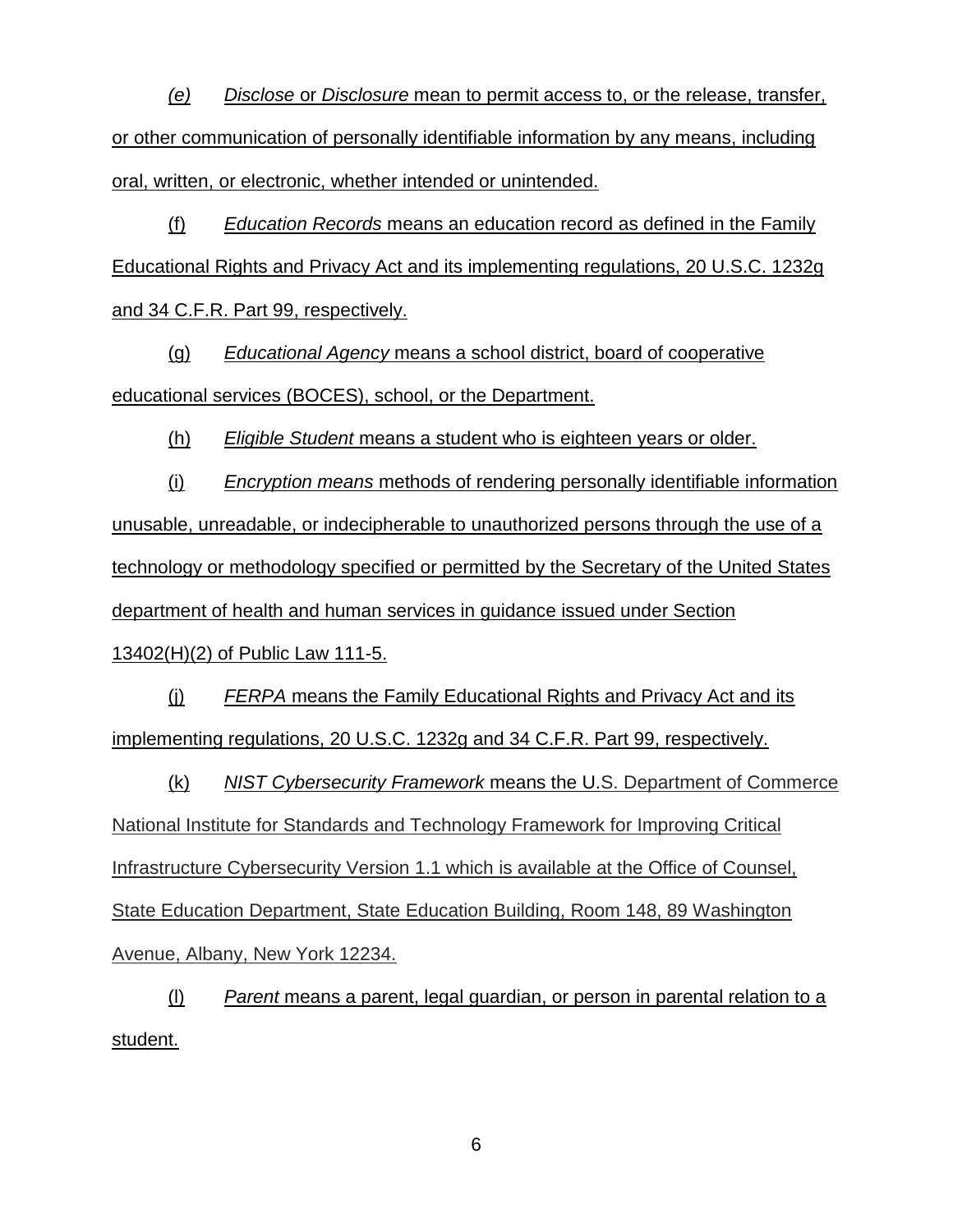*(m) Personally Identifiable Information*, as applied to student data, means personally identifiable information as defined in section 99.3 of Title 34 of the Code of Federal Regulations implementing the Family Educational Rights and Privacy Act, 20 U.S.C 1232g, and as applied to teacher and principal data, means personally identifiable information as such term is defined in Education Law §3012-c (10).

(n) *Release* shall have the same meaning as Disclosure or Disclose.

(o) *School* means any public elementary or secondary school including a charter school, universal pre-kindergarten program authorized pursuant to Education Law §3602-e, an approved provider of preschool special education, any other publicly funded pre-kindergarten program, a school serving children in a special act school district as defined in Education Law §4001, an approved private school for the education of students with disabilities, a State-supported school subject to the provisions of Article 85 of the Education Law, or a State-operated school subject to the provisions of Articles 87 or 88 of the Education Law .

(p) *Student* means any person attending or seeking to enroll in an educational agency.

(q) *Student Data* means personally identifiable information from the student records of an educational agency.

(r) *Teacher or Principal Data* means personally identifiable information from the records of an educational agency relating to the annual professional performance reviews of classroom teachers or principals that is confidential and not subject to release under the provisions of Education Law §§3012-c and 3012-d.

(s) *Third-Party Contractor* means any person or entity, other than an educational agency, that receives student data or teacher or principal data from an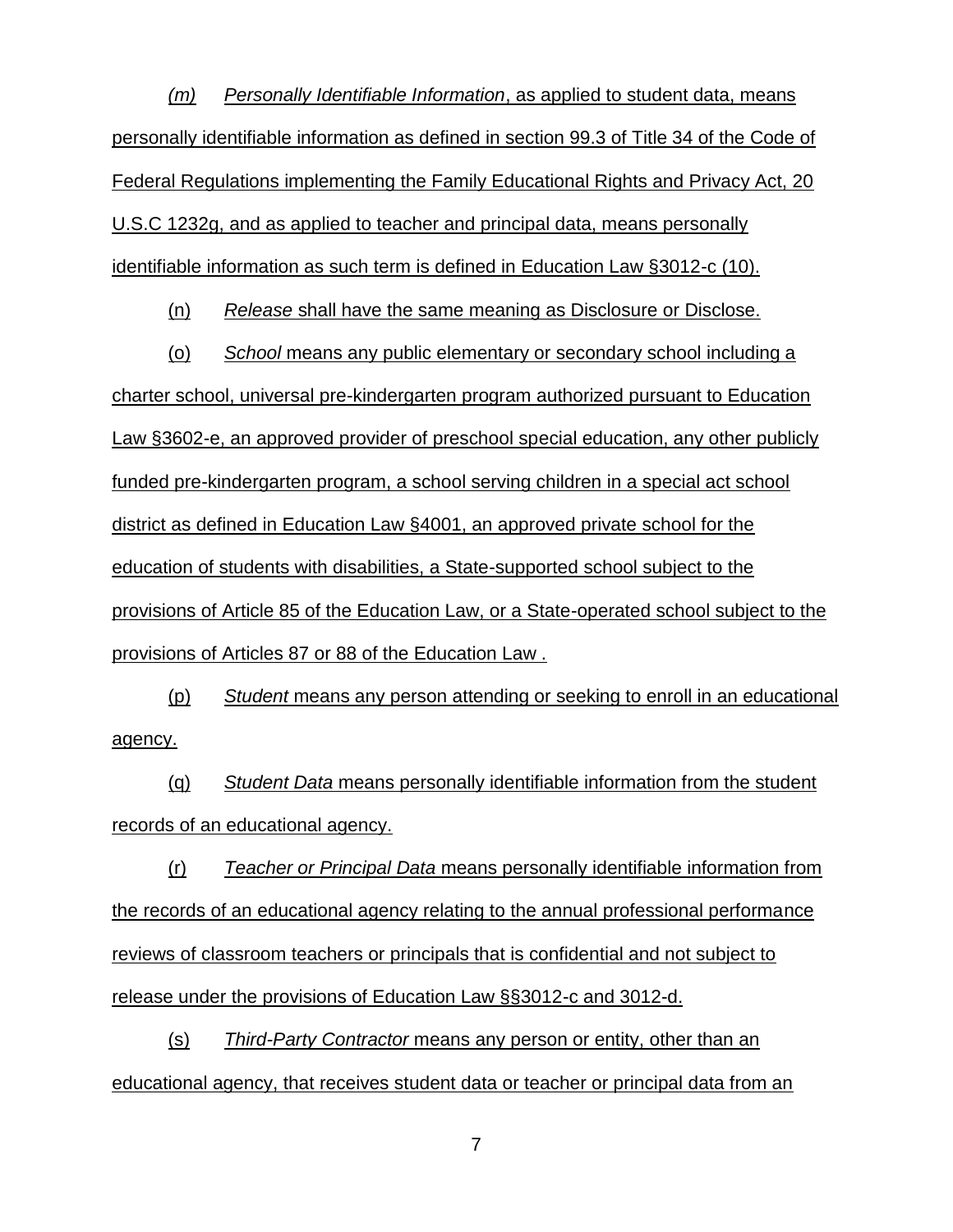educational agency pursuant to a contract or other written agreement for purposes of providing services to such educational agency, including but not limited to data management or storage services, conducting studies for or on behalf of such educational agency, or audit or evaluation of publicly funded programs. Such term shall include an educational partnership organization that receives student and/or teacher or principal data from a school district to carry out its responsibilities pursuant to Education Law §211-e and is not an educational agency, and a not-for-profit corporation or other nonprofit organization, other than an educational agency.

(t) *Unauthorized Disclosure or Unauthorized Release* means any disclosure or release not permitted by federal or State statute or regulation, any lawful contract or written agreement, or that does not respond to a lawful order of a court or tribunal or other lawful order.

### **§121.2 Educational Agency Data Collection Transparency and Restrictions.**

(a) Educational agencies shall not sell personally identifiable information nor use or disclose it for any marketing or commercial purpose or facilitate its use or disclosure by any other party for any marketing or commercial purpose or permit another party to do so.

(b) Each educational agency shall take steps to minimize its collection, processing and transmission of personally identifiable information.

(c) Each educational agency shall ensure that it has provisions in its contracts with third party contractors or in separate data sharing and confidentiality agreements that require the confidentiality of shared student data or teacher or principal data be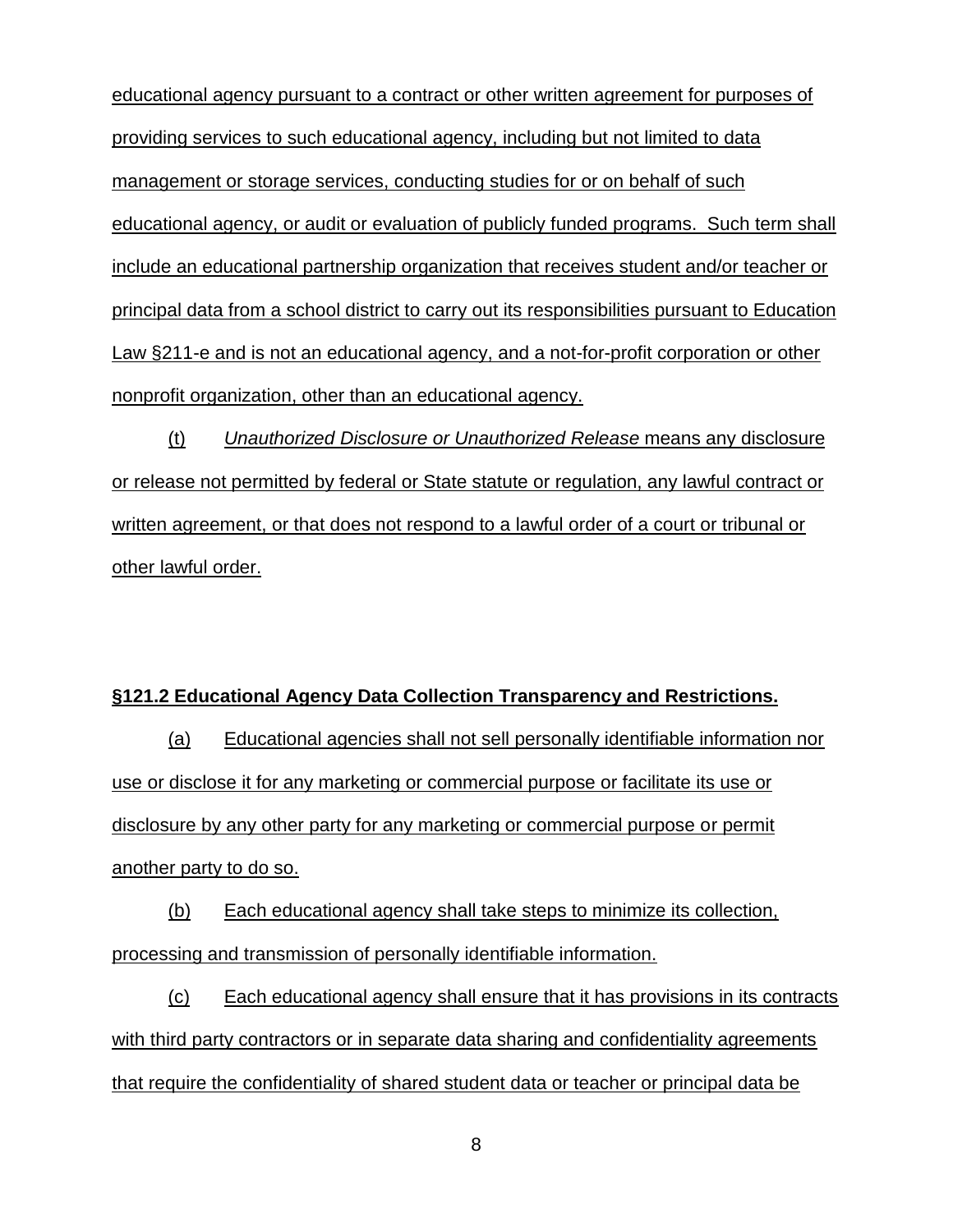maintained in accordance with federal and state law and the educational agency's data security and privacy policy.

(d) Except as required by law or in the case of educational enrollment data, school districts shall not report to the department the following student data elements: (1) juvenile delinquency records; (2) criminal records; (3) medical and health records; and (4) student biometric information.

### **§121.3 Bill of Rights for Data Privacy and Security.**

(a) Each educational agency shall publish on its website a parents bill of rights for data privacy and security ("bill of rights") that complies with the provisions of Education Law §2-d (3).

(b) The bill of rights shall also be included with every contract an educational agency enters with a third-party contractor that receives personally identifiable information.

(c) The bill of rights shall also include supplemental information for each contract the educational agency enters into with a third-party contractor where the thirdparty contractor receives student data or teacher or principal data. The supplemental information must be developed by the educational agency and include the following information:

- (1) the exclusive purposes for which the student data or teacher or principal data will be used by the third-party contractor, as defined in the contract;
- (2) how the third-party contractor will ensure that the subcontractors, or other authorized persons or entities to whom the third-party contractor will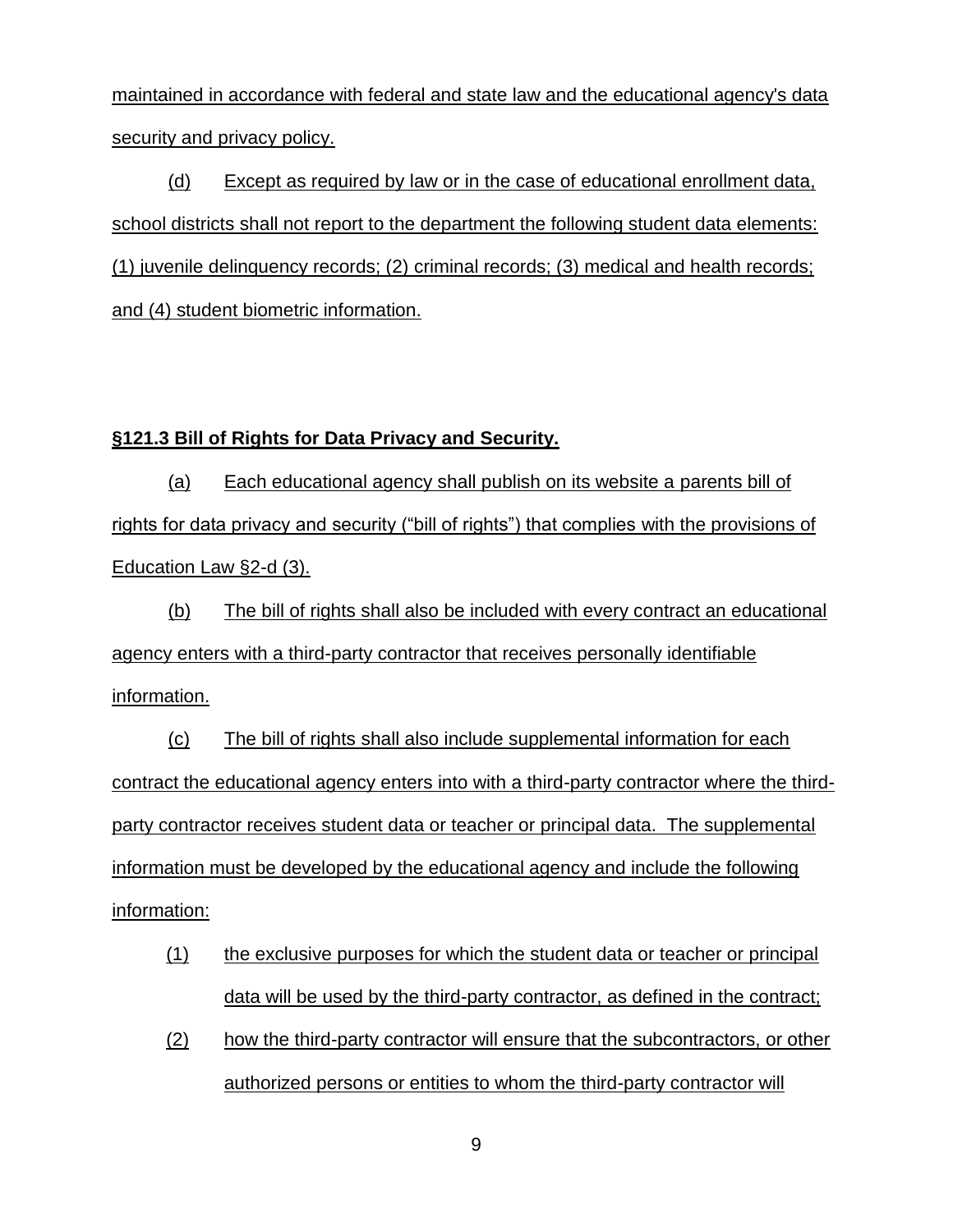disclose the student data or teacher or principal data, if any, will abide by all applicable data protection and security requirements, including but not limited to those outlined in applicable state and federal laws and regulations (e.g., FERPA; Education Law §2-d);

- (3) the duration of the contract, including the contract's expiration date and a description of what will happen to the student data or teacher or principal data upon expiration of the contract or other written agreement (e.g., whether, when and in what format it will be returned to the educational agency, and/or whether, when and how the data will be destroyed).
- (4) if and how a parent, student, eligible student, teacher or principal may challenge the accuracy of the student data or teacher or principal data that is collected;
- (5) where the student data or teacher or principal data will be stored, described in such a manner as to protect data security, and the security protections taken to ensure such data will be protected and data security and privacy risks mitigated; and
- (6) address how the data will be protected using encryption while in motion and at rest.

(d) Each educational agency shall publish on its website the supplement to the bill of rights for any contract or other written agreement with a third-party contractor that will receive personally identifiable information.

(e) The bill of rights and supplemental information may be redacted to the extent necessary to safeguard the privacy and/or security of the educational agency's data and/or technology infrastructure.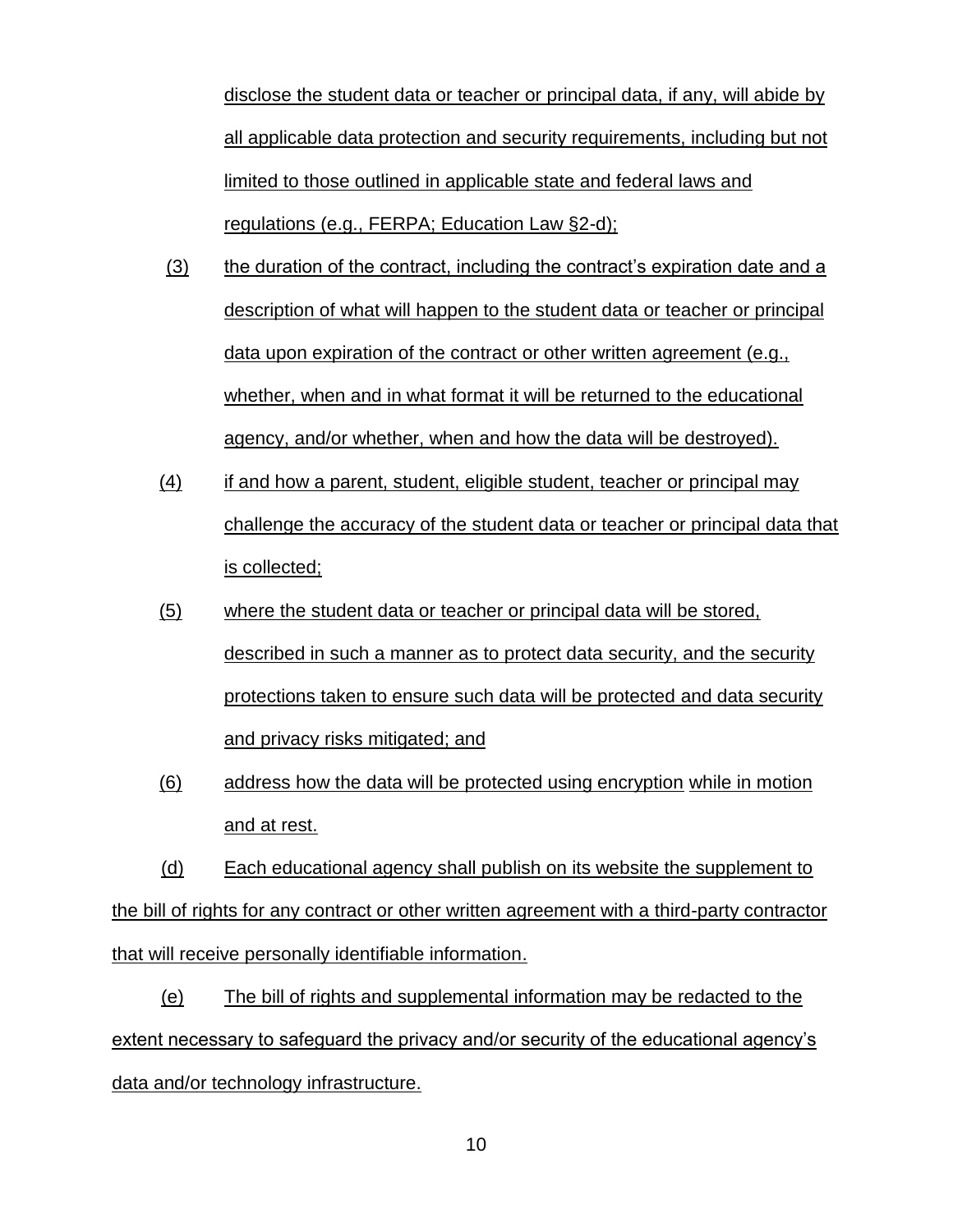**§121.4 Complaints of Breach or Unauthorized Release of Personally Identifiable Information**

(a) Each educational agency must establish and communicate to parents and eligible students its procedures for them to file complaints about breaches or unauthorized releases of student data.

(b) The complaint procedures must require educational agencies to promptly acknowledge receipt of complaints, commence an investigation, and take the necessary precautions to protect personally identifiable information.

(c) Following its investigation of a submitted complaint, the educational agency shall provide the parent or eligible student with its findings within a reasonable period but no more than 60 calendar days from the receipt of the complaint by the educational agency. Where the educational agency requires additional time, or where the response may compromise security or impede a law enforcement investigation, the educational agency shall provide the parent or eligible student with a written explanation that includes the approximate date when the educational agency anticipates that it will respond to the complaint.

(d) Educational agencies may require complaints to be submitted in writing.

(e) Educational agencies must maintain a record of all complaints of breaches or unauthorized releases of student data and their disposition in accordance with applicable data retention policies, including the Records Retention and Disposition Schedule ED-1 (1988; rev. 2004), as set forth in section 185.12, Appendix I of this Title.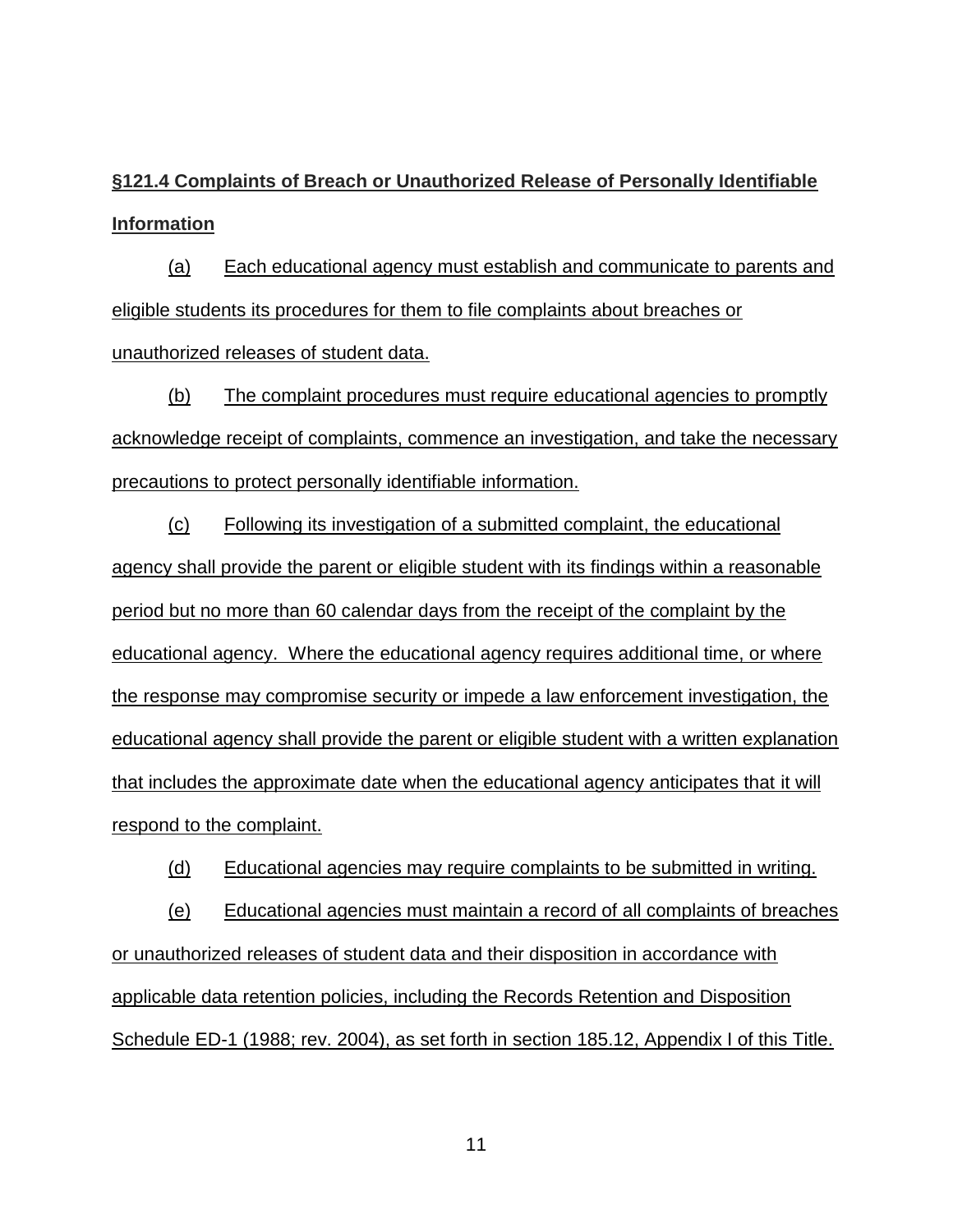### **§121.5 Data Security and Privacy Standard.**

(a) As required by Education Law §2-d (5), the Department adopts the National Institute for Standards and Technology Framework for Improving Critical Infrastructure Cybersecurity Version 1.1 (NIST Cybersecurity Framework or NIST CSF) as the standard for data security and privacy for educational agencies.

(b) No later than July 1, 2020, each educational agency shall adopt and publish a data security and privacy policy that implements the requirements of this Part and aligns with the NIST CSF.

(c) Each educational agency's data security and privacy policy must also address the data privacy protections set forth in Education Law §2-d (5)(b)(1) and (2) as follows:

- (1) every use and disclosure of personally identifiable information by the educational agency shall benefit students and the educational agency (e.g., improve academic achievement, empower parents and students with information, and/or advance efficient and effective school operations).
- (2) personally identifiable information shall not be included in public reports or other documents.

(d) An educational agency's data security and privacy policy shall include all the protections afforded to parents or eligible students, where applicable, under FERPA and the Individuals with Disabilities Education Act (20 U.S.C. 1400 et seq.), and the federal regulations implementing such statutes.

(e) Each educational agency must publish its data security and privacy policy on its website and provide notice of the policy to all its officers and employees.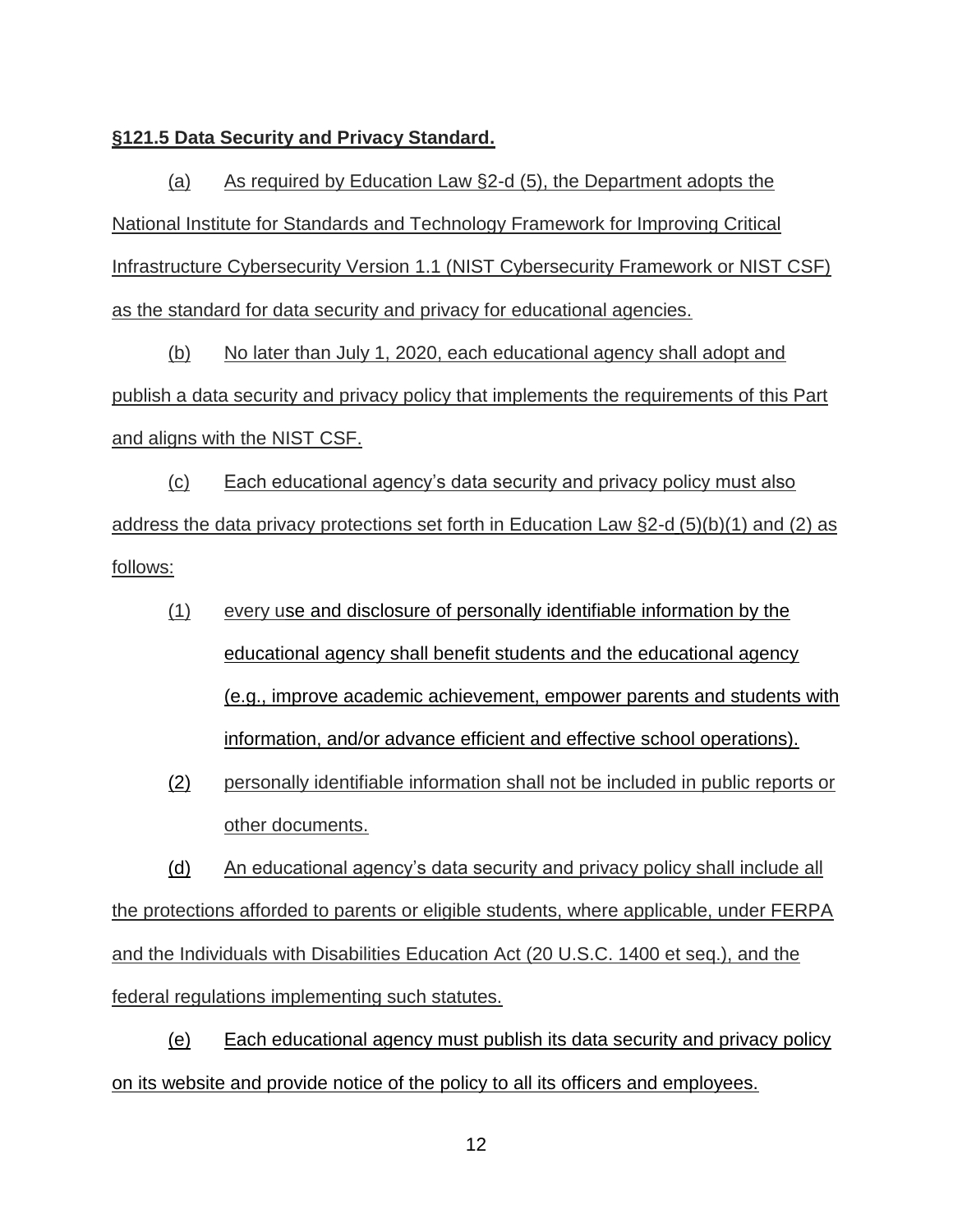## **§121.6 Data Security and Privacy Plan.**

(a) Each educational agency that enters into a contract with a third-party contractor shall ensure that the contract includes the third-party contractor's data security and privacy plan that is accepted by the educational agency. The data security and privacy plan shall, at a minimum:

- (1) outline how the third-party contractor will implement all state, federal, and local data security and privacy contract requirements over the life of the contract, consistent with the educational agency's data security and privacy policy;
- (2) specify the administrative, operational and technical safeguards and practices it has in place to protect personally identifiable information that it will receive under the contract;
- (3) demonstrate that it complies with the requirements of Section 121.3(c) of this Part;
- (4) specify how officers or employees of the third-party contractor and its assignees who have access to student data, or teacher or principal data receive or will receive training on the federal and state laws governing confidentiality of such data prior to receiving access;
- (5) specify if the third-party contractor will utilize sub-contractors and how it will manage those relationships and contracts to ensure personally identifiable information is protected;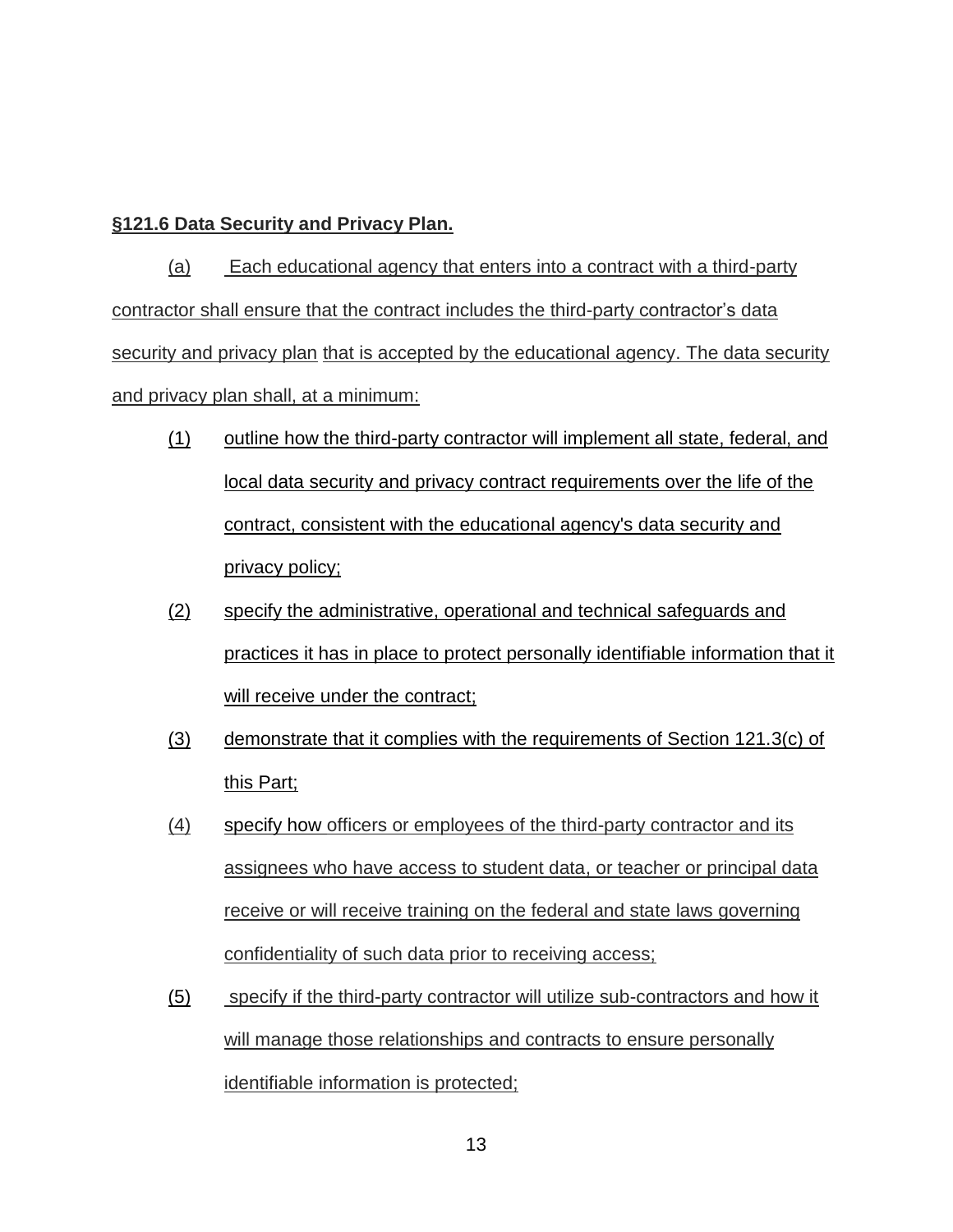- (6) specify how the third-party contractor will manage data security and privacy incidents that implicate personally identifiable information including specifying any plans to identify breaches and unauthorized disclosures, and to promptly notify the educational agency;
- (7) describe whether, how and when data will be returned to the educational agency, transitioned to a successor contractor, at the educational agency's option and direction, deleted or destroyed by the third-party contractor when the contract is terminated or expires.

## **§121.7 Training for Educational Agency Employees.**

Educational agencies shall annually provide data privacy and security awareness training to their officers and employees with access to personally identifiable information. Such training should include but not be limited to training on the state and federal laws that protect personally identifiable information, and how employees can comply with such laws. Such training may be delivered using online training tools and may be included as part of training the educational agency already offers to its workforce.

## **§121.8 Educational Agency Data Protection Officer**

(a) Each educational agency shall designate a Data Protection Officer to be responsible for the implementation of the policies and procedures required in Education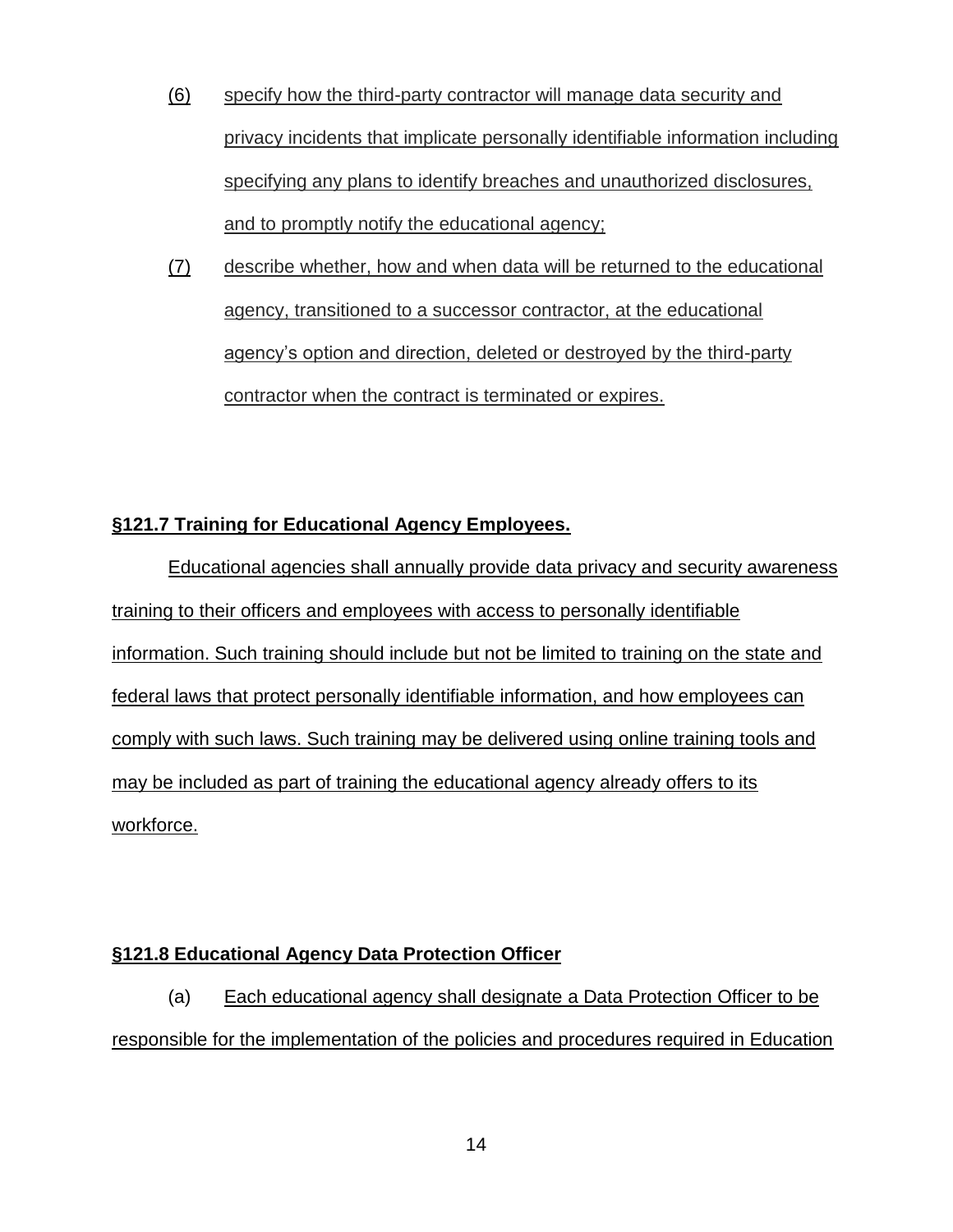Law §2-d and this Part, and to serve as the point of contact for data security and privacy for the educational agency.

(b) Data Protection Officers must have the appropriate knowledge, training and experience to administer the functions described in this Part.

(c) A current employee of an educational agency may perform this function in addition to other job responsibilities.

## **§121.9 Third Party Contractors**

(a) In addition to all other requirements for third-party contractors set forth in this Part, each third-party contractor that will receive student data or teacher or principal data shall:

- (1) adopt technologies, safeguards and practices that align with the NIST Cybersecurity Framework;
- (2) comply with the data security and privacy policy of the educational agency with whom it contracts; Education Law § 2-d; and this Part;
- (3) limit internal access to personally identifiable information to only those employees or sub-contractors that need access to provide the contracted services;
- (4) not use the personally identifiable information for any purpose not explicitly authorized in its contract;
- (5) not disclose any personally identifiable information to any other party without the prior written consent of the parent or eligible student: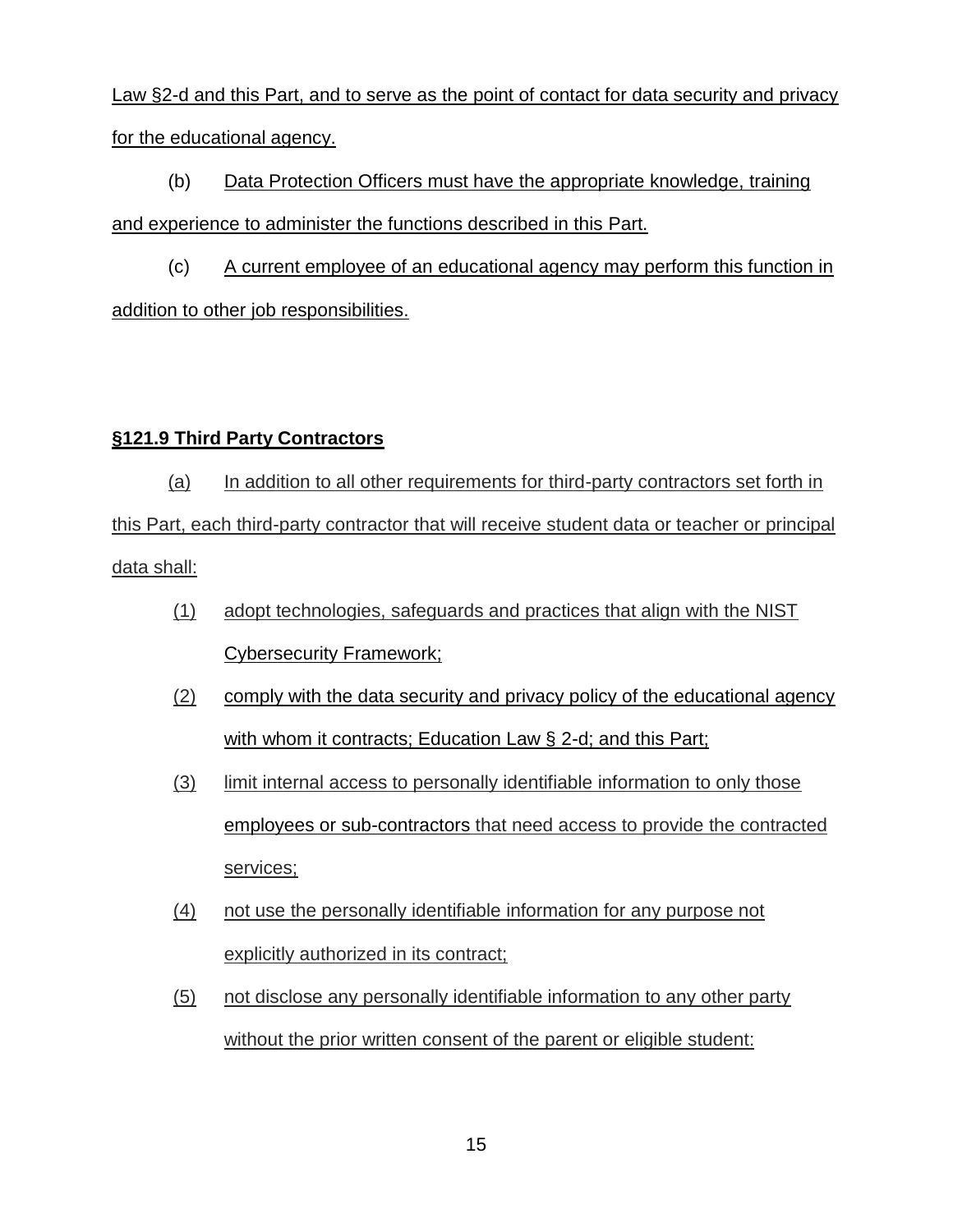- (i) except for authorized representatives of the third-party contractor such as a subcontractor or assignee to the extent they are carrying out the contract and in compliance with state and federal law, regulations and its contract with the educational agency; or
- (ii) unless required by statute or court order and the third-party contractor provides a notice of disclosure to the department, district board of education, or institution that provided the information no later than the time the information is disclosed, unless providing notice of disclosure is expressly prohibited by the statute or court order.
- (6) maintain reasonable administrative, technical and physical safeguards to protect the security, confidentiality and integrity of personally identifiable information in its custody;
- (7) use encryption to protect personally identifiable information in its custody while in motion or at rest; and
- (8) not sell personally identifiable information nor use or disclose it for any marketing or commercial purpose or facilitate its use or disclosure by any other party for any marketing or commercial purpose or permit another party to do so.

(b) Where a third-party contractor engages a subcontractor to perform its contractual obligations, the data protection obligations imposed on the third-party contractor by state and federal law and contract shall apply to the subcontractor.

(c) Where a parent or eligible student requests a service or product from a third-party contractor and provides express consent to the use or disclosure of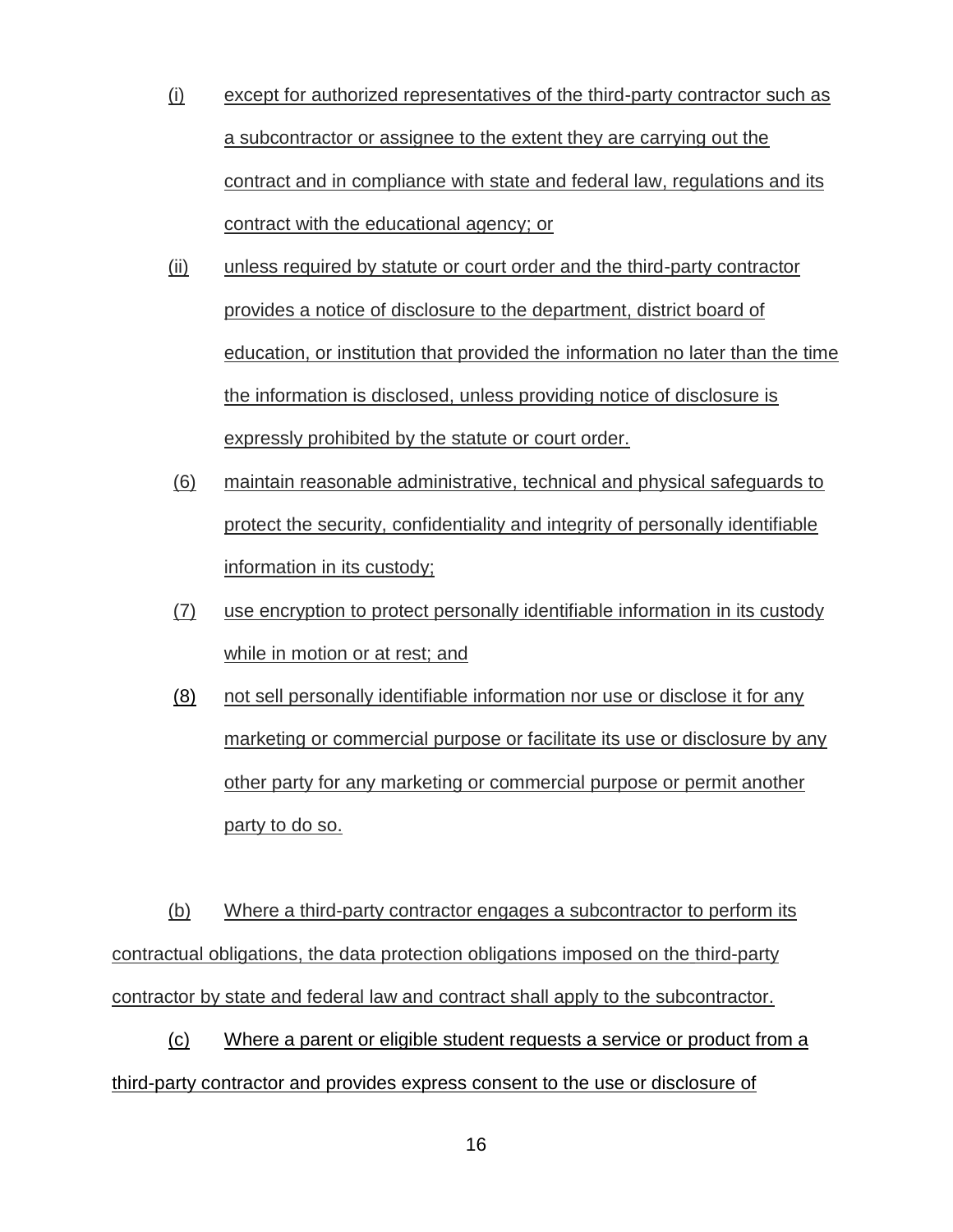personally identifiable information by the third-party contractor for purposes of providing the requested product or service, such use by the third-party contractor shall not be deemed a marketing or commercial purpose prohibited by this Part.

### **§121.10 Reports and Notifications of Breach and Unauthorized Release**

(a) Third-party contractors shall promptly notify each educational agency with which it has a contract of any breach or unauthorized release of personally identifiable information in the most expedient way possible and without unreasonable delay but no more than seven calendar days after the discovery of such breach.

(b) Each educational agency shall in turn notify the Chief Privacy Officer of the breach or unauthorized release no more than 10 calendar days after it receives the third-party contractor's notification using a form or format prescribed by the Department.

(c) Third-party contractors must cooperate with educational agencies and law enforcement to protect the integrity of investigations into the breach or unauthorized release of personally identifiable information.

(d) Educational agencies shall report every discovery or report of a breach or unauthorized release of student, teacher or principal data to the Chief Privacy Officer without unreasonable delay, but no more than 10 calendar days after such discovery.

(e) Educational agencies shall notify affected parents, eligible students, teachers and/or principals in the most expedient way possible and without unreasonable delay, but no more than 60 calendar days after the discovery of a breach or unauthorized release by an educational agency or the receipt of a notification of a breach or unauthorized release from a third-party contractor unless that notification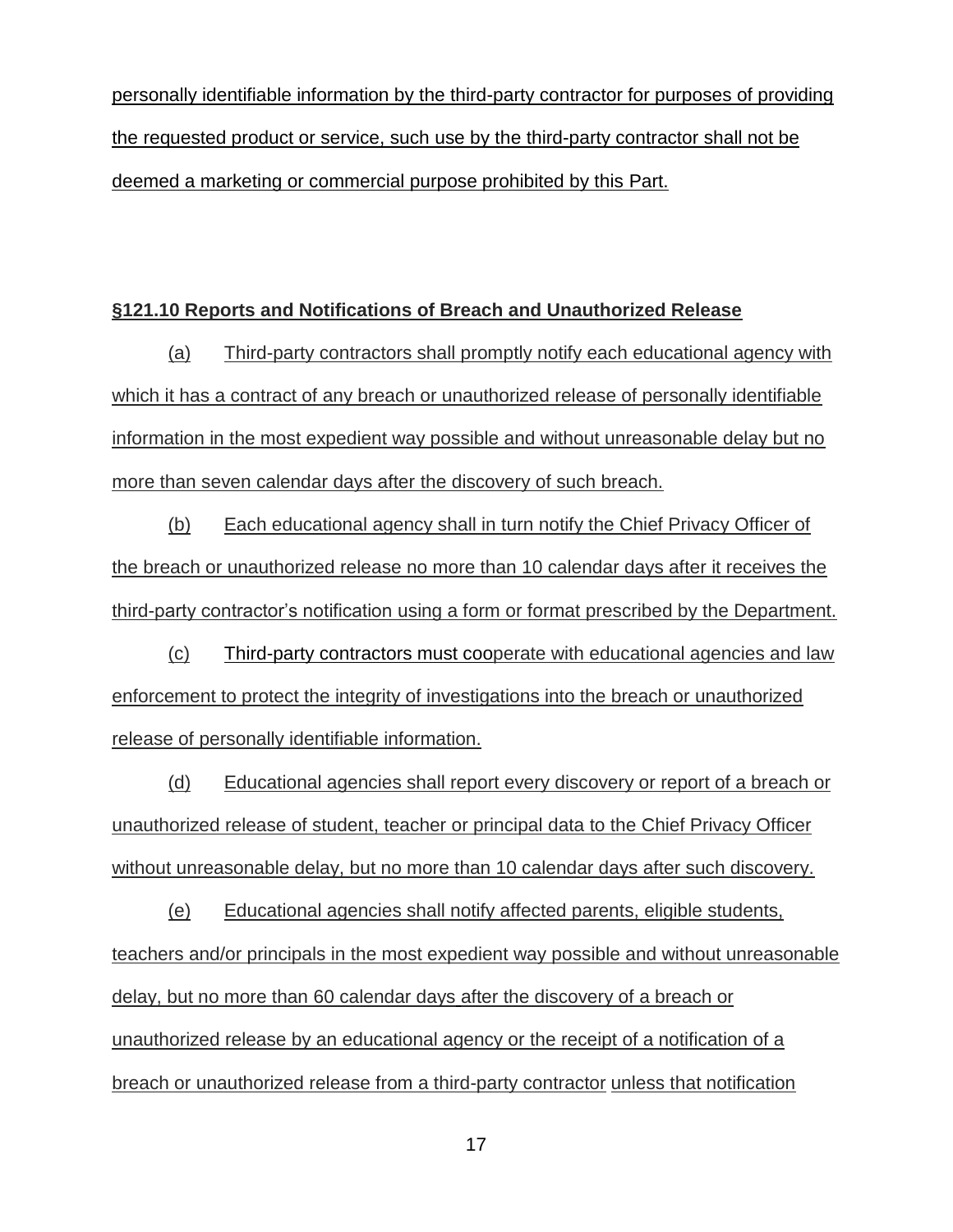would interfere with an ongoing investigation by law enforcement or cause further disclosure of personally identifiable information by disclosing an unfixed security vulnerability. Where notification is delayed under these circumstances, the educational agency shall notify parents, eligible students, teachers and/or principals within seven calendar days after the security vulnerability has been remedied or the risk of interference with the law enforcement investigation ends.

(f) Where a breach or unauthorized release is attributed to a third-party contractor, the third-party contractor shall pay for or promptly reimburse the educational agency for the full cost of such notification.

(g) Notifications required by this section shall be clear, concise, use language that is plain and easy to understand, and to the extent available, include: a brief description of the breach or unauthorized release, the dates of the incident and the date of discovery, if known; a description of the types of personally identifiable information affected; an estimate of the number of records affected; a brief description of the educational agency's investigation or plan to investigate; and contact information for representatives who can assist parents or eligible students that have additional questions.

(h) Notification must be directly provided to the affected parent, eligible student, teacher or principal by first-class mail to their last known address; by email; or by telephone.

(i) Upon the belief that a breach or unauthorized release constitutes criminal conduct, the Chief Privacy Officer shall report such breach and unauthorized release to law enforcement in the most expedient way possible and without unreasonable delay.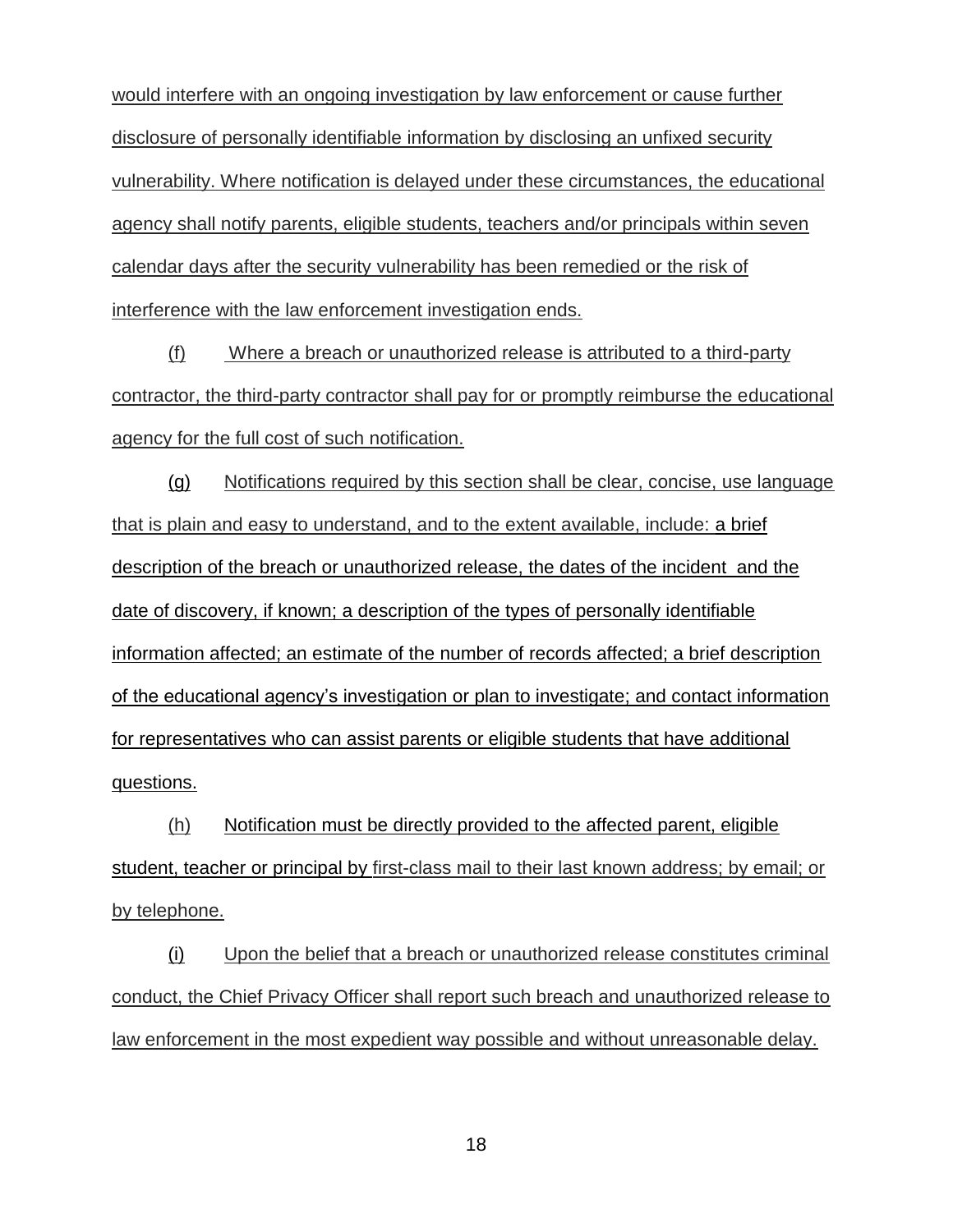### **§121.11 Third Party Contractor Civil Penalties**

(a) Each third party contractor that receives student data or teacher or principal data pursuant to a contract or other written agreement with an educational agency shall be required to notify such educational agency of any breach of security resulting in an unauthorized release of such data by the third party contractor or its assignees in violation of applicable state or federal law, the parents bill of rights for student data privacy and security, the data privacy and security policies of the educational agency and/or binding contractual obligations relating to data privacy and security, in the most expedient way possible and without unreasonable delay. Each violation of this paragraph by a third-party contractor shall be punishable by a civil penalty of the greater of \$5,000 or up to \$10 per student, teacher, and principal whose data was released, provided that the latter amount shall not exceed the maximum penalty imposed under General Business Law §899-aa (6) (a).

(b) Each violation of Education Law §2-d by a third-party contractor or its assignee shall be punishable by a civil penalty of up to \$1,000.00; a second violation by the same third party contractor involving the same data shall be punishable by a civil penalty of up to \$5,000; any subsequent violation by the same third party contractor involving the same data shall be punishable by a civil penalty of up to \$10,000. Each violation shall be considered a separate violation for purposes of civil penalties and the total penalty shall not exceed the maximum penalty imposed under General Business Law §899-aa (6) (a).

(c) The Chief Privacy Officer shall investigate reports of breaches or unauthorized releases of student data or teacher or principal data by third-party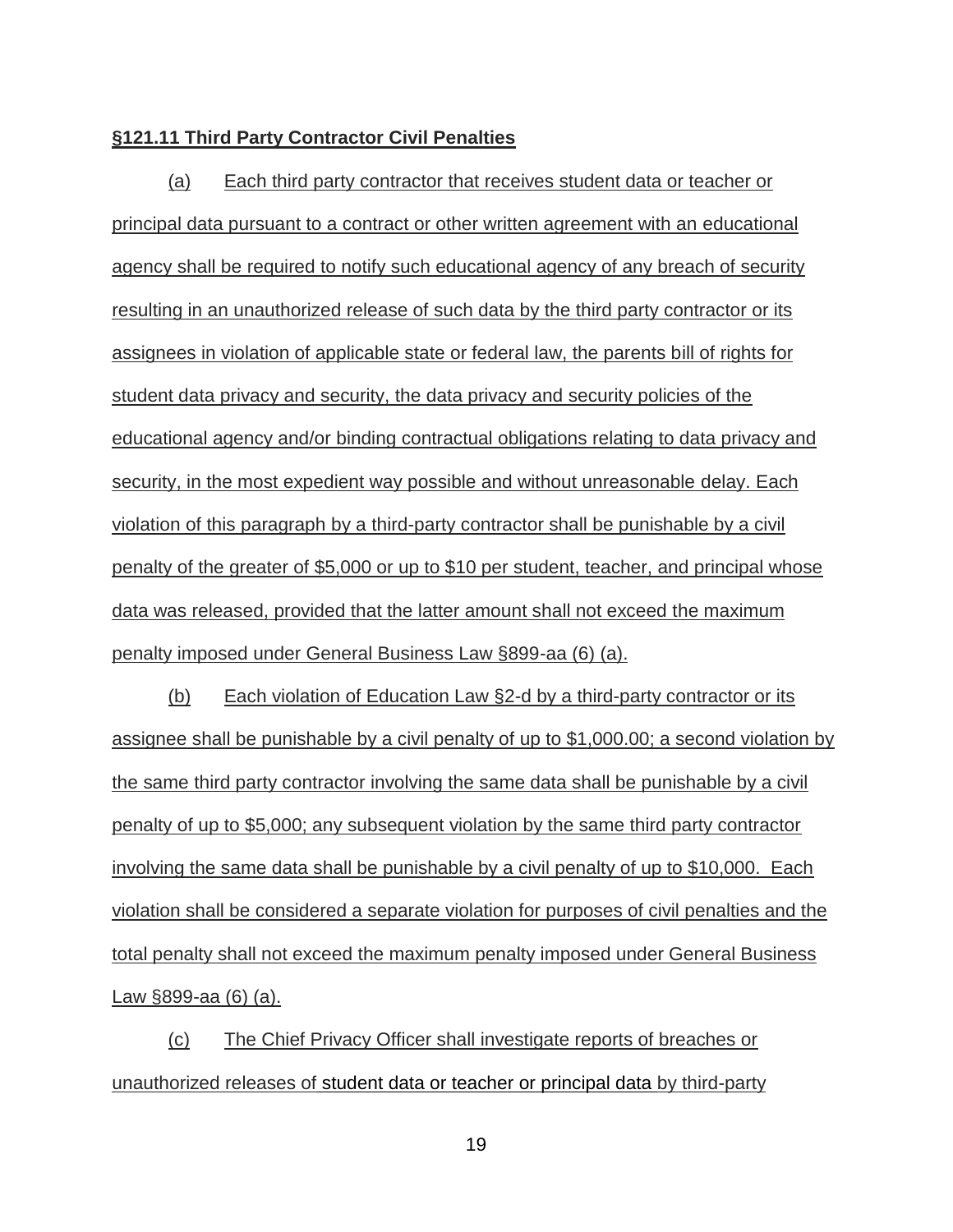contractors. As part of an investigation, the Chief Privacy Officer may require that the parties submit documentation, provide testimony, and may visit, examine and/or inspect the third-party contractor's facilities and records.

(d) Upon conclusion of an investigation, if the Chief Privacy Officer determines that a third-party contractor has through its actions or omissions caused student data or teacher or principal data to be breached or released to any person or entity not authorized by law to receive such data in violation of applicable state or federal law, the data and security policies of the educational agency, and/or any binding contractual obligations, the Chief Privacy Officer shall notify the third-party contractor of such finding and give the third-party contractor no more than 30 days to submit a written response.

(e) If after reviewing the third-party contractor's written response, the Chief Privacy Officer determines the incident to be a violation of Education Law §2-d, the Chief Privacy Officer shall be authorized to:

- (1) order the third-party contractor be precluded from accessing personally identifiable information from the affected educational agency for a fixed period of up to five years; and/or
- (2) order that a third-party contractor or assignee who knowingly or recklessly allowed for the breach or unauthorized release of student data or teacher or principal data be precluded from accessing student data or teacher or principal data from any educational agency in the state for a fixed period of up to five years; and/or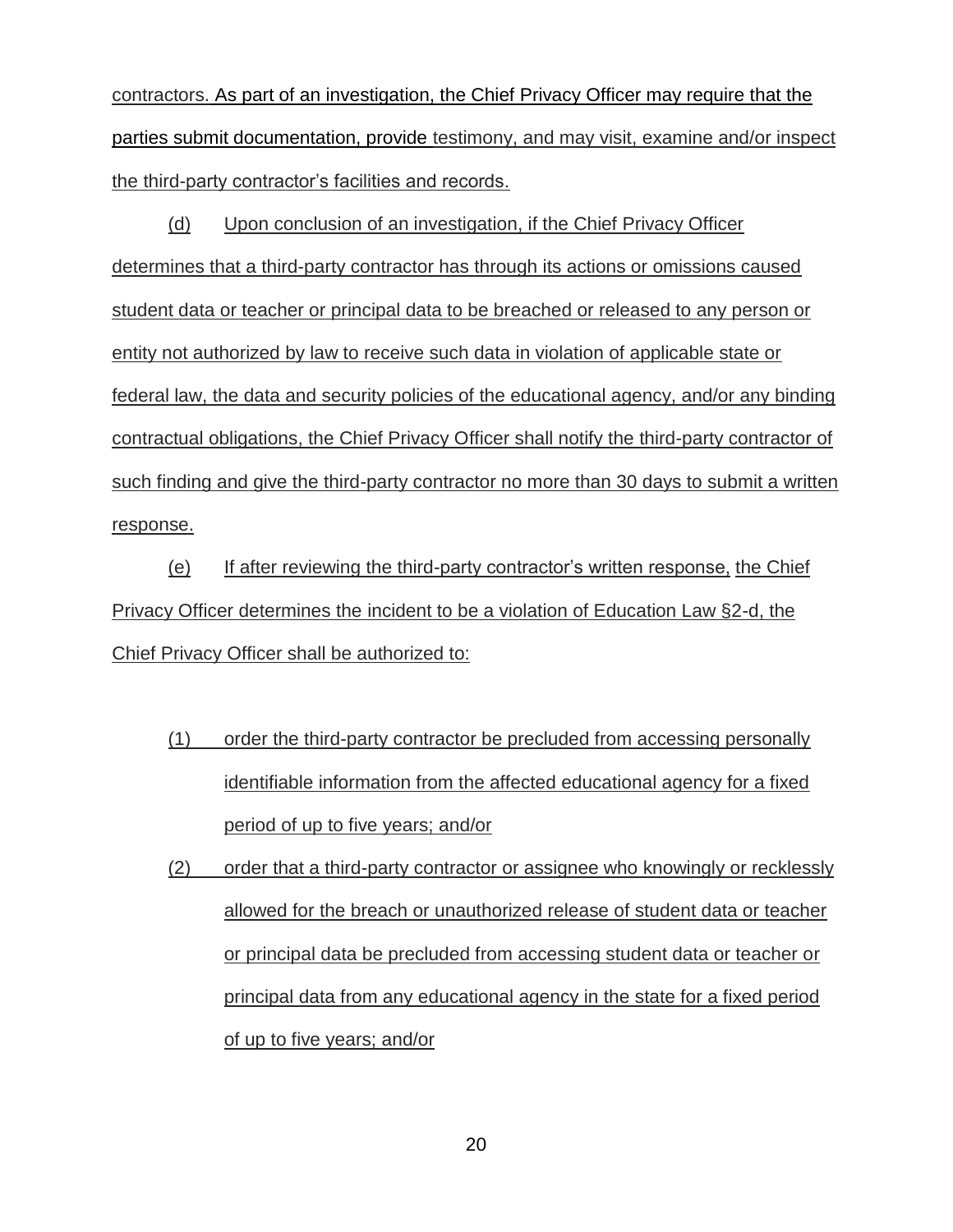- (3) order that a third party contractor who knowingly or recklessly allowed for the breach or unauthorized release of student data or teacher or principal data shall not be deemed a responsible bidder or offeror on any contract with an educational agency that involves the sharing of student data or teacher or principal data, as applicable for purposes of the provisions of General Municipal Law §103 or State Finance Law §163(10)(c), as applicable, for a fixed period of up to five years;
- (4) require the third-party contractor to provide additional training governing confidentiality of student data and/or teacher or principal data to all its officers and employees with reasonable access to such data and certify that it has been performed, at the contractor's expense. Such additional training must be performed immediately and include a review of federal and state laws, rules, regulations, including Education Law §2-d and this Part.

(f) If the Chief Privacy Officer determines that the breach or unauthorized release of student data or teacher or principal data on the part of the third-party contractor or assignee was inadvertent and done without intent, knowledge, recklessness or gross negligence, the Commissioner may determine that no penalty be issued upon the third-party contractor.

## **§121.12 Right of Parents and Eligible Students to Inspect and Review Students Education Records**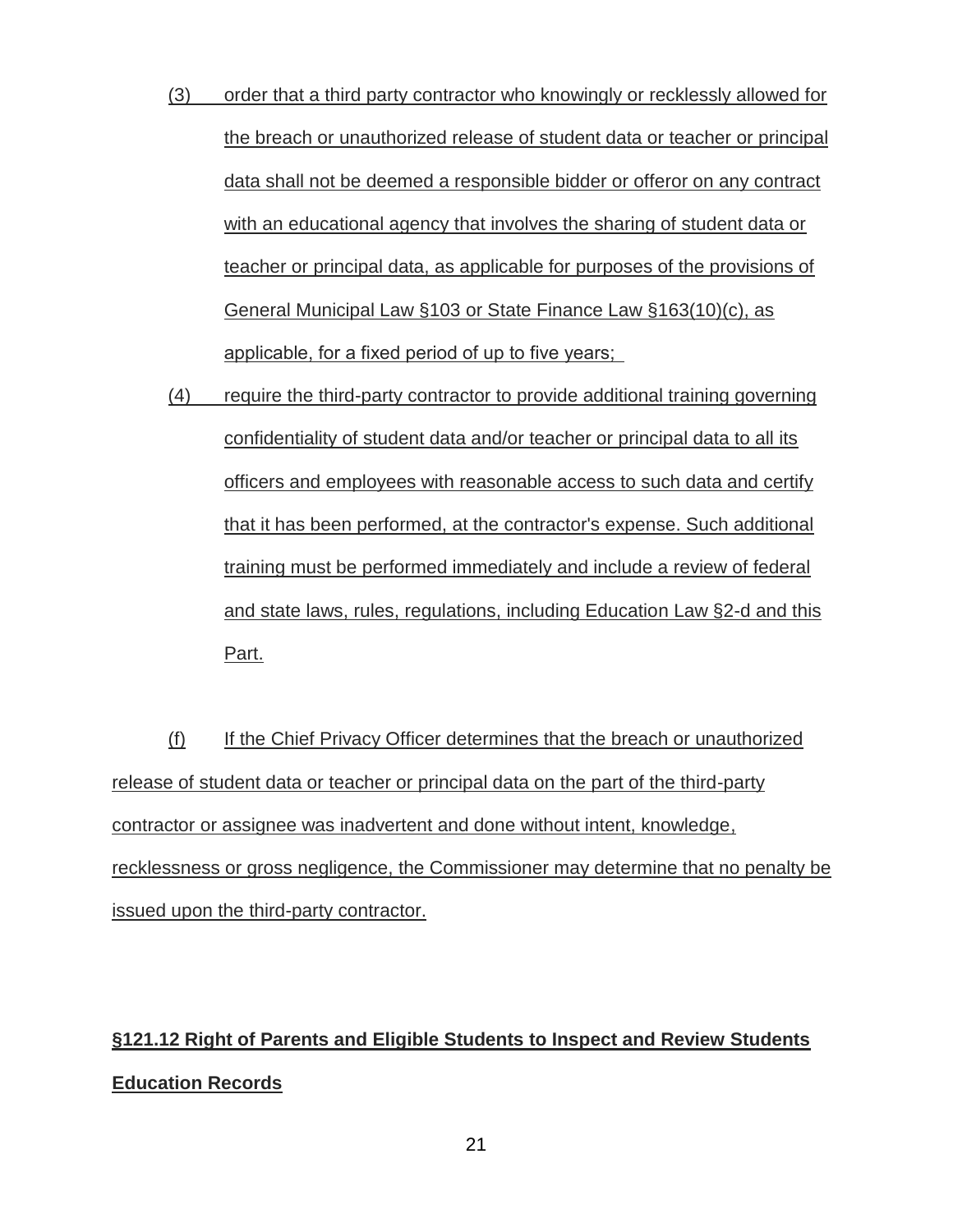(a) Consistent with the obligations of the educational agency under FERPA, parents and eligible students shall have the right to inspect and review a student's education record by making a request directly to the educational agency in a manner prescribed by the educational agency.

(b) An educational agency shall ensure that only authorized individuals are able to inspect and review student data. To that end, educational agencies shall take steps to verify the identity of parents or eligible students who submit requests to inspect and review an education record and verify the individual's authority to do so.

(c) Requests by a parent or eligible student for access to a student's education records must be directed to an educational agency and not to a third-party contractor. An educational agency may require that requests to inspect and review education records be made in writing.

(d) Educational agencies are required to notify parents annually of their right to request to inspect and review their child's education record including any student data stored or maintained by an educational agency. A notice issued by an educational agency to comply with the FERPA annual notice requirement shall be deemed to satisfy this requirement. Two separate annual notices shall not be required.

(e) Educational agencies shall comply with a request for access to records within a reasonable period, but not more than 45 calendar days after receipt of a request.

(f) Educational agencies may provide the records to a parent or eligible student electronically, if the parent consents to such a delivery method. The educational agency must transmit the personally identifiable information in a way that complies with State and federal law and regulations. Safeguards associated with industry standards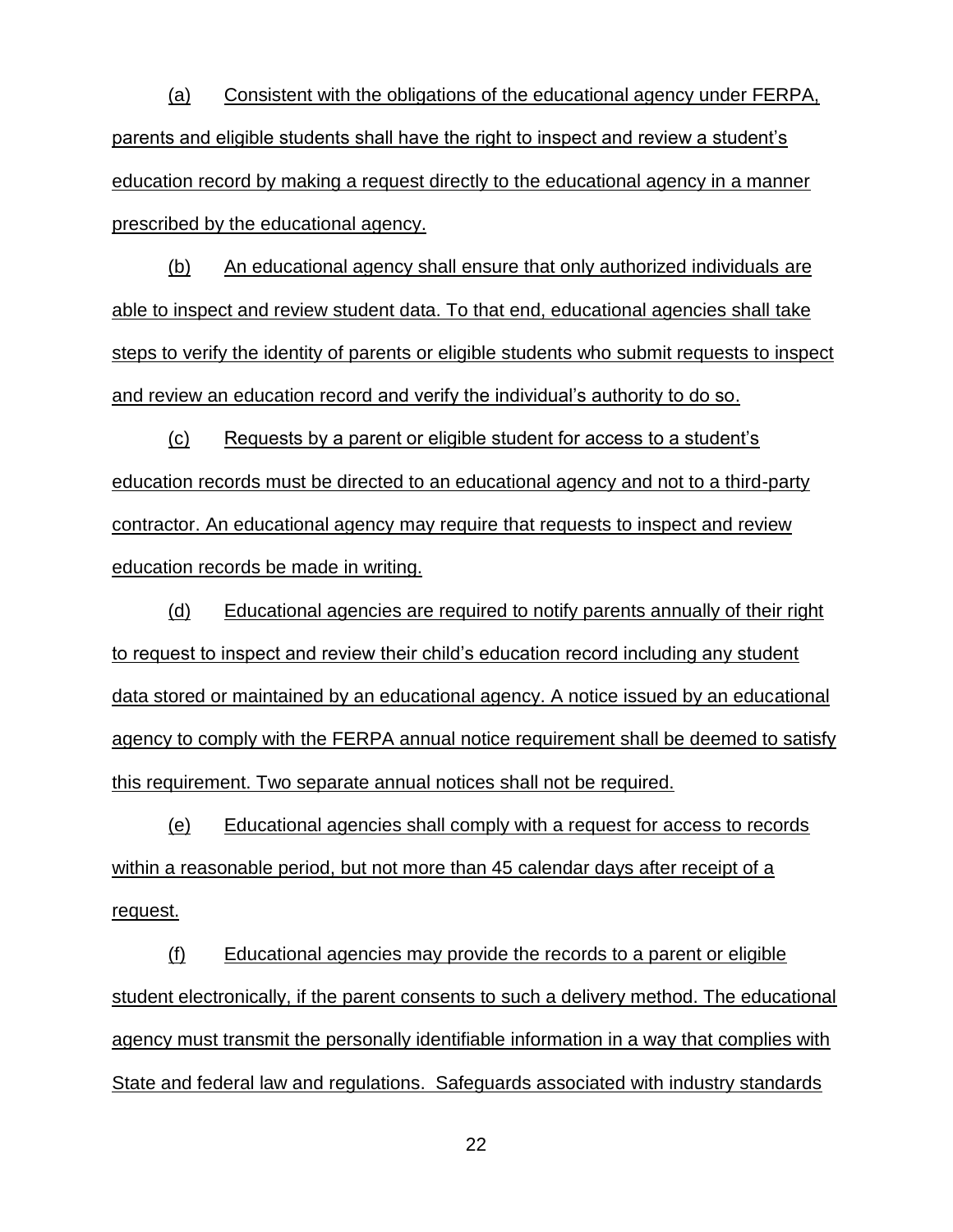and best practices, including but not limited to, encryption and password protection, must be in place when education records requested by a parent or eligible student are electronically transmitted.

## **§121.13 Chief Privacy Officer's Powers**

(a) The Chief Privacy Officer shall have the power to access all records, reports, audits, reviews, documents, papers, recommendations, and other materials maintained by an educational agency that relate to student data or teacher or principal data, which shall include but not be limited to records related to any technology product or service that will be utilized to store and/or process personally identifiable information.

(b) Based upon a review of such records, the Chief Privacy Officer may require an educational agency to act to ensure that personally identifiable information is protected in accordance with state and federal law and regulations, including but not limited to requiring an educational agency to perform a risk assessment of data privacy and security risks.

(c) The Chief Privacy Officer shall also have and exercise any other powers that the commissioner shall deem appropriate.

## **§ 121.14 Severability.**

If any provision of this Part or its application to any person or circumstances is adjudged invalid by a court of competent jurisdiction, such judgment shall not affect or impair the validity of the other provisions of this Part or their application to other persons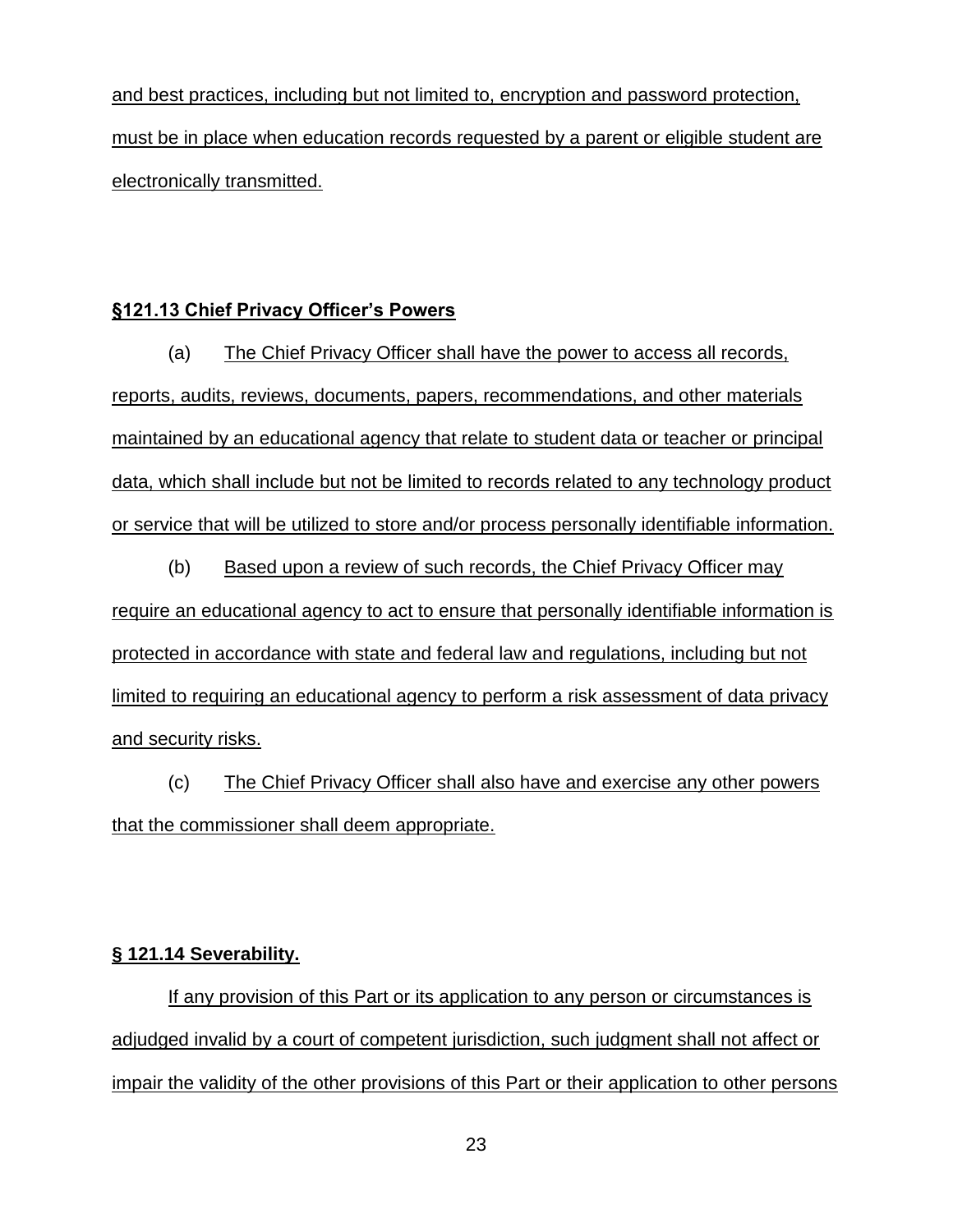## and circumstances, and those remaining provisions shall not be affected but shall

remain in full force and effect.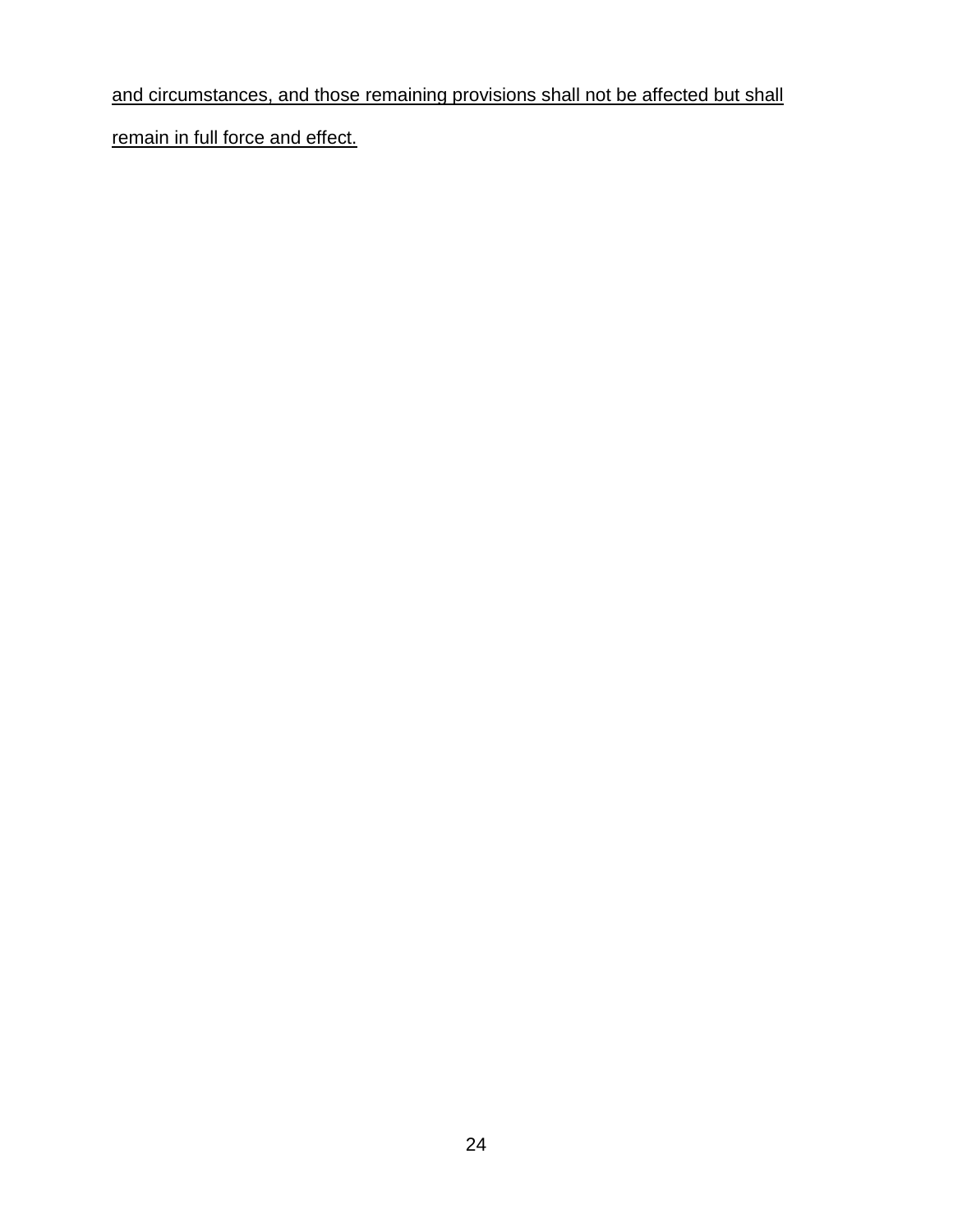| <b>ATTACHMENT B</b><br>Data Privacy Advisory Council Membership<br>(as of 12/2018)                                                 |                                                                                                                     |
|------------------------------------------------------------------------------------------------------------------------------------|---------------------------------------------------------------------------------------------------------------------|
| <b>Heather Adams</b>                                                                                                               | <b>Tope Akinyemi</b>                                                                                                |
| Assistant in Research and Educational Services                                                                                     | Chief Privacy Officer                                                                                               |
| New York State United Teachers                                                                                                     | New York State Education Department                                                                                 |
| Georgia Asciutto<br><b>Executive Director</b><br>Big 5                                                                             | Joseph Baranello<br>Chief Privacy Officer<br>Office of the General Counsel<br>New York City Department of Education |
| <b>Kyle Belokopitsky</b>                                                                                                           | <b>Alison Bianchi</b>                                                                                               |
| <b>Executive Director</b>                                                                                                          | <b>General Counsel</b>                                                                                              |
| New York State Parent Teacher Association                                                                                          | New York State Education Department                                                                                 |
| <b>Kevin Casey</b>                                                                                                                 | <b>Charles Dedrick</b>                                                                                              |
| <b>Executive Director</b>                                                                                                          | <b>Executive Director</b>                                                                                           |
| School Administrators Association of NYS                                                                                           | New York State Council of School Superintendents                                                                    |
| Jolene DiBrango                                                                                                                    | <b>Tracy Falvo</b>                                                                                                  |
| <b>Executive Vice President</b>                                                                                                    | Director of Technology                                                                                              |
| New York State United Teachers                                                                                                     | Burnt Hills-Ballston Lake Central School District                                                                   |
| Joseph E. Fitzgerald<br><b>Assistant Director</b><br>Lower Hudson Regional Information Center                                      | <b>David Gee</b><br><b>Technology Director</b><br>Fox Lane Middle School<br><b>Bedford Central School District</b>  |
| <b>Leonie Haimson</b>                                                                                                              | <b>Beth Haroules</b>                                                                                                |
| <b>Executive Director</b>                                                                                                          | Senior Staff Attorney                                                                                               |
| <b>Class Size Matters</b>                                                                                                          | New York Civil Liberities Union                                                                                     |
| <b>Rose LeRoy</b><br>Director of Educational Data and Research<br>P12 Instructional Support<br>New York State Education Department | <b>Dr. Patrick McGrath</b><br>Superintendent of Schools<br>Burnt Hills-Ballston Lake Central School District        |
| <b>Lisa Rudley</b>                                                                                                                 | Julie Shaw, Esq.                                                                                                    |
| <b>Steering Committee Member</b>                                                                                                   | Partner                                                                                                             |
| NYS Allies for Public Education                                                                                                    | Shaw, Perelson, May & Lambert                                                                                       |
| <b>Colleen Sloan</b>                                                                                                               | <b>Amelia Vance</b>                                                                                                 |
| <b>General Counsel</b>                                                                                                             | <b>Policy Counsel</b>                                                                                               |
| Erie 1 BOCES                                                                                                                       | Future of Privacy Forum                                                                                             |
| <b>Jay Worona</b>                                                                                                                  | David M. Pellow                                                                                                     |
| <b>General Counsel</b>                                                                                                             | School Attorney                                                                                                     |
| New York State School Board Association                                                                                            | Madison-Oneida BOCES                                                                                                |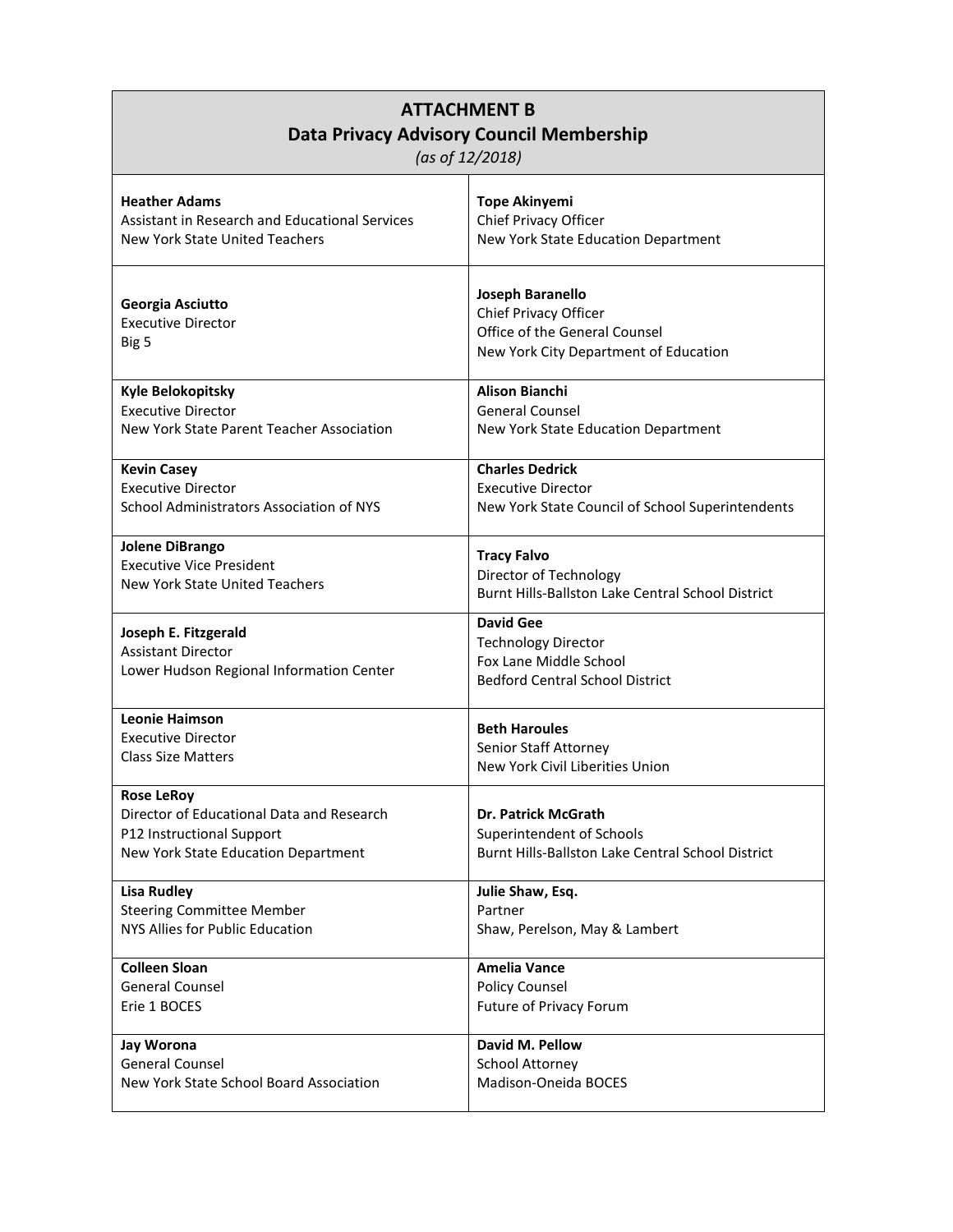### **ATTACHMENT C**

### **ASSESSMENT OF PUBLIC COMMENT**

## **8 NYCRR Part 121 ASSESSMENT OF PUBLIC COMMENT**

Following publishing in the State Register on January 30, 2019, the Department received numerous comments. Comments are categorized below according to the section of the proposed rule to which they pertain.

### **§121.1 – Definitions**

- 1. COMMENT: Commenters requested changes to the definition of "data breach" in §121.1(a) to align with New York's data breach notification law. RESPONSE: No change is necessary. The definition of breach in the General Business Law §899-aa is not specific to educational agencies and does not specifically address personally identifiable information, as defined in Education Law §2-d.
- 2. COMMENT: A few commenters were concerned that the definition of "Commercial and Marketing Purpose" in the proposed rule might preclude the offering of college search services to students and parents who consent to the release of college entrance test data to colleges and higher education institutions by college admissions testing companies. This data is used to target mailings to students about higher educational opportunities, and some of the comments expressed concern about the impact imposing limitations on this activity could have on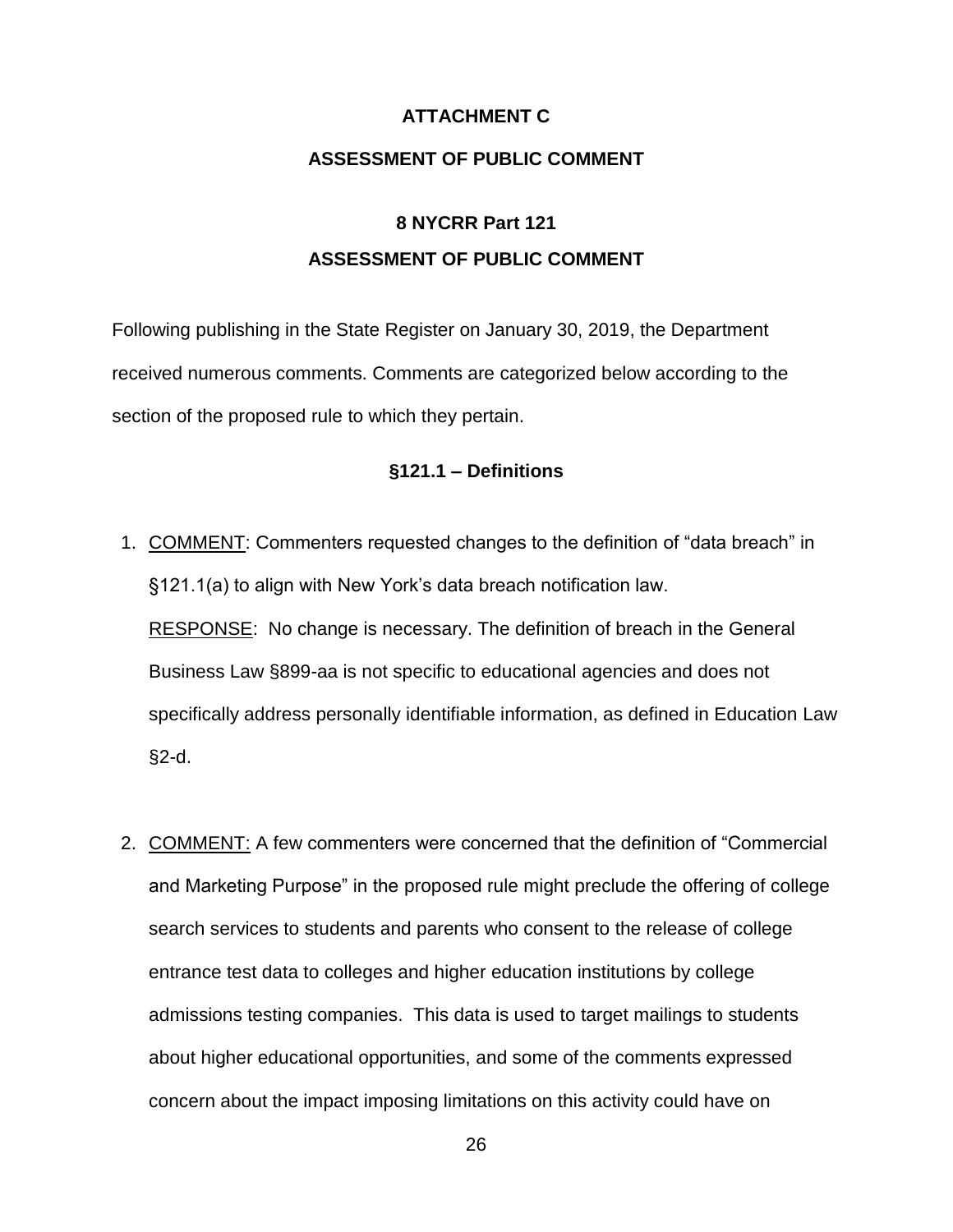traditionally under-served communities. One commenter noted that families consent and opt-in to receive these notifications and services, and that any limitation of these services would be outside the intent of Education Law §2-d. Some commenters recommended §121.1(c) be amended to include an exemption from the definition of Commercial or Marketing Purpose for nonprofit organizations engaging in activities to provide students with higher education and scholarship opportunities.

RESPONSE: The Department revised §121.9 to add a section that provides that where a parent or eligible student requests a service or product from a third-party contractor and provides express consent to the use or disclosure of personally identifiable information by the third-party contractor for purposes of providing the requested product or service, such use by the third-party contractor shall not be deemed a marketing or commercial purpose prohibited by the proposed rule. The Department believes that this revision addresses that concern.

3. COMMENT: A commenter requested that the definition of "Commercial or Marketing Purpose" be amended to delete the words "develop and improve" from the definition, or alternatively, to add language to the definition that states that the definition does not apply to "use or disclosure of student data to the extent that is used to develop or improve educational products or services." The commenter indicates that such a change would reconcile the proposed rule with the laws of other 'SOPIPA states' which expressly allow the use or disclosure of student data to develop new or improved educational products or services. The commenter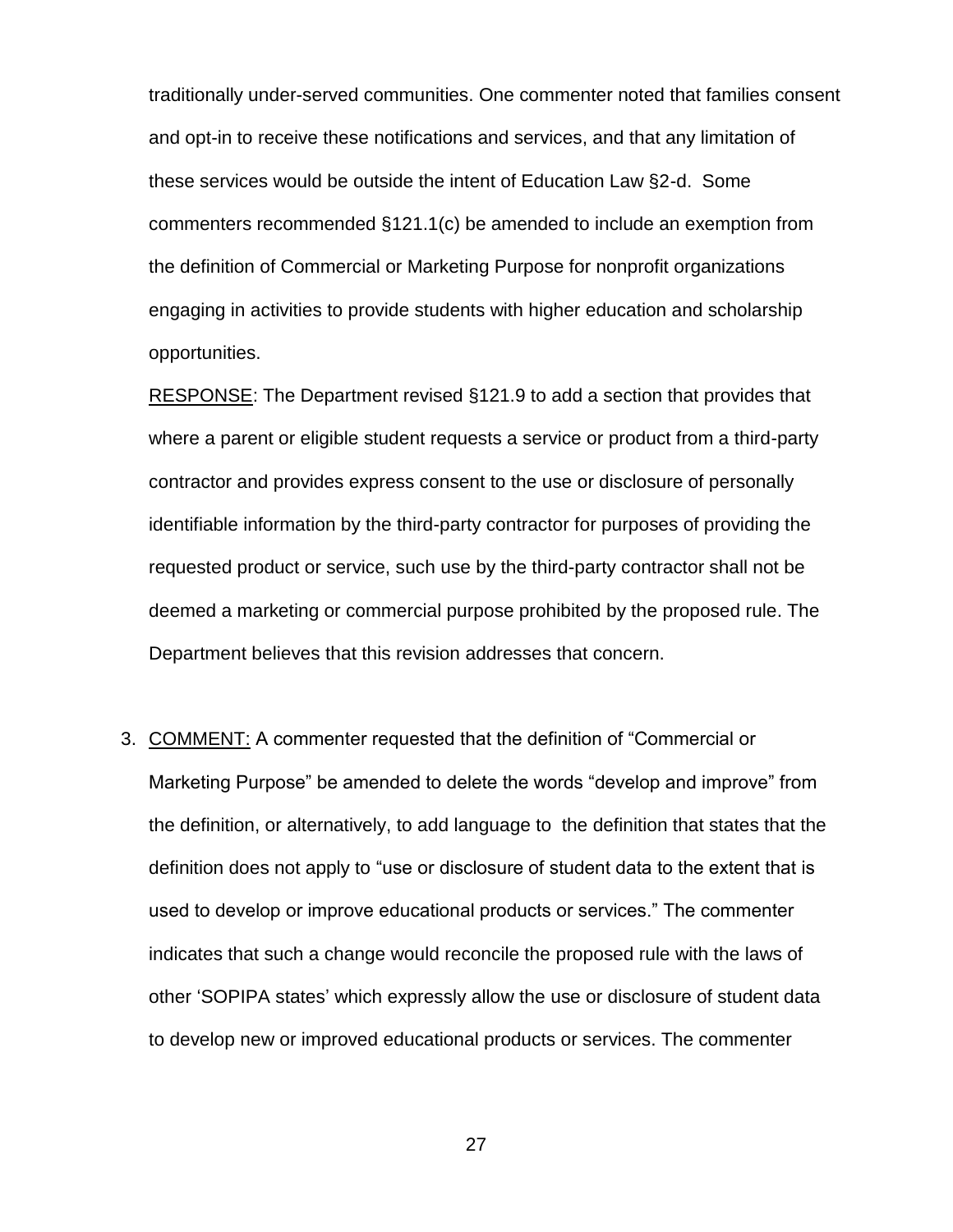stated that without this change, the proposed rule may bar all use or disclosure of student data for this "very positive" purpose.

RESPONSE: Education Law §2-d provides specific requirements for protecting personally identifiable information and does not provide for such an exception. Typically, aggregate, anonymized or de-identified data (which is data from which identifiable information has been permanently removed with no chance of reidentification) is the type of data used to develop or improve products or services, and not personally identifiable information. Every use of personally identifiable information by a third-party contractor must comply with the requirements of Education Law §2-d and the proposed rule.

- 4. COMMENT: A commenter recommended a revision to the definition of "Commercial or Marketing Purpose" to add language which clarifies that the definition does not encompass corporate merger and acquisition activities of third-party contractors such as the purchase, merger, or other type of acquisition of a third-party contractor by another entity, where the successor entity continues to be subject to the provisions of Part 121 with respect to previously acquired student information. RESPONSE: No change is necessary. The protections outlined in Education Law §2-d apply to personally identifiable information even where the corporate structure of an entity changes.
- 5. COMMENT: Several commenters were concerned that the definition of "contract or other written agreement" could limit the use of software applications that do not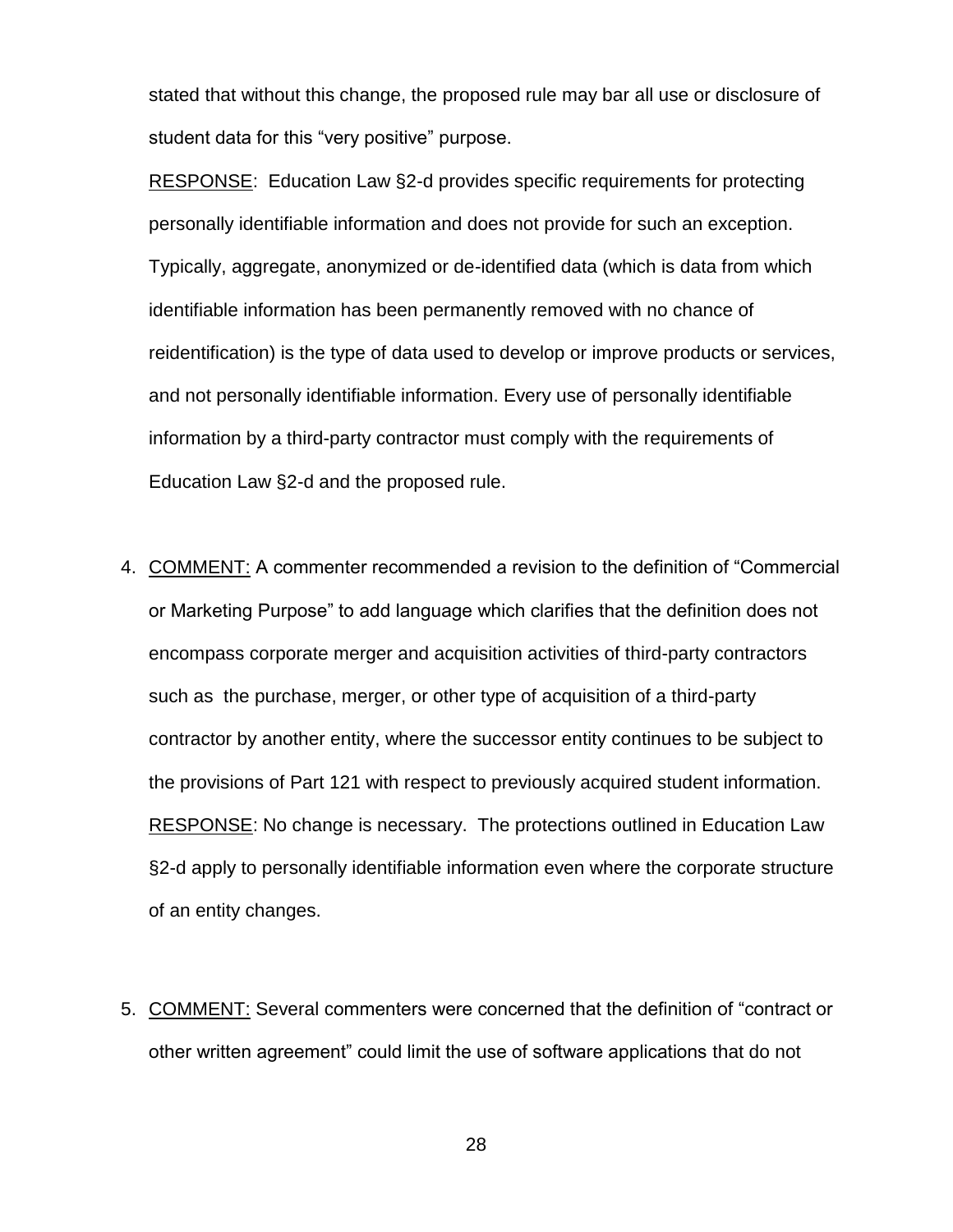comply with the proposed rule's requirements for contracts with third-party contractors.

RESPONSE: No change is necessary. The proposed rule is consistent with Education Law §2-d.

6. COMMENT: A commenter stated that the definition of "school" inappropriately includes charter schools, stating that §2854(1)(b) of the New York Charter Schools Act exempts charter schools from most state rules outside of health, safety, civil rights and student assessment requirements.

RESPONSE: No change is necessary. The proposed rule is consistent with Education Law §2-d. Education Law §2854 (1)(b) specifically provides that a charter school shall meet the same health and safety, civil rights, and student assessment requirements applicable to all other public schools. Education Law §2-d protects personally identifiable student data, which includes highly personal and sensitive information related to students. The requirements related to the protection of such data contained in Education Law §2-d are therefore related to health and safety as well as civil rights. Therefore, the Department's position is that the Education Law §2-d and the proposed rule apply to charter schools.

7. COMMENT: A commenter requested that the Department adopt its own definition of personally identifiable information that is separate from the definition in the Family Educational Rights and Privacy Act (FERPA).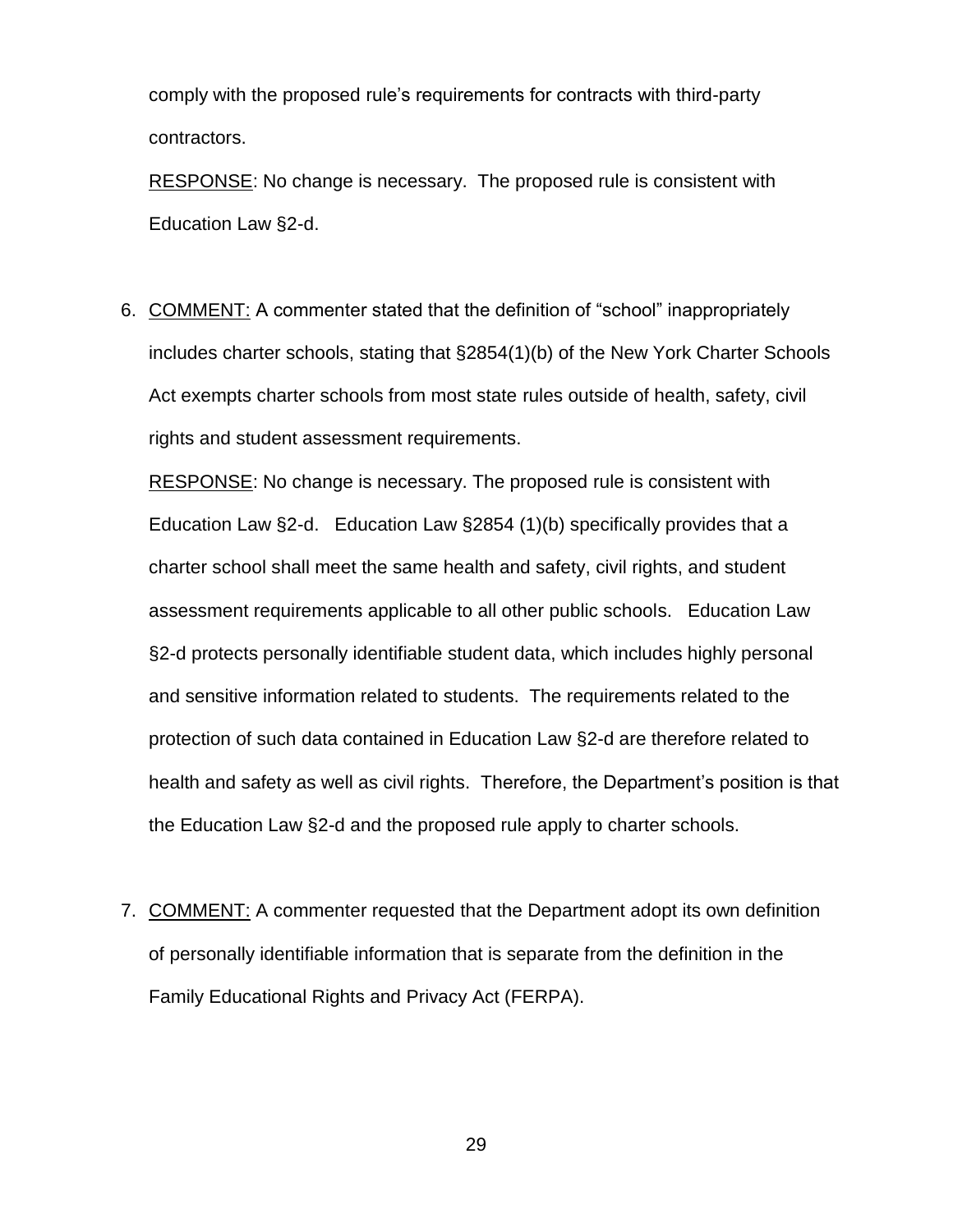RESPONSE: The definition of personally identifiable information in the proposed rule is consistent with statutory definition. Therefore, the Department believes no change is necessary.

8. COMMENT: A commenter recommended that the Department define "Encryption Technology" to mean "technology referenced by the Secretary of the United States Department of Health and Human Services in guidance issued under Section 13402(H)(2) of Public Law 111-5."

RESPONSE: The Department has revised the proposed rule to add a new definition for "Encryption" as follows: "methods of rendering personally identifiable information unusable, unreadable, or indecipherable to unauthorized persons through the use of a technology or methodology specified or permitted by the Secretary of the United States department of health and human services in guidance issued under Section 13402(H)(2) of Public Law 111-5."

9. COMMENT: A commenter wrote that the use of applications that require "click wrap" agreements by teachers and other educators will be significantly limited or eliminated because "they are offered by vendors who don't meet the third-party vendor requirements of Education Law 2D". Another commenter raised the issue of educational agency compliance when utilizing systems pursuant to a click-wrap agreement and expressed concern that educational agencies may "not be able to use these systems at all, or there could be a great deal of work involved in compliance." The commenter requested additional discussions be held on this issue.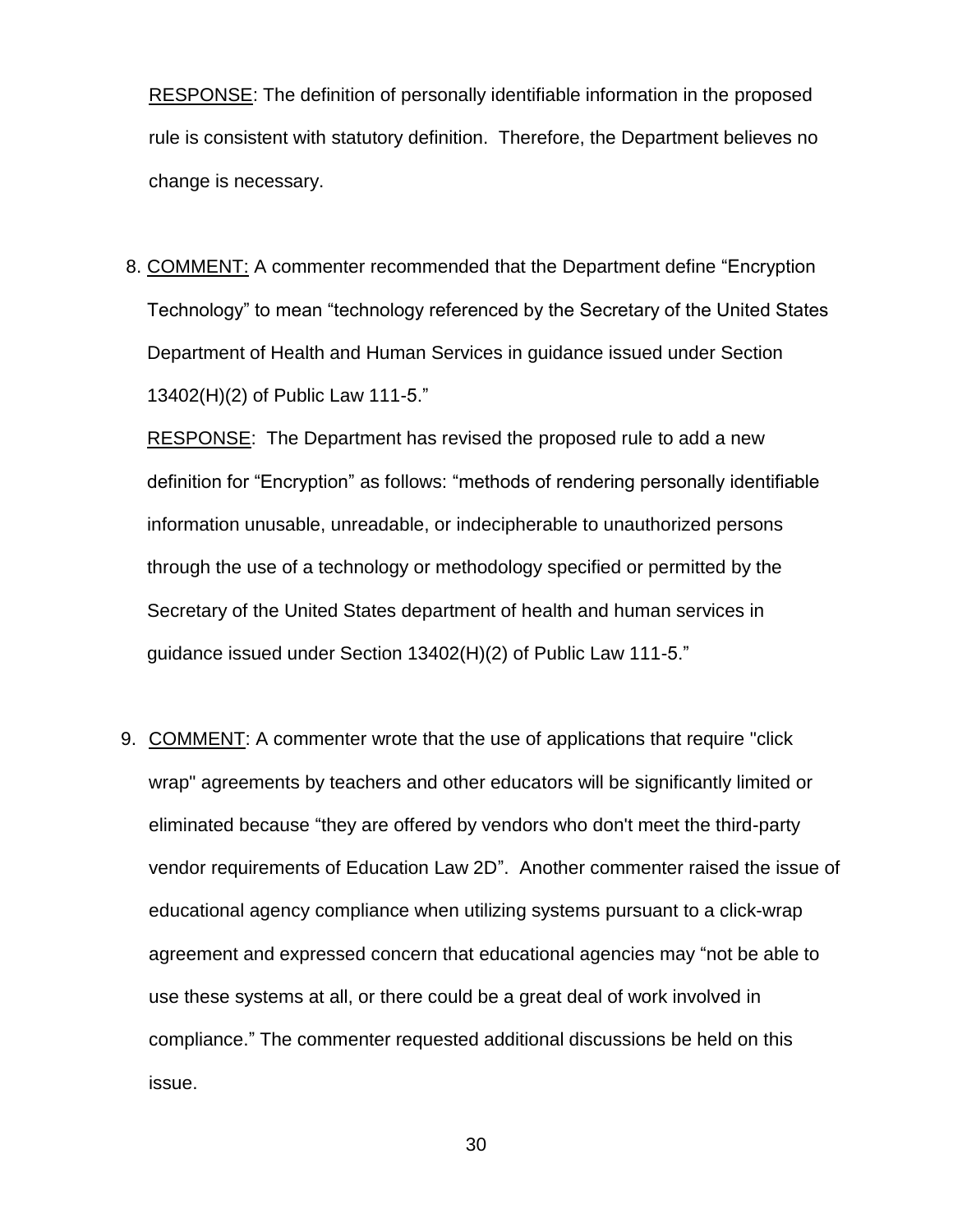RESPONSE: No change is necessary. The requirements of the statute apply regardless of the form of contract utilized and making an exception from compliance merely based on the form of contracting would not align with the purpose of the statute to protect personally identifiable information. The Department acknowledges the issues raised regarding such agreements, and will provide guidance, as needed, to assist educational agencies in meeting the requirements of the proposed rule.

- 10. COMMENT: A commenter requested that we add "former student" to the definition of "student." RESPONSE: No change is necessary. The proposed rule adopts Education law §2d's definition.
- 11.COMMENT: A commenter wondered why the Department did not define "educational purpose" in the proposed rule.

RESPONSE: Education Law §2-d does not provide a definition for "educational purpose." Therefore, no change is necessary. The Department could address this in future guidance if needed.

12.COMMENT: A few commenters wanted additional clarification on how Personally Identifiable Information is different from Directory Information. Another Commenter requested that the Department amend the definition of Personally Identifiable Information in §121.1 to explicitly include Directory Information.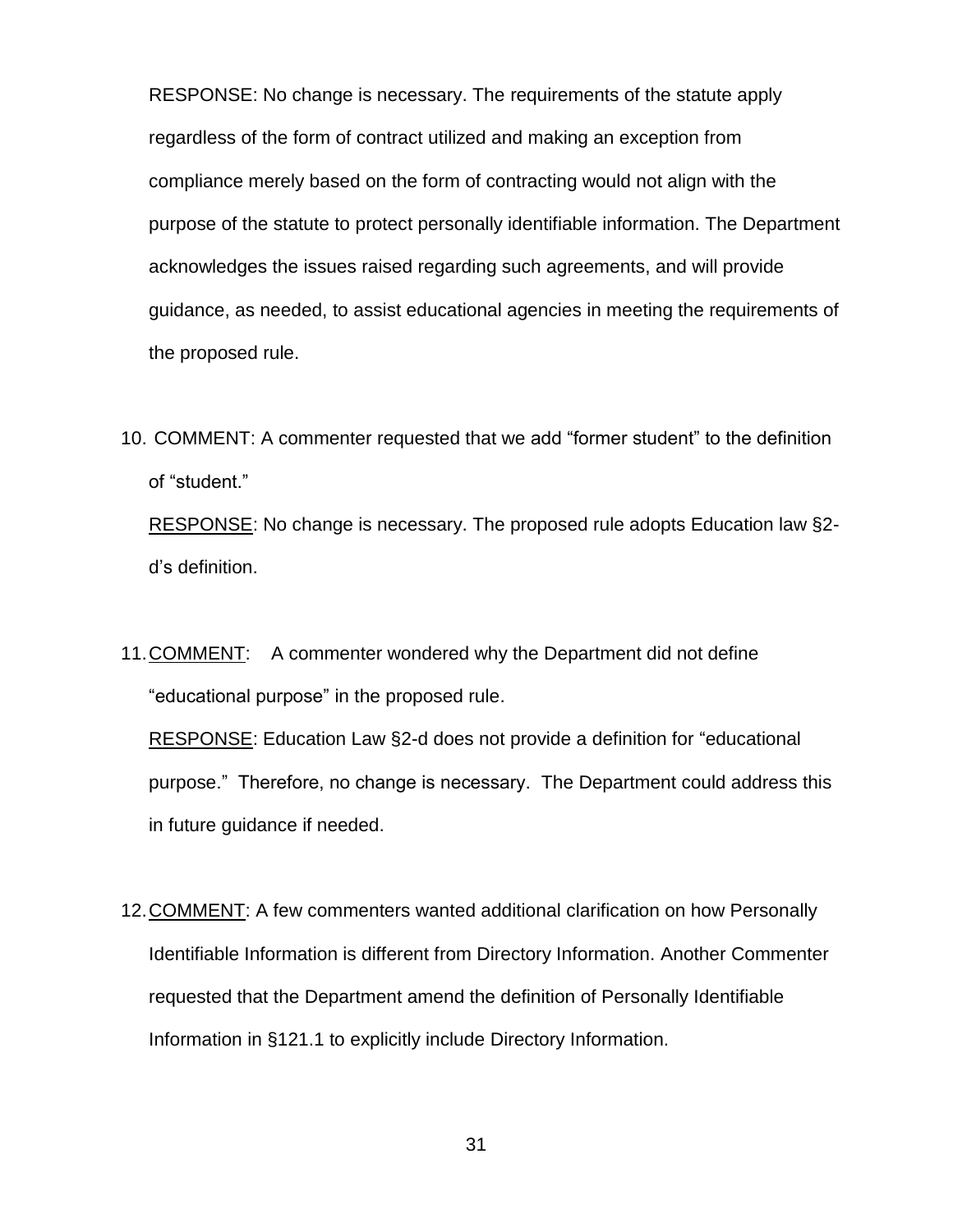RESPONSE: No change is necessary. The proposed rule adopts Education Law §2-d's definition of personally identifiable information. The Department will provide additional guidance and model documents to provide further clarification to educational agencies on meeting the requirements of the proposed rule.

#### **§121.2 Educational Agency Data Collection Transparency and Restrictions.**

13.COMMENT: A commenter wrote to express support for the language in §121.2(b) relating to data minimization, collection, processing, and transmission. The commenter encouraged the Department to provide training resources to schools to educate teachers and administrators on best practices and standards for data minimization techniques, "particularly regarding sensitive information categories such as the information of children, work review information, financial data, and health information, among others." The commenter highlighted issues regarding school transmission of personally identifiable information on social media platforms and recommended that the Department make specific social media training available to schools that will facilitate school personnel learning how to draft and implement appropriate data minimization policies for schools-- including those relating to social media platforms.

RESPONSE: No change is necessary as the comment is supportive. The proposed rule requires educational agencies to provide annual data privacy and security training to their employees.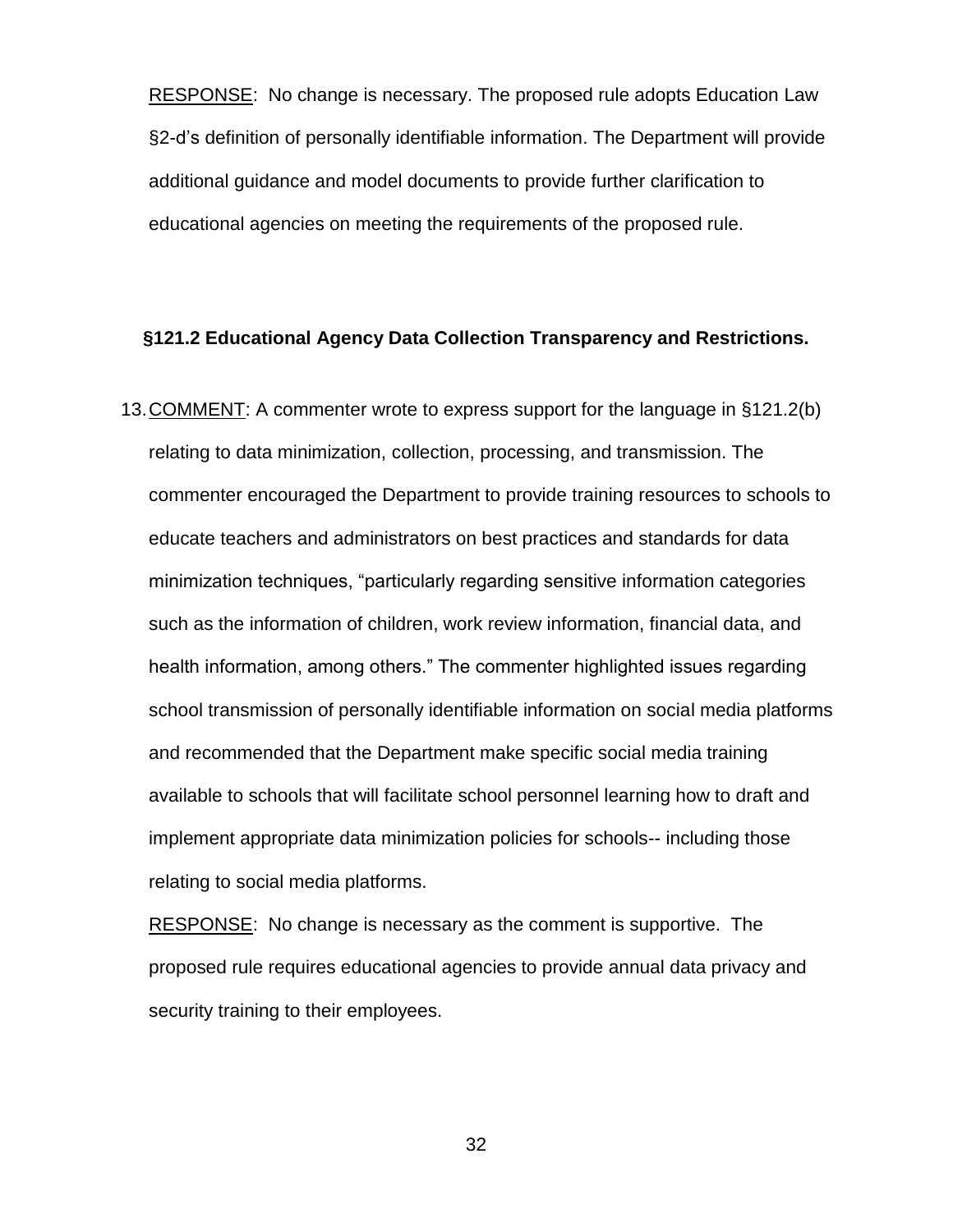14.COMMENT: A commenter noted that the proposed rule should include the provisions in Education Law §2-d that provide that "school districts shall not report to the Department the following student data elements:(1) juvenile delinquency records;(2) criminal records;(3) medical and health records; and (4) student biometric information unless required by law except in the case of law or required educational enrollment data."

RESPONSE: The Department made this revision to the proposed rule.

15.COMMENT: A commenter strongly supported the language in §121.2(a) and urged the Department to retain it with no changes because they interpreted it as "a blanket prohibition of the sale of identifiable student data as defined by Education Law §2-d, inclusive of FERPA directory information held by the school for which parents did not supply an opt-out." The commenter believed this language would prevent sales or sharing of student data to data brokers, which they thought was positive.

RESPONSE: No change is necessary. The comment is supportive.

#### **§121.3 Bill of Rights for Data Privacy and Security.**

16.COMMENT: A commenter requested clarification on whether the parent's bill of rights will be provided by the Educational Agency or by Third Party Contractor. RESPONSE: No change is necessary. Education Law §2-d requires each educational agency to develop and publish its parent's bill of rights on its website.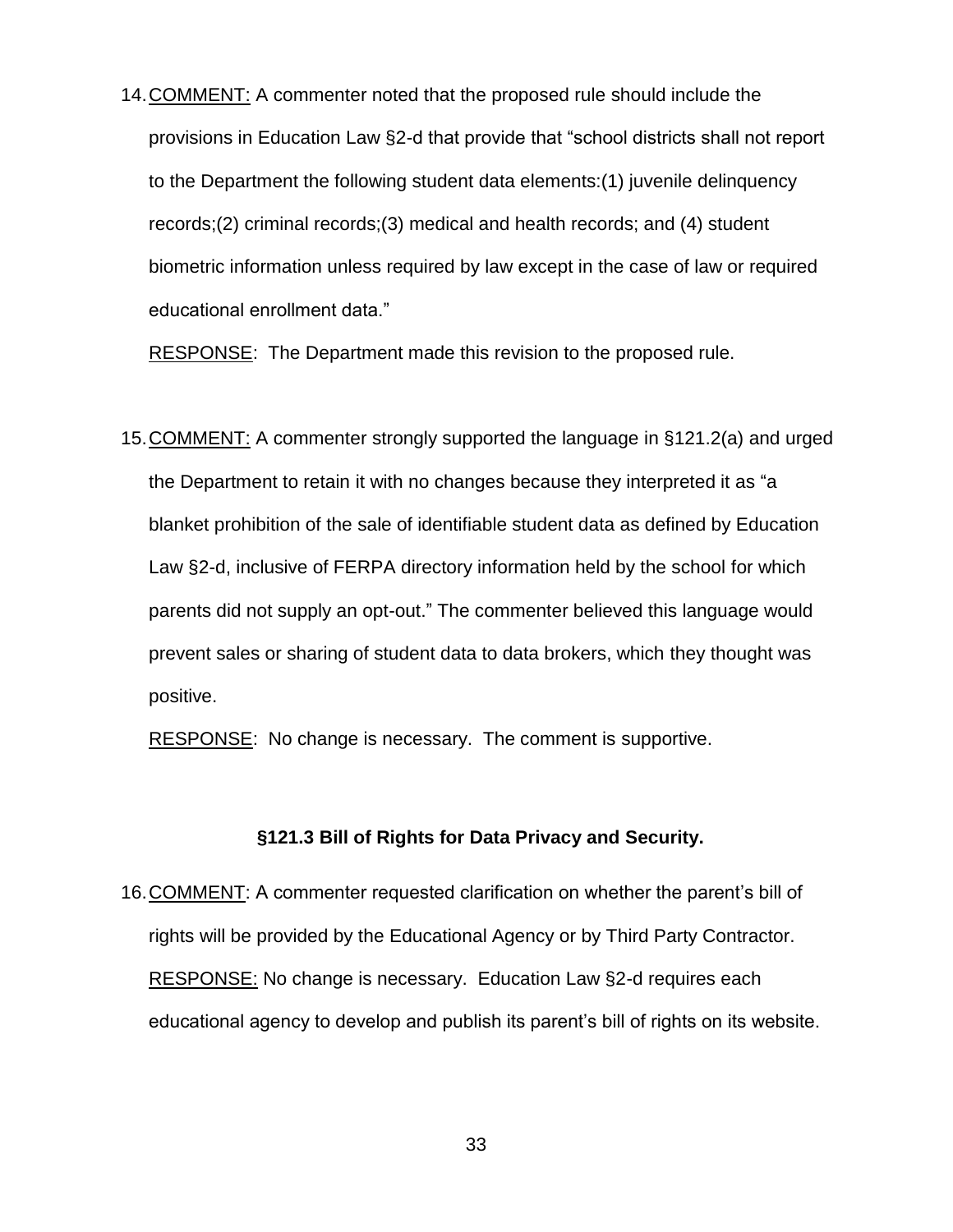17.COMMENT: A commenter noted that it could be a security risk to require educational agencies to publish information about contracts and third parties publicly on the agency's websites as it may allow hackers easy access to information about the third-party contractors that receive student data to provide services to an educational agency. The commenter suggested the use of a parent portal or newsletter to meet this requirement as an alternative.

RESPONSE: No change is necessary. The proposed rule gives educational agencies the discretion to determine when data should be redacted to protect the privacy and security of the educational agency's data or technology infrastructure.

18.COMMENT: A commenter stated that "the requirement for each educational agency to adopt a parent's bill of rights for data privacy and security that is included with every contract an educational agency enters with a third-party contractor that receives personally identifiable information and that is published on its website, will limit the technology that teachers and students can use, even if it is FERPA and COPPA compliant." The commenter stated that students will no longer be able to immediately utilize different apps when working on projects and researching information in a timely manner and that it will cause student innovation to suffer greatly.

RESPONSE: No change is necessary. The proposed rule is consistent with Education Law §2-d's provisions.

19.COMMENT: A commenter expressed concern that vendors for multi-year software contracts will not be Education Law §2-d compliant.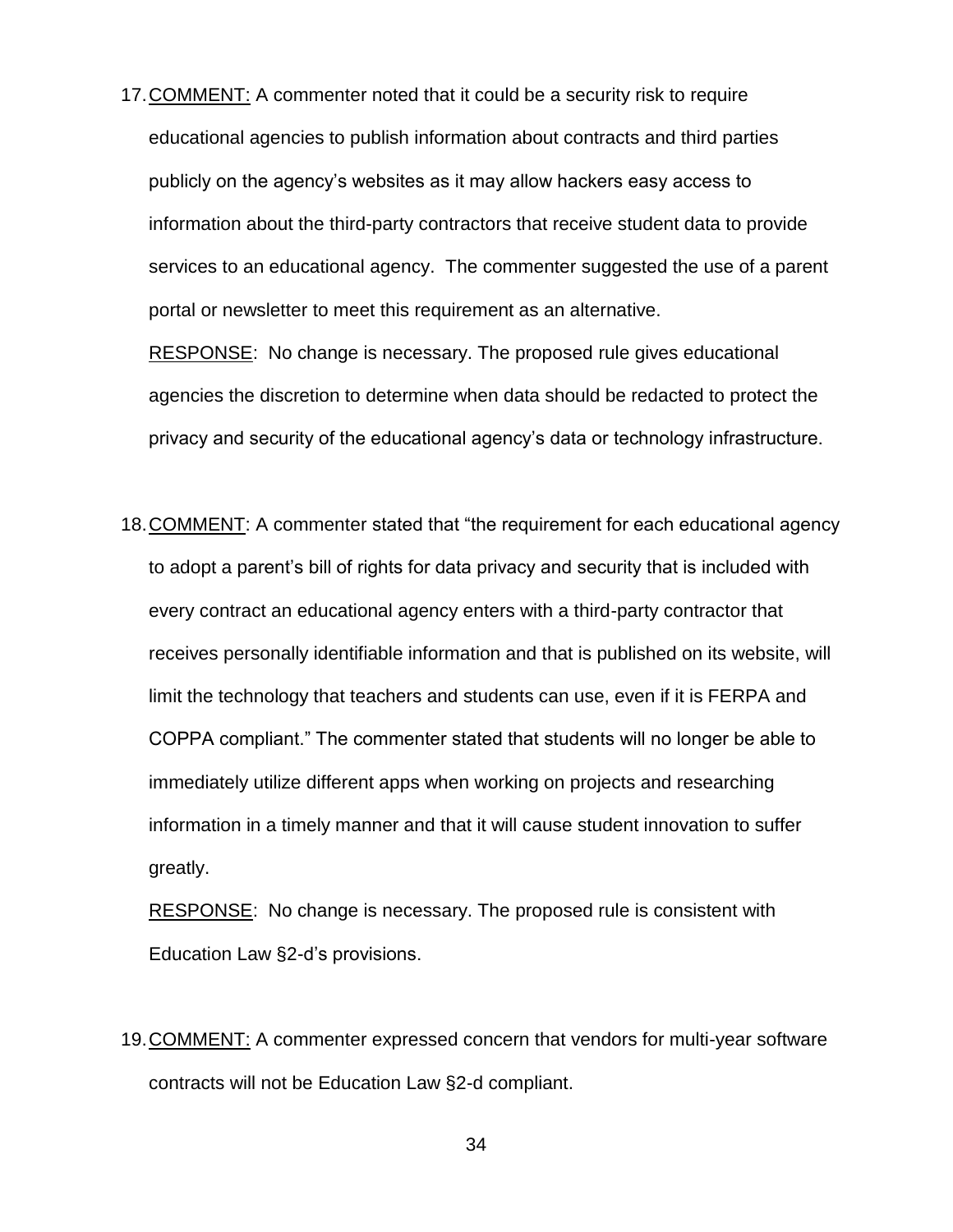RESPONSE: No change is necessary. Education Law § 2-d is clear that third party contractors must comply.

20.COMMENT: A commenter requested that the Department clarify the responsibility of subcontractors to comply with the data protection and security requirements imposed on the third party contractor, and requested that the Department add a provision that requires third party contractors to prohibit their subcontractors from using student data or teacher or principal data for any purpose other than for providing the contracted service, and that prohibits redisclosure.

RESPONSE: No change is necessary. The Department believes that the proposed rule is clear with regard to the requirements of third-party contractors to assure their subcontractors are in compliance with the requirements of the statute and the proposed rule.

- 21.COMMENT: A commenter stated that this section should specifically reference the following federal laws: Protection of Pupil Rights Amendment (PPRA), National School Lunch Act (NSLA) and Children's Online Privacy Protection Act (COPPA). RESPONSE: No change is necessary. There is no requirement that the proposed rule reference every related federal law. These federal laws apply regardless of whether they are specifically mentioned in the proposed rule.
- 22.COMMENT: A commenter notes educational agencies should be required to post all contracts with vendors that receive personal student data on their website, and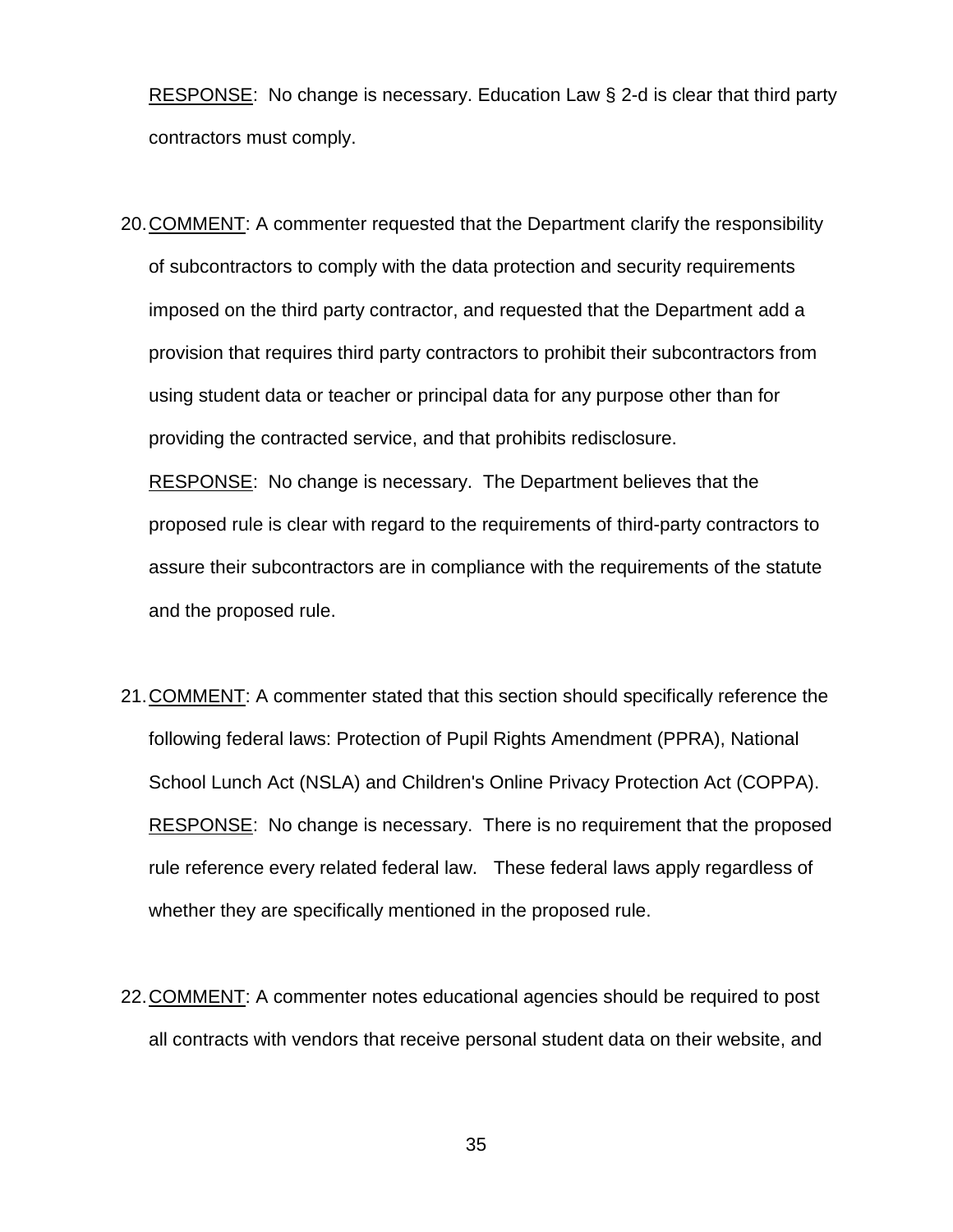identify the data element received, or make the contracts available for review upon request and communicate how parents may request access.

RESPONSE: No change is necessary. The proposed rule requires educational agencies to publish their parent's bill of rights and supplemental information for each contract (including information such as the purpose for which the data will be used, how the data will be protected, the duration of the contract, how a parent, student or eligible student may challenge the accuracy of the data collected, and what will occur to the data upon expiration of such contract) on each agency's website. Further, nothing in the proposed rule prohibits educational agencies from providing access to contracts to their stakeholders.

- 23.COMMENT: A commenter recommended that §121.3(c)(3) be revised to add a requirement that where data held by a third-party contractor is not destroyed upon expiration of a contract, it must be returned to the educational agency. RESPONSE: No change is necessary as the proposed rule's current language allows for either the destruction of data or its return to the educational agency. Each educational agency may elect its preference as part of the contracting process.
- 24.COMMENT: A commenter indicated broad support for §121.3. The commenter recommended removing the examples in §121.3(c)(5) to avoid any potential interpretation that this section is promoting a specific type of data storage option, and to keep the proposed rule from becoming outdated as technology develops. RESPONSE: Revision made. The Department has removed the examples from §121.3(c)(5).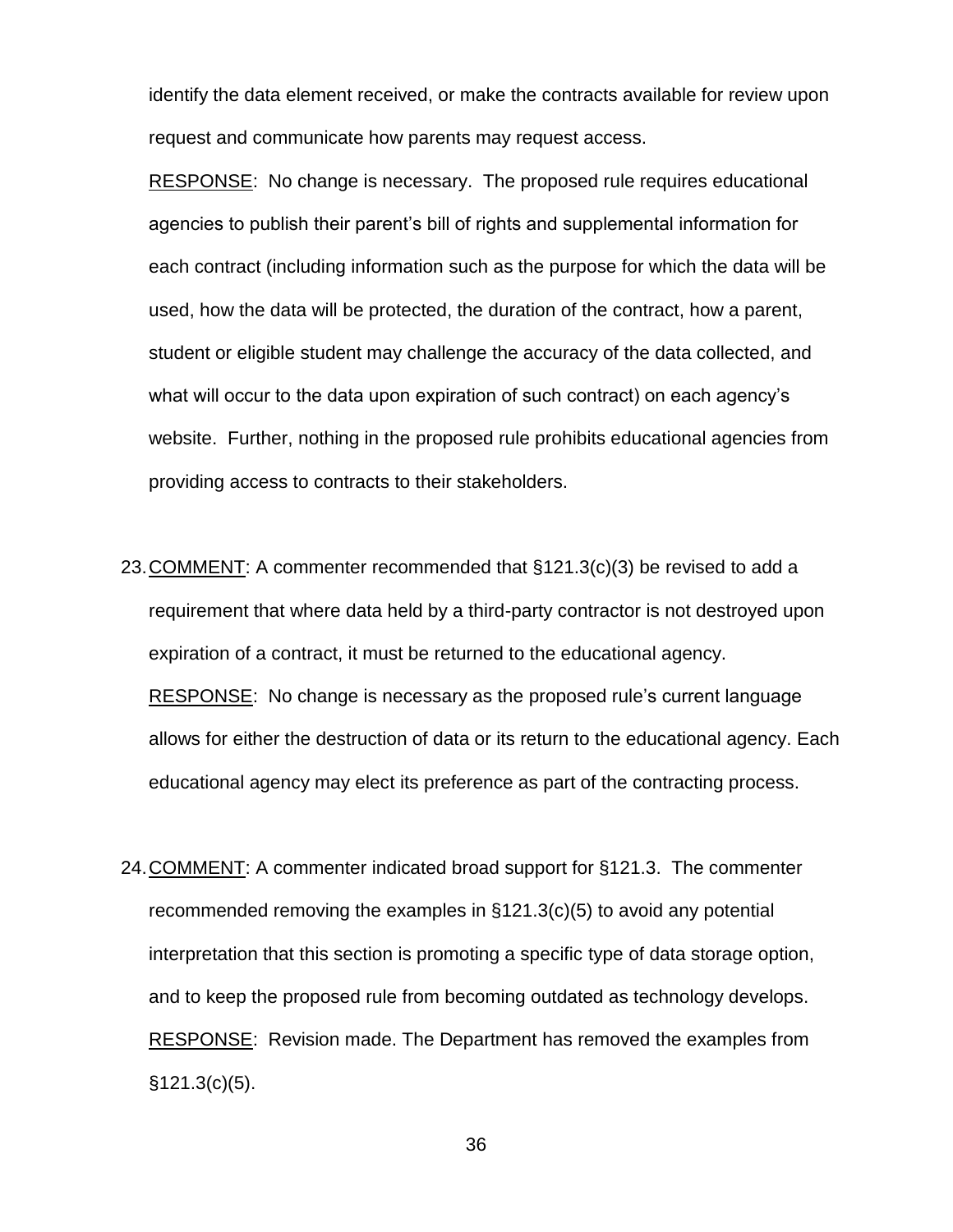- 25.COMMENT: A commenter requested that the references to encryption in §121.3(6) and §121.9 of the proposed rule use consistent language to avoid confusion. RESPONSE: "Encryption" is now defined in §121.1 and referenced in §121.1(3)(c)(6) and §121.9(6) also now references "encryption" and reads: "(6) address how the data will be protected using encryption while in motion and at rest." The Department believes that these changes address the commenter's concern.
- 26.COMMENT: A commenter requested that this section require educational agencies to identify whether a parent could opt out of an educational agency's data collection. Another commenter requested that this section provide that the Department must not collect personally identifiable data on individual students related to their country of birth and in-school or out-of-school suspension. RESPONSE: No response is necessary. The changes requested are beyond the scope of Education Law §2-d and the rulemaking process.
- 27.COMMENT: A Commenter stated that §121.3 of the proposed rule should incorporate the following language from Education Law §2-d(4)(e): "Except as required by law or in the case of educational enrollment data, school districts shall not report to the Department the following student data elements: (1) juvenile delinquency records; (2) criminal records; (3) medical and health records; and (4) student biometric information."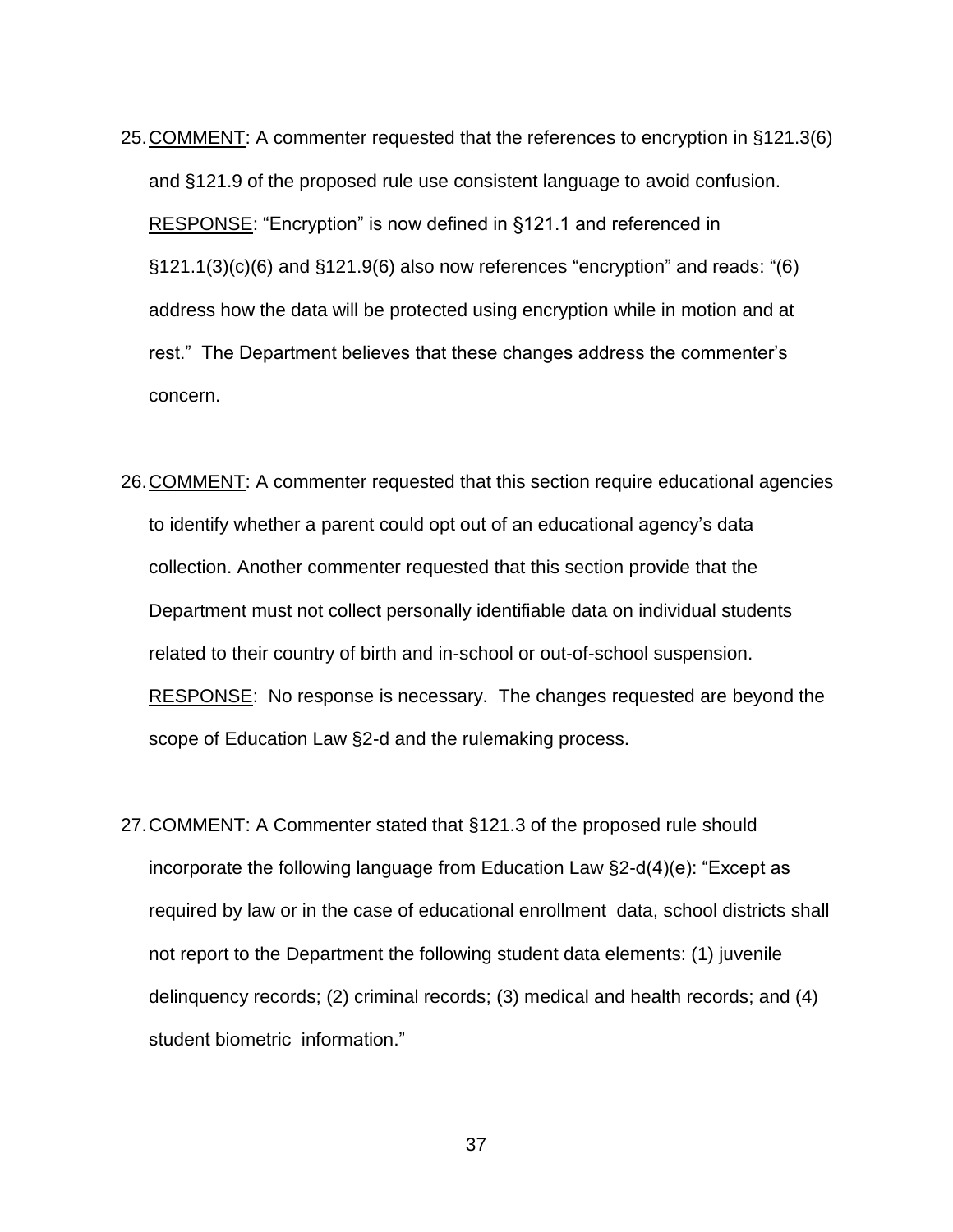RESPONSE: The Department has made this change to mirror the statutory language.

28.COMMENT: A commenter requested that the Parent's Bill of Rights explicitly state that directory information is protected under Education Law §2-d regardless of whether a parent submitted a Directory opt-out form or not.

RESPONSE: No change is necessary. The changes requested are beyond the scope of Education Law §2-d and the rulemaking process.

29. COMMENT: A commenter wanted the word "if" removed from section  $121.3(c)(4)$ which states "…if and how a parent, student, eligible student, teacher or principal may challenge the accuracy of the student data or teacher or principal data that is collected."

RESPONSE: No change is necessary. The language of the proposed rule mirrors Education Law §2-d.

30.COMMENT: A commenter requested a requirement that third-party contractors identify all subcontractors that will be utilized to provide contract services or products in the supplemental information for each contract. RESPONSE: No change is necessary. The proposed rule does not preclude educational agencies from including or requiring this information in the supplemental information for their contracts with third party contractors.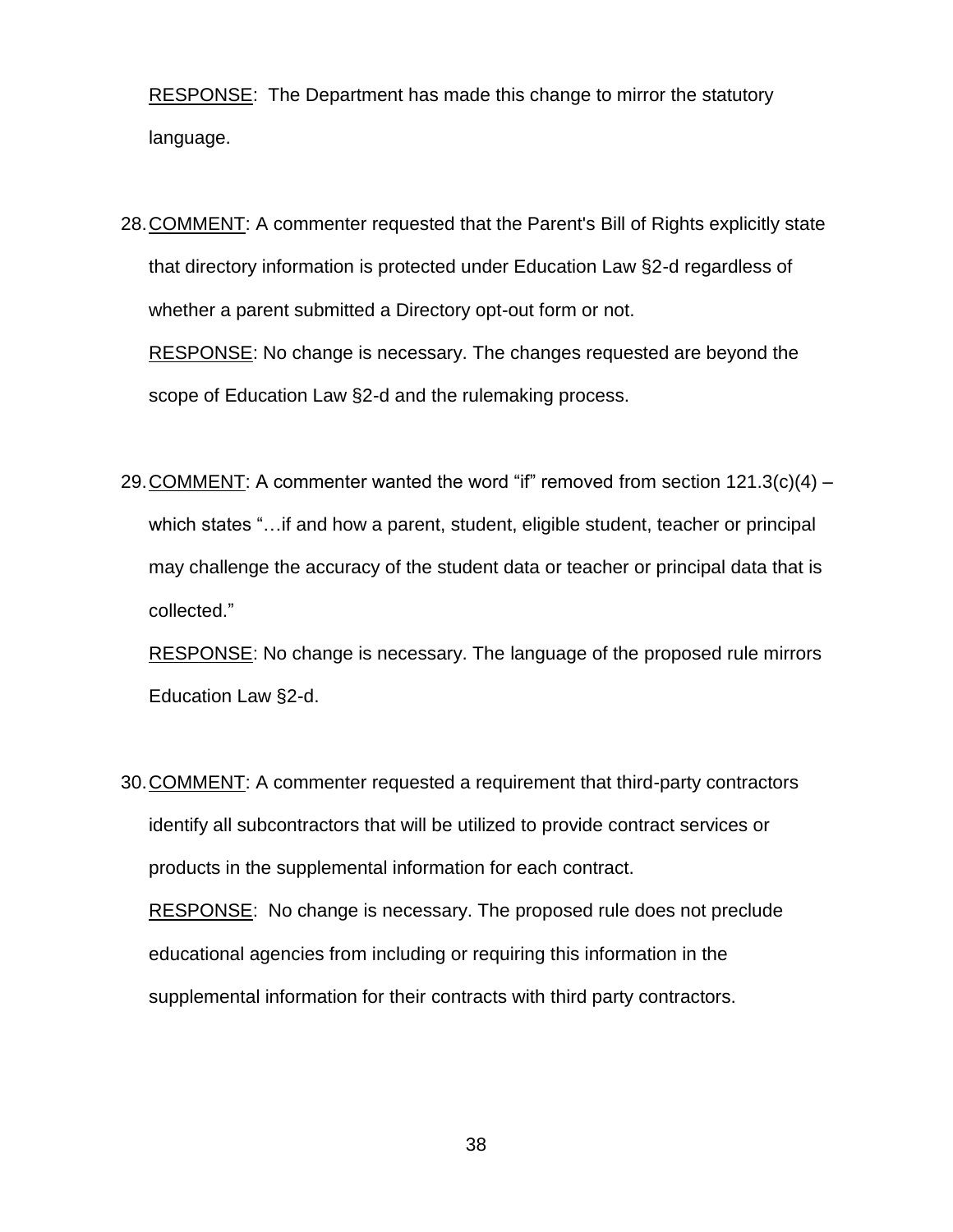## **§121.4 Parent Complaints of Breach or Unauthorized Release of Personally Identifiable Information**

31.COMMENT: A commenter recommended that §121.4 should provide that complaints be submitted in writing, and investigation findings provided by the educational agency should also be in writing. The commenter also requested that the Commissioner develop a standardized complaint form.

RESPONSE: Revision made in part. The Department added §121.4(d) which states "…Educational Agencies may require complaints to be submitted in writing." The request that the Department develop a standardized complaint form, is outside the scope of this rulemaking and no changes were made in this regard. However, the Department will provide guidance and model documents to assist educational agencies in meeting the requirements.

32. COMMENT: A commenter recommended that §121.4(c) limit the time an educational agency could have to respond to a complaint to 6 months from the date the complaint is received.

RESPONSE: No change is necessary. Education Law §2-d provides educational agencies with the flexibility to fully investigate each complaint. It cannot be determined with certainty how long each complaint will need to be fully investigated and resolved.

33.COMMENT: A commenter recommended that this section be clarified to ensure that records of data breaches would be made available to the public through FOIL and redacted as appropriate prior to release.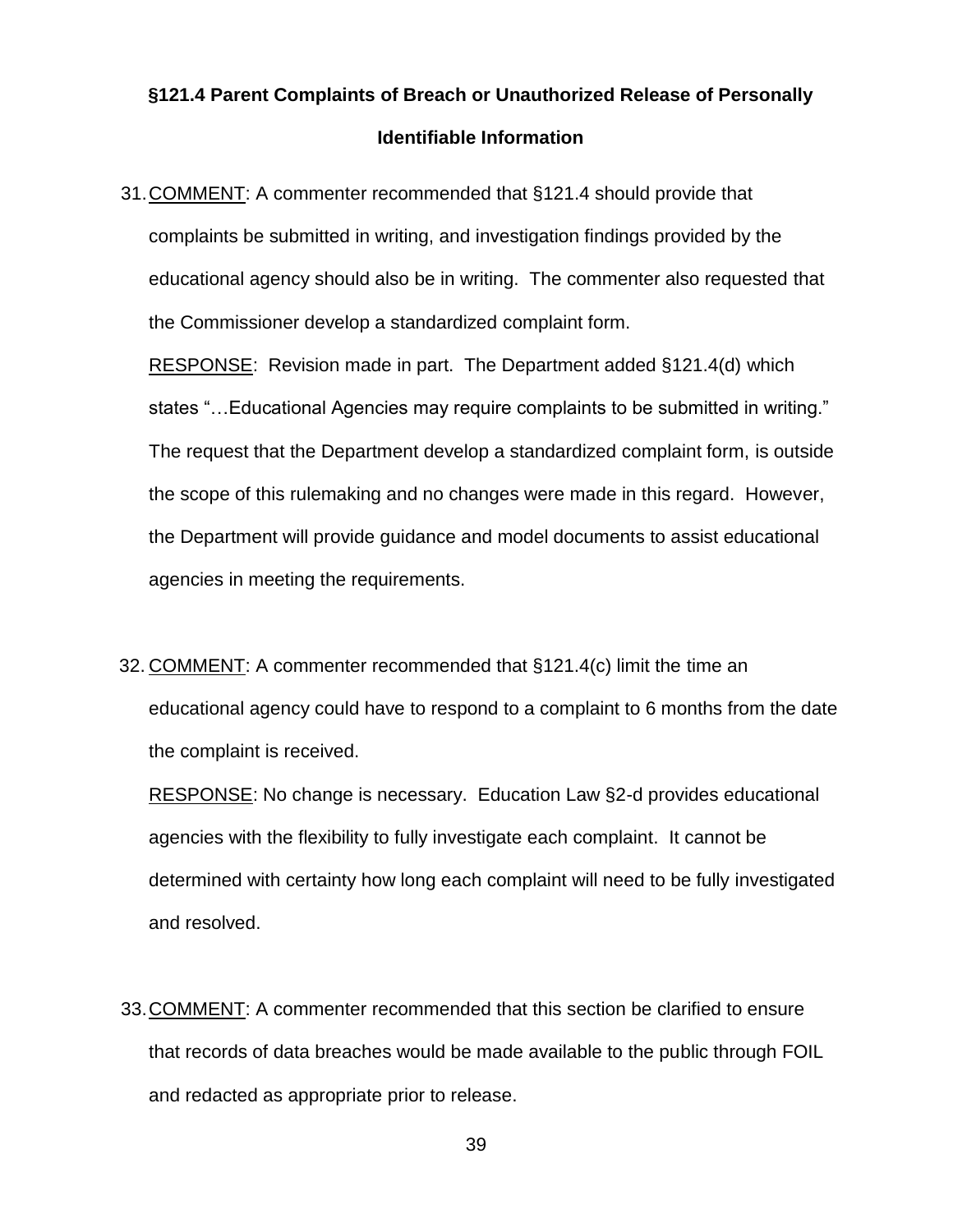RESPONSE: No change is necessary. The changes requested are beyond the scope of Education Law §2-d and the rulemaking process.

#### **§121.5 Data Security and Privacy Standard**

34.COMMENT: A commenter wrote that they believed the "Drafting Workgroup rejected the more protective NIST SP 800-171 standards in favor of the NIST Cybersecurity Framework because the subject matter was beyond the technical understanding of the members."

RESPONSE: The selection of the NIST Framework was reviewed by experts in the field, the Chief Privacy Officer's Technical Standards Selection Workgroup and the Implementation Workgroup. While the team originally selected the NIST 800-171 because it met the 5 qualities the group found desirable in a standard (it was credible, durable, enforceable, understandable and supportable). In conversations with the field and national experts, the Chief Privacy Officer decided to consider the newer NIST Framework as an option to mitigate the confusion about the applicability of the NIST 800-171 to the education sector as it was originally developed for federal government contractors. The Chief Privacy Officer also wanted a standard that had two additional qualities – flexibility and simplicity. She asked the Implementation Workgroup to work with the field to compare both standards and select one. The selection of the NIST Cybersecurity Framework was ultimately a decision made by the workgroup.

35.COMMENT: A few commenters stated that some sub-categories of the NIST Cybersecurity Framework that apply to controls around suppliers and the supply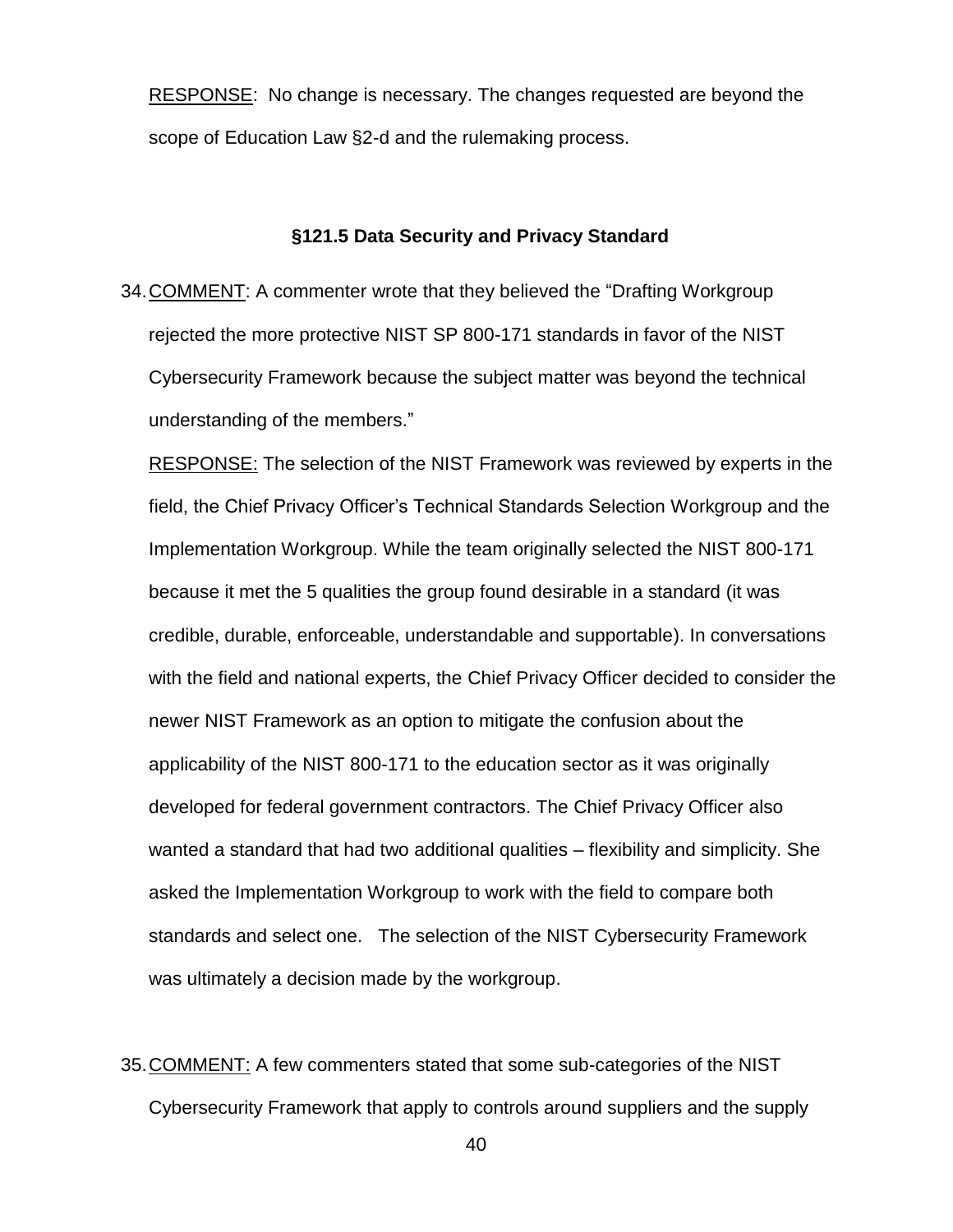chain may not be applicable to the K-12 educational sector and gave examples of certain sub-categories in the Framework that reference a supply chain; one of the commenters acknowledged that they had heard from technical experts that implementing the NIST CSF would certainly have some benefit and that many of the standards can be implemented if educational agencies are given the appropriate amount of time and the financial resources to do so. Another commenter thought the Framework was not designed to ensure that confidential information is protected and remains confidential, and recommended other standards be considered such as the NIST SP 800-17, NIST's Guide to Protecting the Confidentiality of Personally Identifiable Information, and the U.S. Department of Education Student Privacy Policy Office's "Data Security Checklist. RESPONSE: See response to Comment #34. No change is necessary. The NIST Cybersecurity Framework is a flexible standard that is intended to be tailored to different sectors such as the education sector. The Department will provide implementation guidance to the field as needed.

36.COMMENT: A commenter stated that the proposed rule refers to two different security standards –the NIST Cybersecurity Framework and the HIPAA encryption standard. The commenter noted that while there is some alignment between the standards, they do have different requirements. The commenter expressed concern that these requirements may cause confusion for school staff or third-party contractors and recommended that the Department provide technical assistance for educational entities.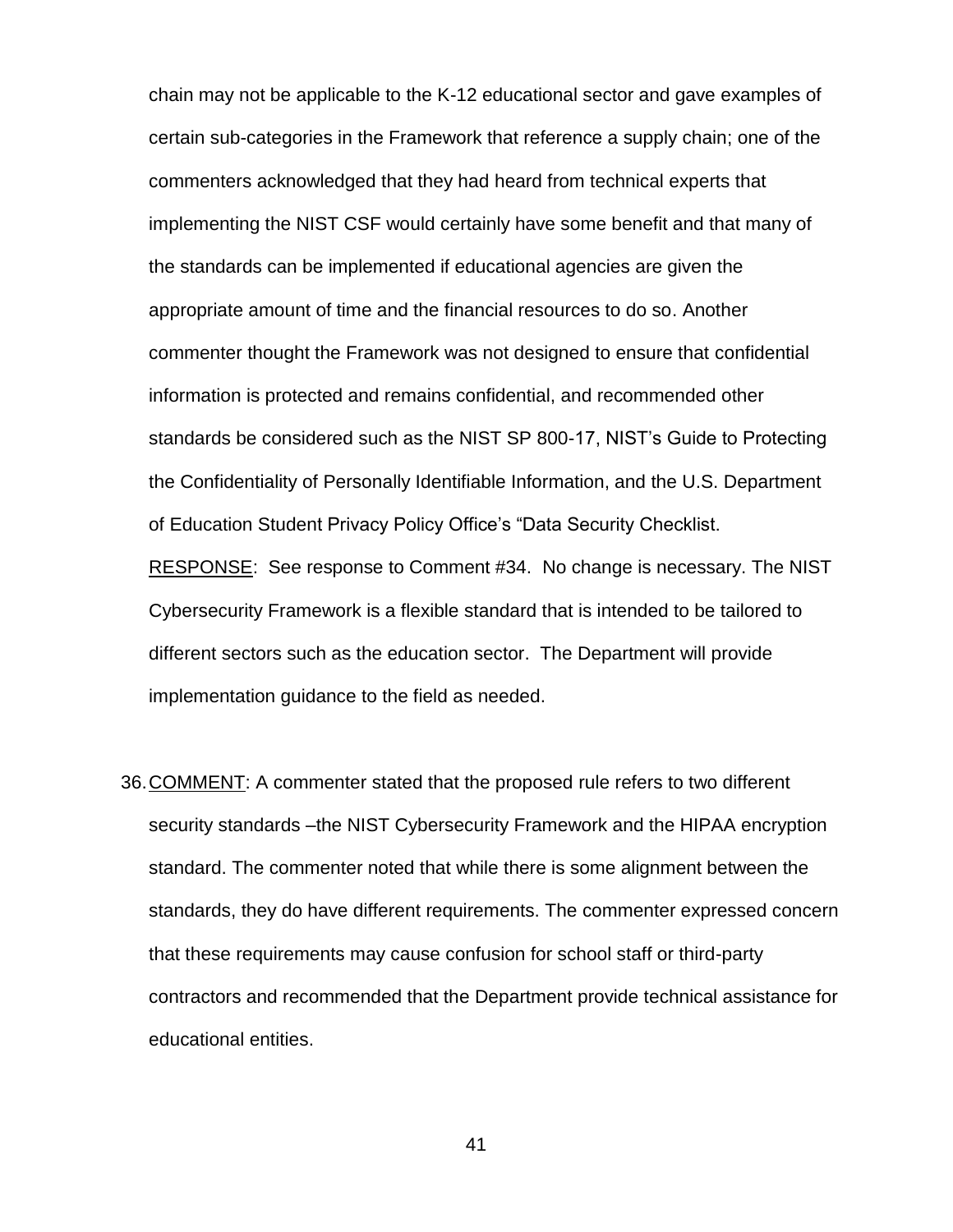RESPONSE: No change is necessary as the referenced standards are complementary and are not conflicting. Education Law §2-d provides that encryption should be performed using a technology or methodology specified or permitted by the Secretary of the United States department of health and human services in guidance issued under Section 13402(H)(2) of Public Law 111-5. The NIST Cybersecurity Framework 1.1 specifies controls but builds in flexibility regarding adoption of specific controls. We do not see a conflict between both. The Department will provide guidance to assist educational agencies in meeting the requirements of the proposed rule, as needed.

37.COMMENT: A commenter stated the NIST Cybersecurity Framework is too restrictive and is concerned that there will be fewer service offerings to students if educational agencies may only use vendors that align with it. The commenter noted that its company utilizes ISO 27001, and wondered if third party contractors can comply with the proposed rule using a comparable framework such as the ISO 27001.

RESPONSE: No change is necessary. The proposed rule requires third-party contractors to align to the NIST Cybersecurity Framework. The requirements of the NIST Cybersecurity Framework can be fulfilled using other standards which the framework references as informative references. One of those informative references is the ISO 27001. Those informative references can be used to address the categories and sub-categories identified in the Framework.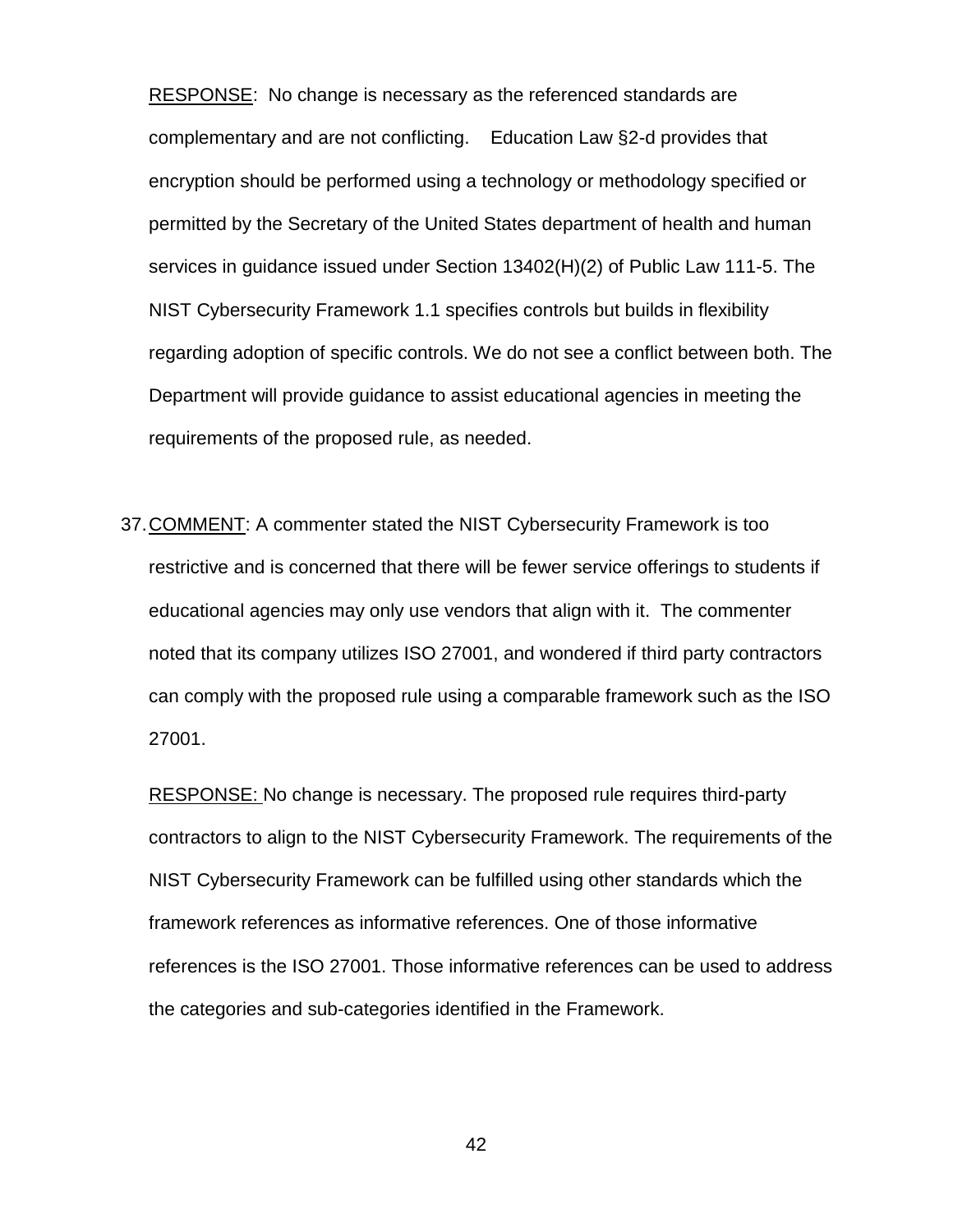38.COMMENT: A commenter requested that access to the Department's model policy be available prior to the date educational agencies must adopt their own data security and privacy policy.

RESPONSE: No change is necessary. The Department will provide a model data security and privacy policy as provided in Education Law §2-d prior to the date that educational agencies must adopt their policies, that educational agencies may use as a guide to develop their own policies.

- 39.COMMENT: A commenter recommended a revision of §121.5(c) to add language that clarifies that personally identifiable information should not be included in public reports or documents regardless of whether those documents are online or offline. RESPONSE: No change is necessary. The proposed rule prohibits the publication of personally identifiable information in public documents.
- 40.COMMENT: A commenter recommended that this section mandate that Directory Information opt out forms be included in the educational agency's Data Security and Privacy Policy.

RESPONSE: No response is necessary. The comment is beyond the scope of Education Law §2-d.

41.COMMENT: Several commenters stated that the proposed timeline is too aggressive and requested additional time to implement the proposed rule. RESPONSE: Revision made in part. The Department has revised the date by which educational agencies must adopt and publish a data security and privacy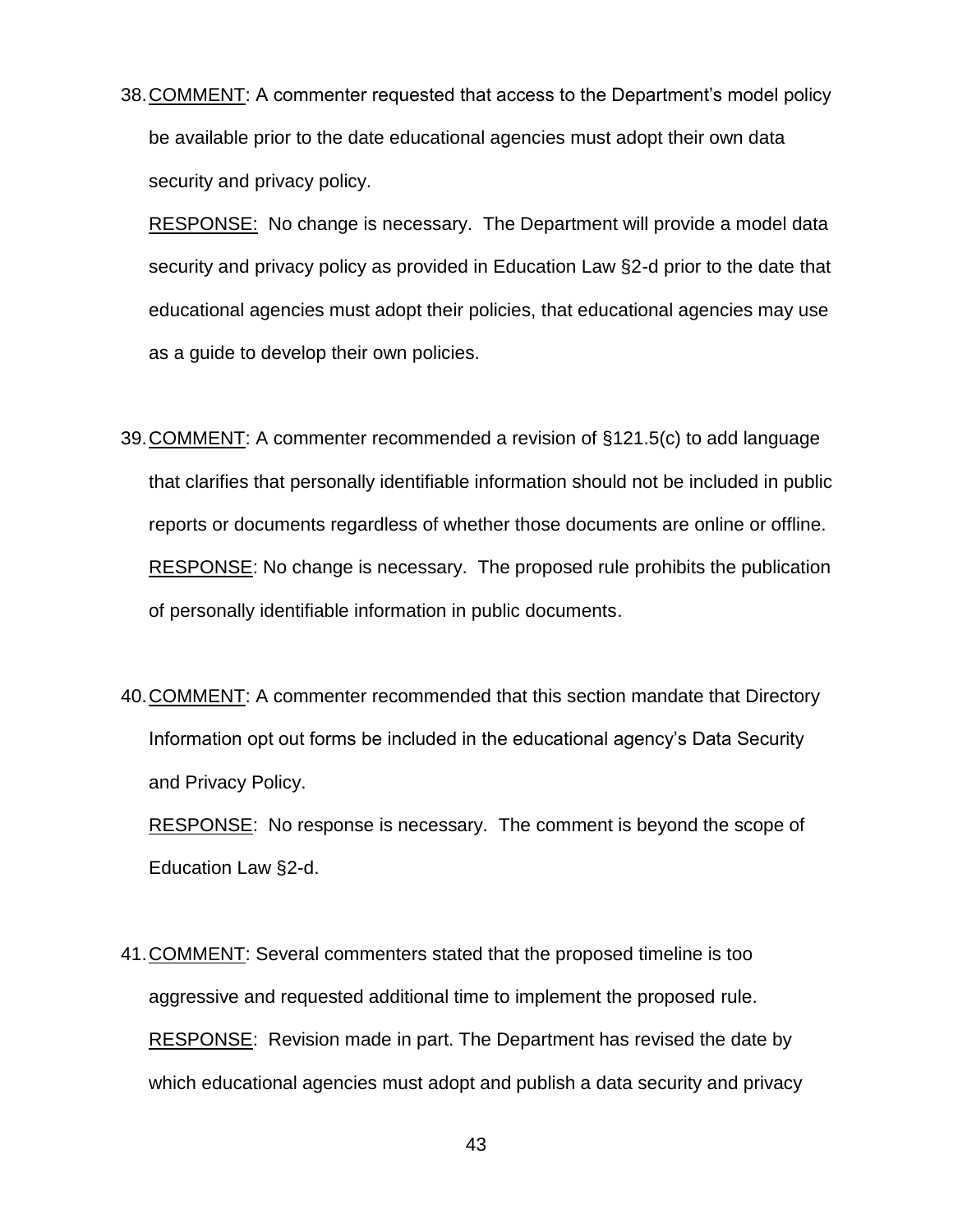policy specified in §121.5 to July 1, 2020 to give educational agencies additional time to implement the requirements of the proposed rule.

42.COMMENT: A commenter stated that hiring an outside security company/ expert has provided his agency with valuable information on a yearly basis and recommended that this be practice be required "in lieu of parts of the NIST Framework."

RESPONSE: Every educational agency is responsible for ensuring that their data security and privacy policies and practices align with the requirements of Education Law §2-d and the proposed rule. The proposed rule does not prohibit the use of outside experts to assist educational agencies with their compliance activities.

43.COMMENT: A commenter suggested that "BOCES can provide a recommended list of security engineers and companies." The commenter also recommended that BOCES help negotiate with large third-party contractors to ensure compliance with the NIST Cybersecurity Framework, and also maintain a list of educational software products that are compliant. The commenter also stated that "if BOCES has a service/software package on its statewide contract, the contract, when it comes up, should require compliance with Ed Law IID so it is done one time for the entire state. Then districts save time, and the companies get one request." The comment also stated that the "state could do a survey of which 3rd parties are used and negotiate directly with vendors to ensure compliance and avoid countless hours of duplicate labor."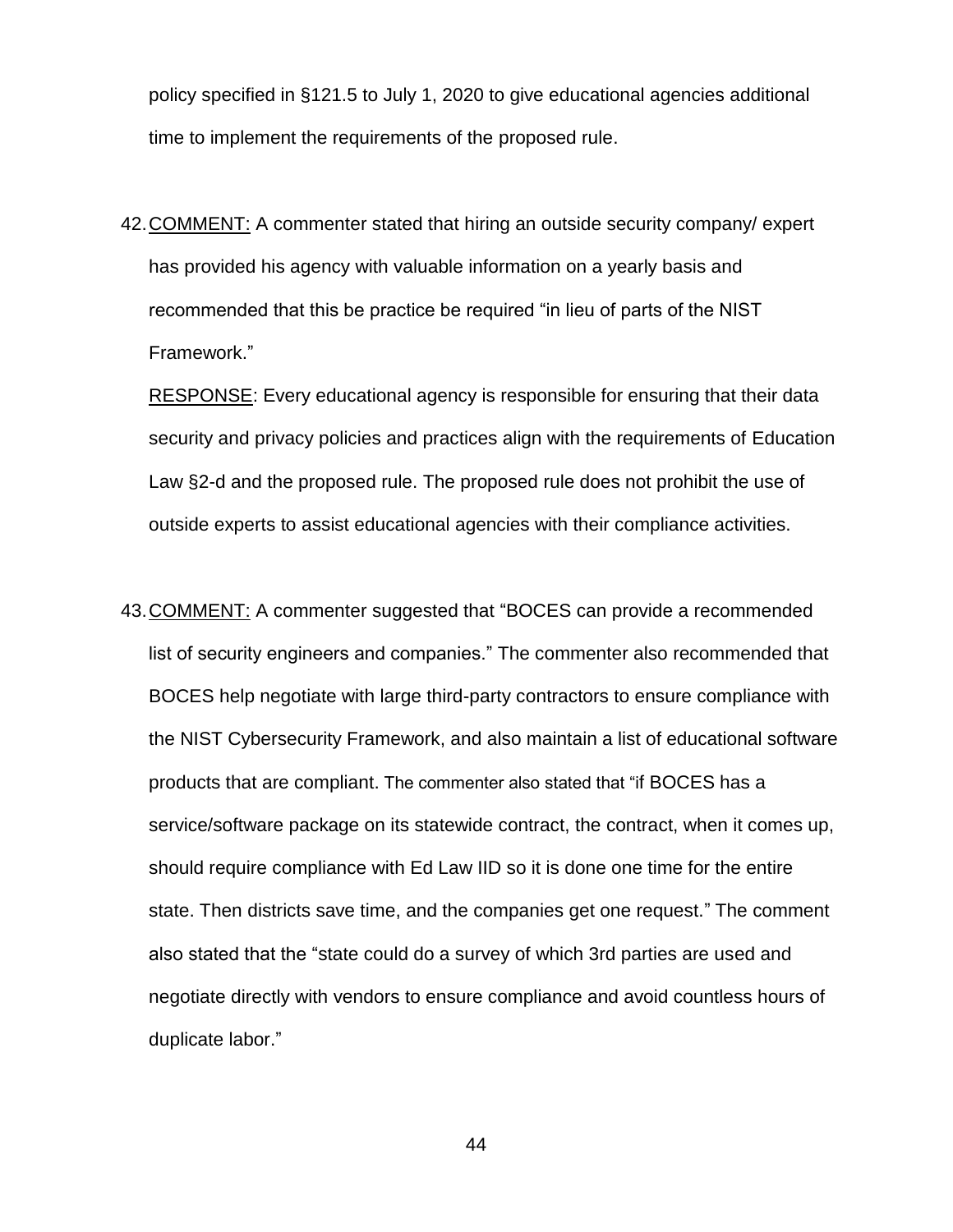RESPONSE: No change is necessary. The proposed rule does not prohibit school districts from seeking assistance from BOCES, consistent with Education Law §1950.

44.COMMENT: A commenter recommended revising §121.5)(c)(1) to include the word 'disclosure.'

RESPONSE: This revision was made.

45.COMMENT: One commenter requested that the Department include a requirement that an educational agency's data security and privacy policy "shall include all the protections afforded to parents or eligible students, where applicable, under FERPA and the Individuals with Disabilities Education Act (20 U.S.C. 1400 et seq.), and the federal regulations implementing such statutes."

RESPONSE: No change is necessary. There is no requirement that the proposed rule reference federal laws that relate to privacy and confidentiality. These federal laws apply regardless of whether they are specifically mentioned in this Rule.

46.COMMENT: A commenter stated that because the NIST Cybersecurity Framework may be updated by the U.S. Department of Commerce over time, the regulations should say that these requirements may themselves be updated regularly. RESPONSE: No change is required. The Department is adopting the most current version of the NIST Cybersecurity Framework available at this time. Further, as part of the rulemaking process, documents referenced or incorporated into a rule must be filed with the Department of State and for this reason, it cannot be left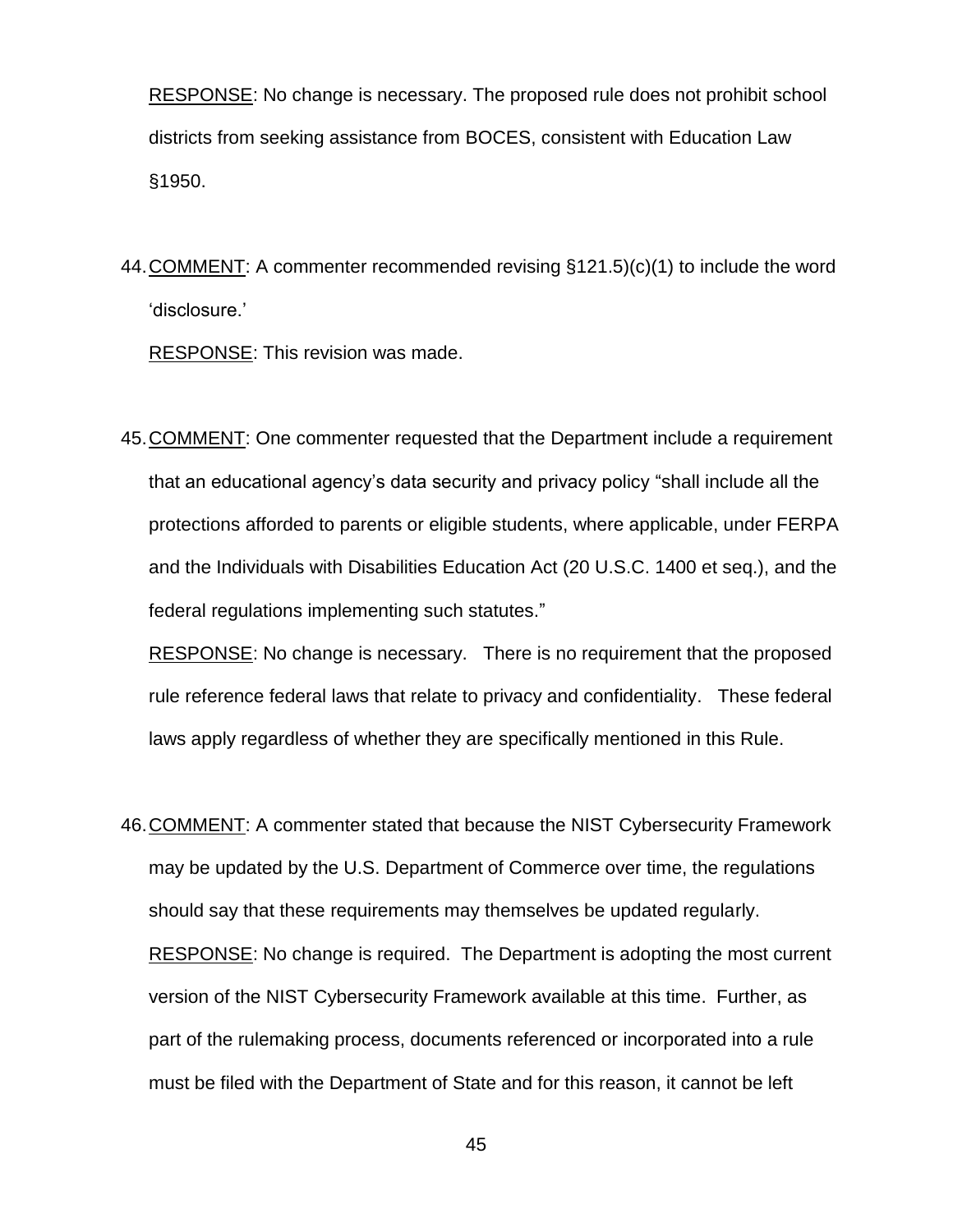open-ended for future versions, and still meet the requirements of Executive Law  $$102(1)(c)$ .

47.COMMENT: A commenter requested that this section should require each educational agency to provide notice of its Data Security and Privacy Policy to parents as well as employees.

RESPONSE: No change is necessary. While the proposed rule does not explicitly require notice of the data security and privacy policy to be provided to parents, it requires the policy to be published on each educational agency's website.

### **§121.6 Data Security and Privacy Plan.**

48.COMMENT: Several commenters requested that the Department develop a centralized list of approved software applications or, negotiate compliant contracts with third-party contractors. Commenters believed this would avoid an unnecessary duplication of efforts by districts. More specifically, a commenter welcomed the "stringent comprehensive requirements" but felt that "asking every single school district to have every vendor sign off on a contract including an addendum regarding how they are going to use student data is onerous to both the district and the vendors." The Commenter wondered if the contracting could be better administered at either the state level or at the regional level by the Regional Information Centers.

RESPONSE: No change is necessary. The requested change is outside the scope of Education Law §2-d and the proposed rule.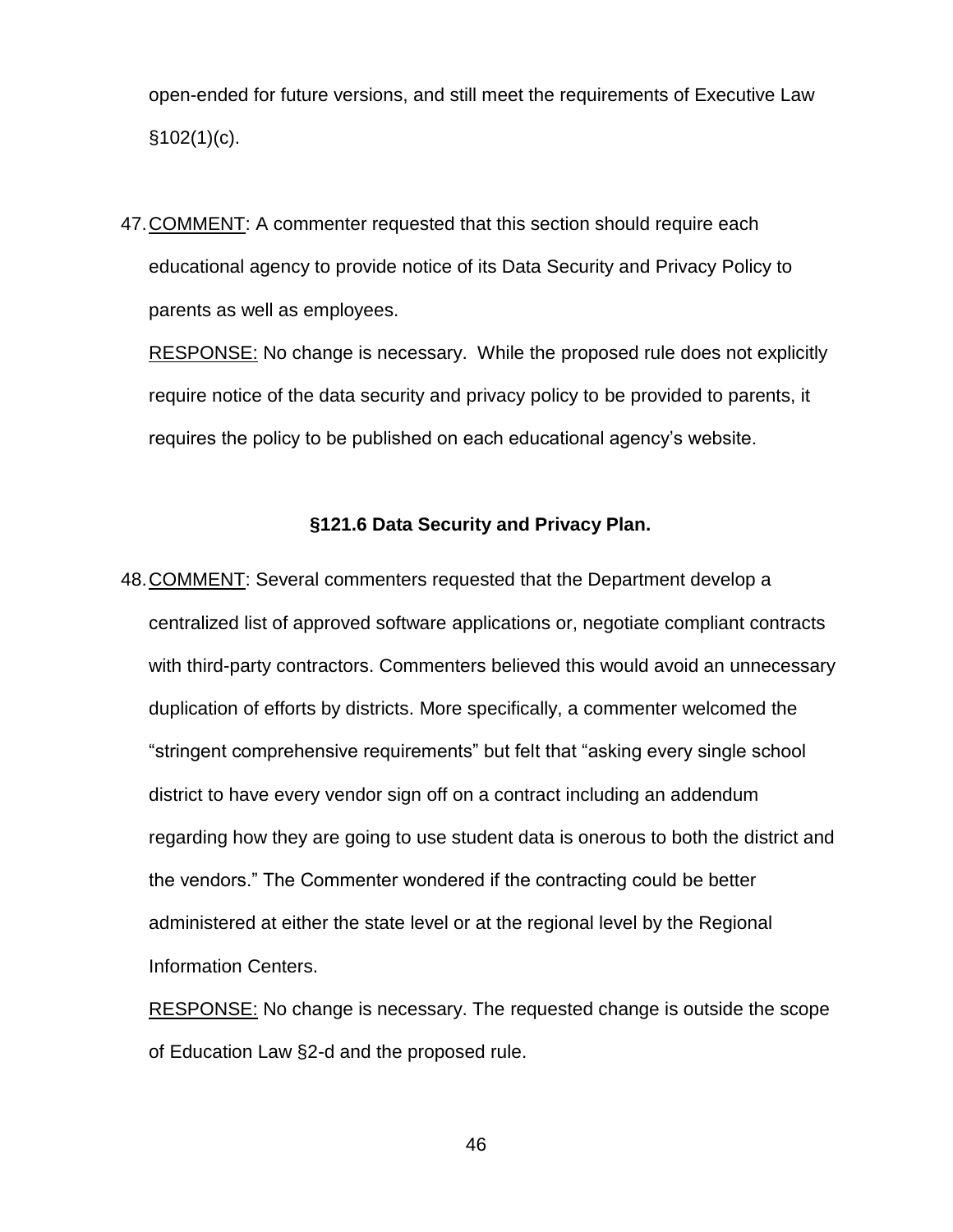49.COMMENT: A commenter asked whether the Department contacted the vendor community to determine their willingness and/or ability to comply with the proposed rule.

RESPONSE: The 14 public forums that the Department held across the state to seek feedback from stakeholders were open to all, and representatives from a few vendor companies attended. The Department also received comments from some members of the private sector during the 60-day public comment period. In addition, a representative from the Future of Privacy Forum (FPF) participated on the DPAC and provided feedback from the vendor community, as this organization engages extensively with many members of the vendor community and was able to provide some feedback from the vendor perspective. To be clear, the requirements imposed upon third party contractors are statutorily required, and the proposed rule implements Education Law §2-d.

50.COMMENT: A commenter requested guidance as to whether educational agencies are required to recover data from vendors at the end of a contract and if so, how long such data should be maintained by the educational agency. RESPONSE: §121.3(c)(3) and 121.6(a)(6) both include provisions that address how the contract with a third-party contractor should address transitioning of data to the educational agency or its designee at the end of the contract. Regarding the retention of data by an educational agency, retention should be maintained in accordance with applicable rules such as the Records Retention and Disposition Schedule ED-1 (8 NYCRR (Appendix I)).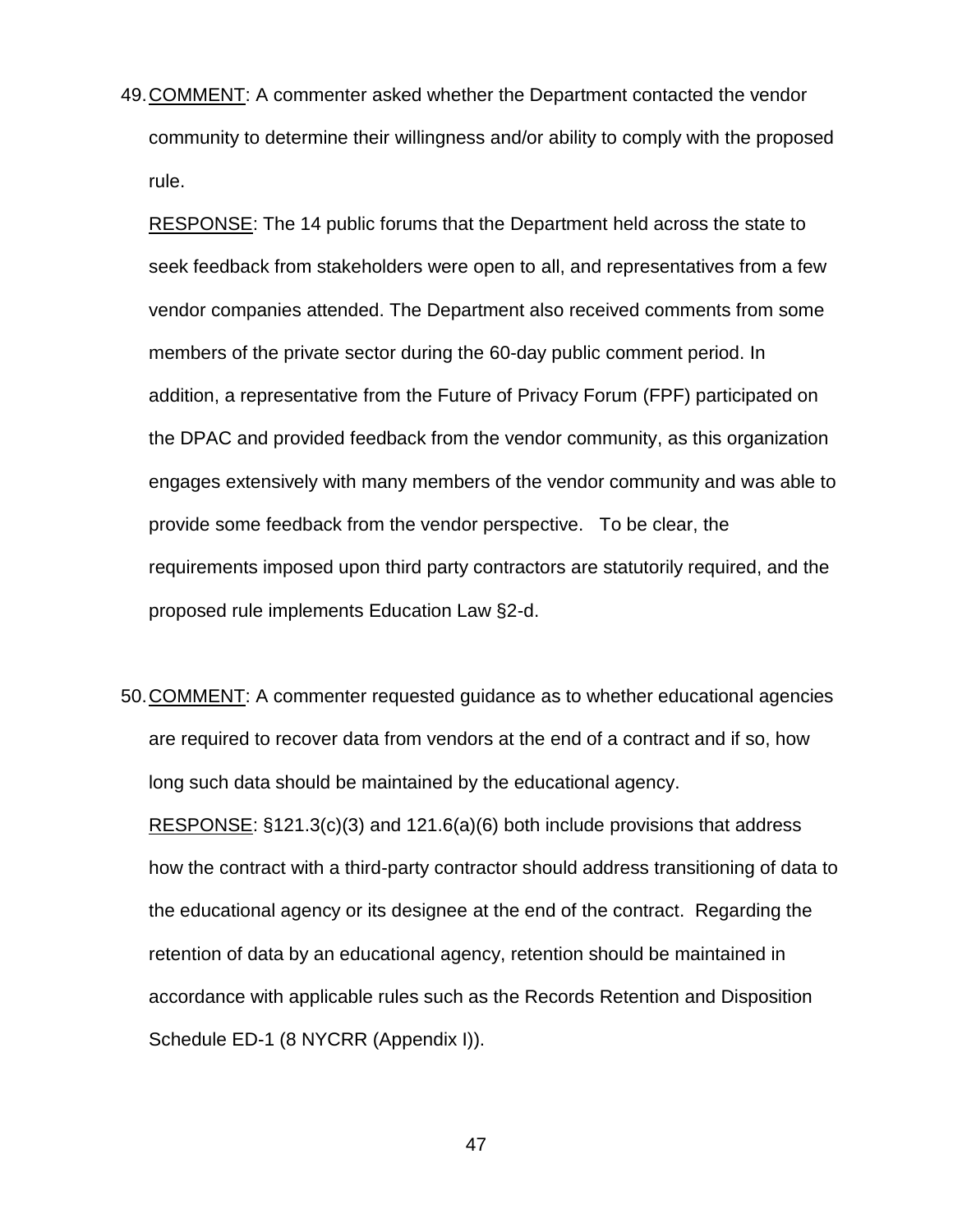### **§121.7 Training for Educational Agency Employees.**

- 51.COMMENT: A commenter inquired about the recommended length of training and stated that "if you add the number of hours of mandated training by NYSED, school days will need to be altered." The commenter requested that the Department provide an online training for all districts that is no longer than 5 minutes long. RESPONSE: No change is necessary. The proposed rule does not stipulate the duration of annual training. To ensure that educational agencies have the flexibility to determine how to present appropriate training to staff in a meaningful, effective and efficient way, the proposed rule states that training may be delivered using online training tools and may be included as part of training the educational agency already offers to its workforce.
- 52.COMMENT: A commenter requested that the proposed rule specify the type of training educational agencies must provide and suggested that this section require that training should include the NIST Framework standards and cybersecurity protocols. Another commenter recommended including training on breach notification mechanics, Directory Information, and health data protections pursuant to FERPA and HIPAA.

**RESPONSE:** Revision made in part. The proposed rule has been revised to state that training should be provided on, among other things, "the state and federal laws that protect personally identifiable information, and how employees can comply with such laws."

### **§121.8 Educational Agency Data Protection Officer**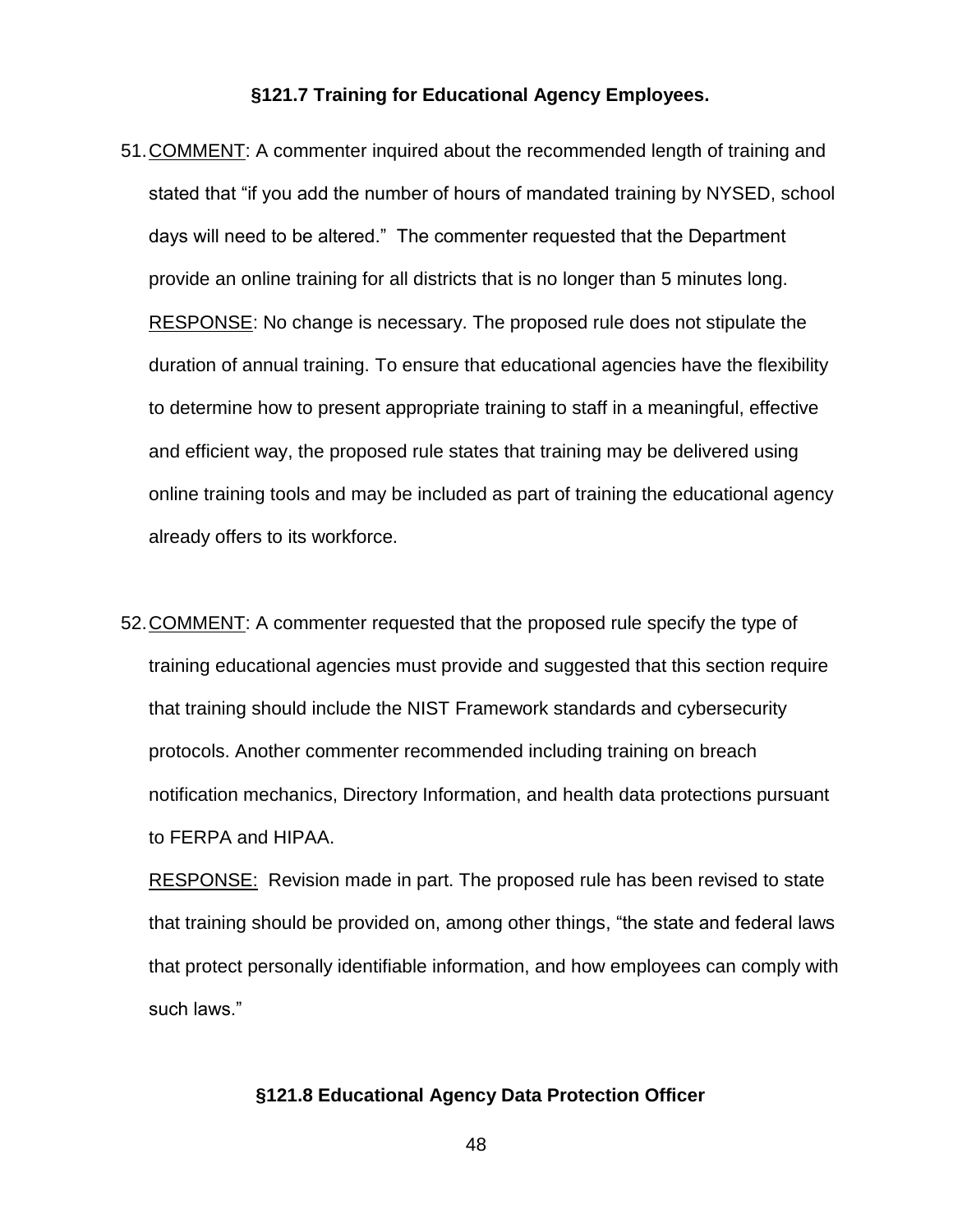53. COMMENT: A commenter asked the Department to "extend the timeline for implementation by one year allowing adequate time to get in place the best person for the position (certification, experience, etc.)" and allow more flexibility with regard to qualified applicants by eliminating the administrative certification/requirement that the DPO hold an administrative degree.

RESPONSE: The proposed rule does not require that the DPO hold an administrative degree or certification. While the proposed rule does contain a timeline by which educational agencies must adopt and publish a data security and privacy policy specified in §121.5, this has been extended to July 1, 2020 to give educational agencies additional time to implement the requirements of the proposed rule (see response to Comment #41).

54.COMMENT: Some commenters suggested that the Department permit external parties such as private entities and BOCES to provide some of the functions of the Data Protection Officer. The commenter believed this could assist small and rural educational agencies. Another commenter did not believe that an employee could perform the duties of a DPO in addition to other job responsibilities. A different commenter stated that districts may not have a current employee with the requisite knowledge and experience to do the work that this law requires, and/or may not have the financial capacity to cover any additional costs without having to cut an already existing essential staff or program. One commenter stated that they would like to see a CoSer for this position. Another commenter stated that "instituting a DPO by December 2019 will present significant implementation challenges." Another commenter highlighted the fact that the DPO would need to have a unique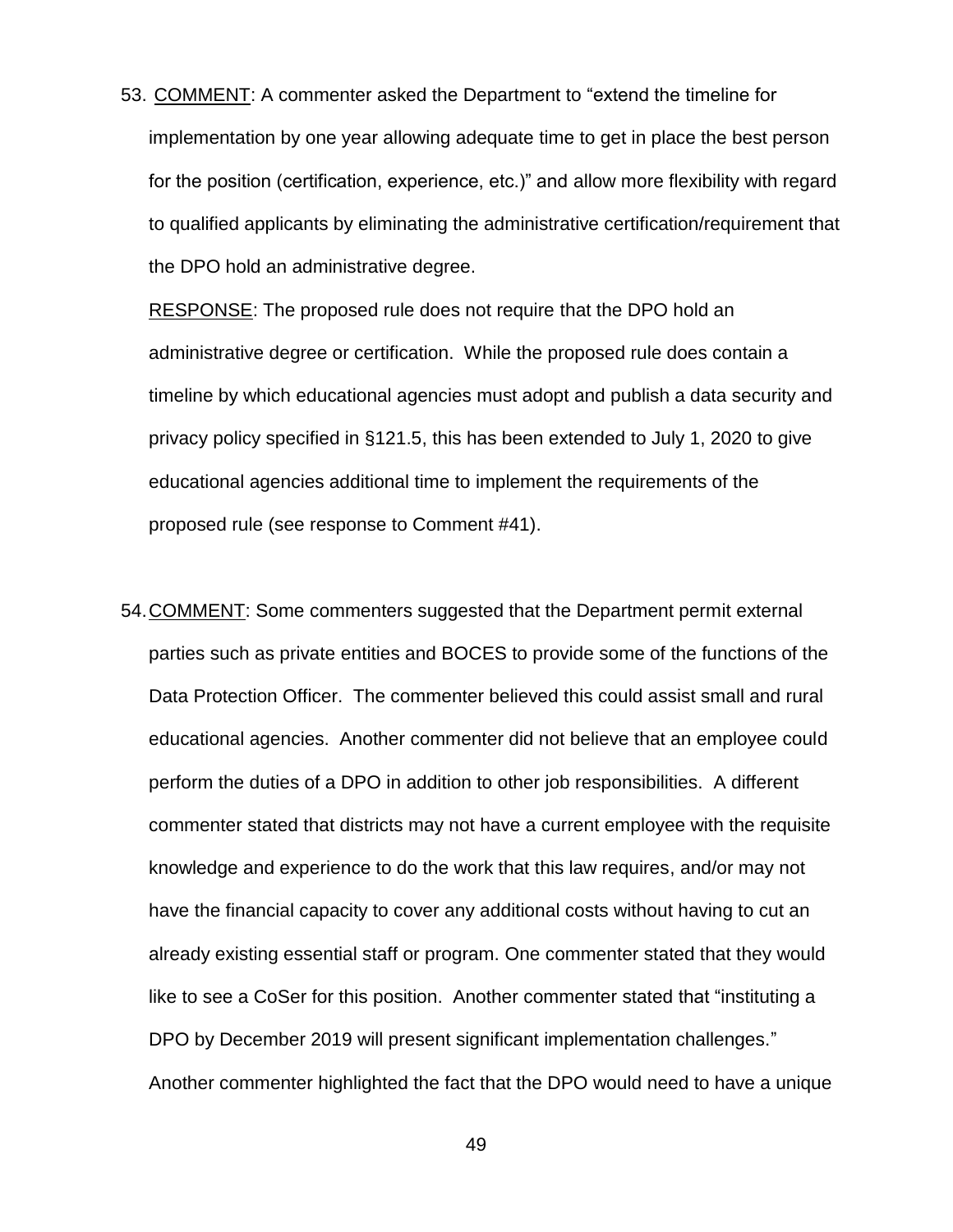set of qualifications and, in at least some educational agencies, may need to dedicate all or most of their time to the data privacy and security tasks. This commenter also referred to some of the NIST Framework's provisions and stated that "… it appears to point to full-time work and there would most certainly be a cost to fill such a position."

RESPONSE: No change is necessary. While the Department does not believe that an educational agency can completely outsource the job function of a Data Protection Officer and the proposed rule requires that an employee be assigned to this function, it does not prohibit the use of a third party such as a BOCES from providing some of the functions of that office. Moreover, the proposed rule provides that a current employee of an educational agency may perform this function in addition to other job responsibilities. It is not the expectation of the Department that the DPO would single-handedly perform all the activities in the NIST Framework. The Department will also provide guidance to assist educational agencies to meet the requirements, as needed.

### **§121.9 Third Party Contractors**

55.COMMENT: A commenter requested that nonprofit organizations be exempted from complying with the requirements of this section.

RESPONSE: No change is necessary. The rule as proposed is consistent with Education Law §2-d, which contains no provision exempting nonprofit organizations.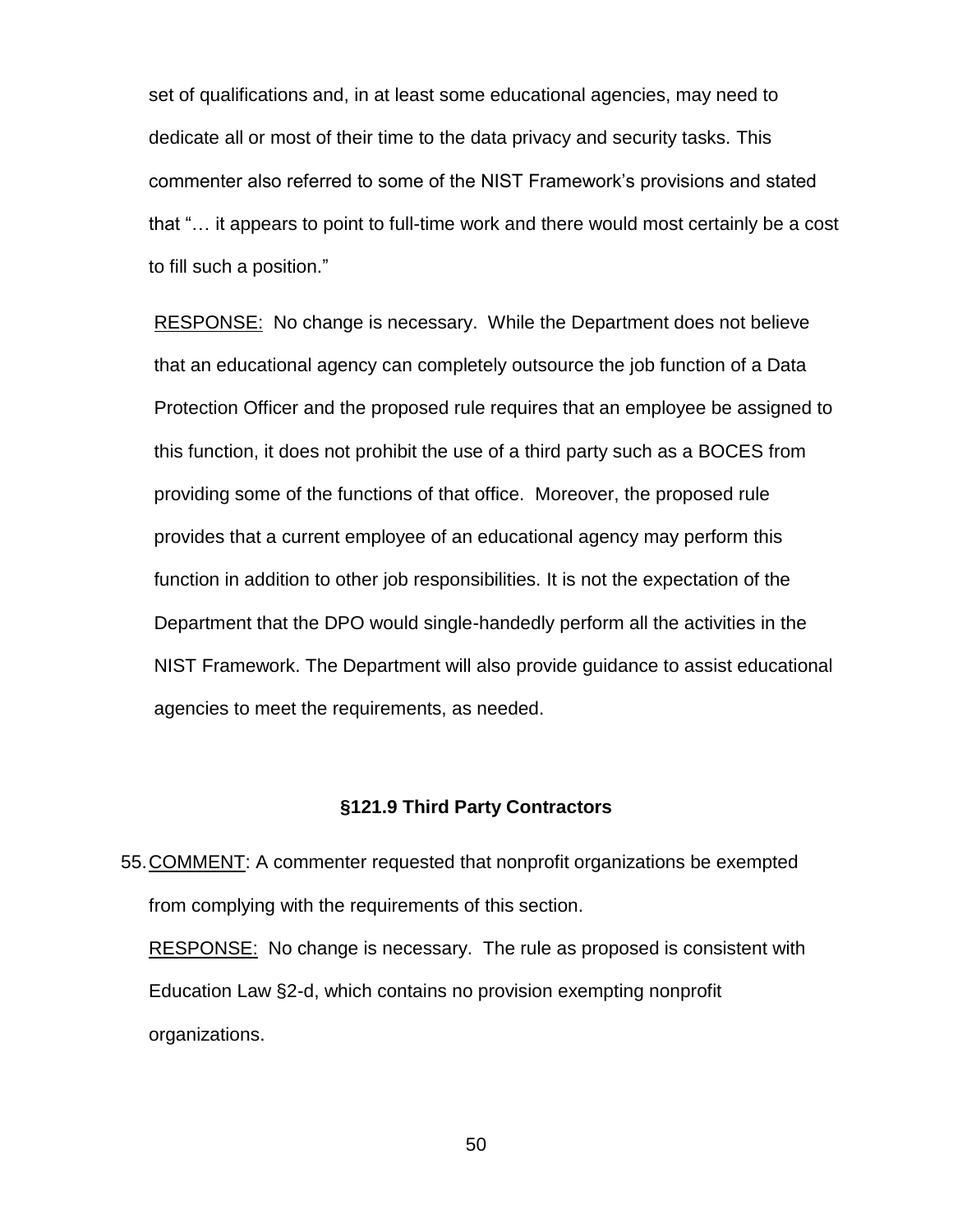- 56.COMMENT: A commenter recommended a change to §121.9 to clarify that the sale of student and class photographs or yearbooks pursuant to a contract with an educational agency is not prohibited commercial or marketing activity. RESPONSE: No change is necessary. While contracts with third-party contractors must comply with the regulations, nothing in the proposed rule prohibits the sale of student and class photographs or yearbooks pursuant to a contract with an educational agency.
- 57.COMMENT: A commenter recommended prohibiting the licensing of student data and stated that there is no significant difference between selling and licensing data. RESPONSE: No change is necessary. Education Law §2-d is clear in its prohibition of the use of personally identifiable information for any commercial or marketing purpose, which the proposed rule (as revised) defines as "the sale of student data; or its use or disclosure for purposes of receiving remuneration, whether directly or indirectly; the use of student data for advertising purposes, or to develop, improve or market products or services to students." This would include licensing data.
- 58.COMMENT: A commenter recommended that this section require that third party contractors provide written assurances of compliance with the data security and privacy policy of the educational agency.

RESPONSE: No change is necessary. Third party contractors are required by the proposed rule to comply with the educational agency's Data Security and Privacy Policy. Nothing limits the ability of educational agencies to require written assurances or warranties in their contracts.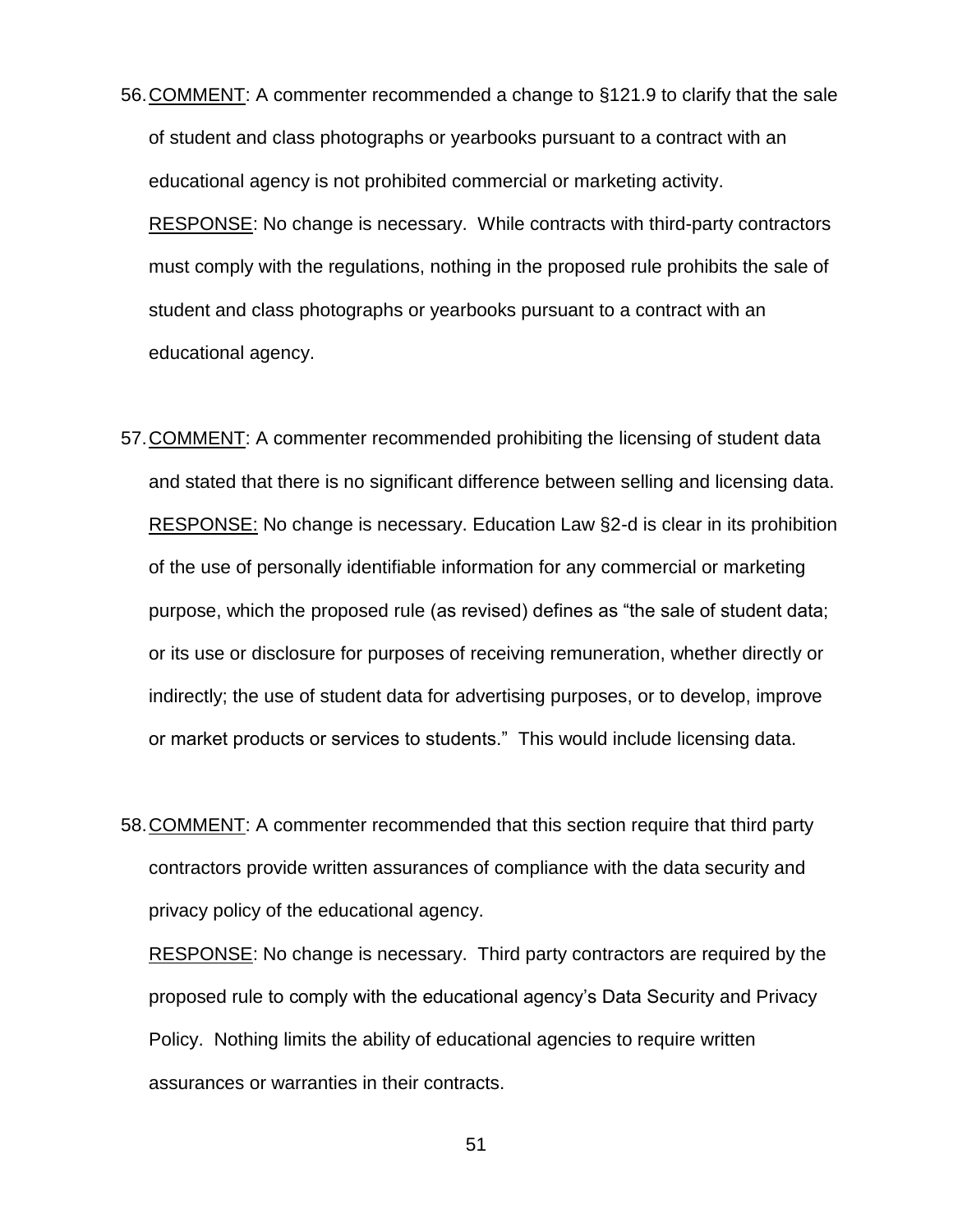59.COMMENT: A commenter recommended that language requiring the prior written consent of a parent or eligible student prior to the release of any Personally Identifiable Information by a third-party contractor should be expanded to include teacher and principal APPR data pursuant to §121.9(a)(4)(ii).

RESPONSE: The statute does not contemplate this, and the proposed rule mirrors the statute. As such, no revision is necessary.

- 60.COMMENT: A commenter requested that this section include language that would explicitly allow the transfer of personally identifiable information as part of an asset purchase or acquisition of any part of a service provider by another entity. RESPONSE: No change is necessary. The regulatory language conforms to Education Law §2-d.
- 61.COMMENT: A commenter suggested a revision which specifies that the protections of Education Law §2-d apply to any contractual relationship established prior to the proposed rule's effective date. Another commenter stated that the proposed rule would permit educational agencies to structure contractual arrangements to avoid compliance with Education Law §2-d and recommended it be revised to provide that NYSED will audit contracts to ensure they are structured appropriately to comply with the student data privacy protections set forth in Education Law §2-d and the proposed rule.

RESPONSE: The proposed rule implements Education Law §2-d. Regardless of the effective date of the rule, the relevant provisions of Education Law §2-d have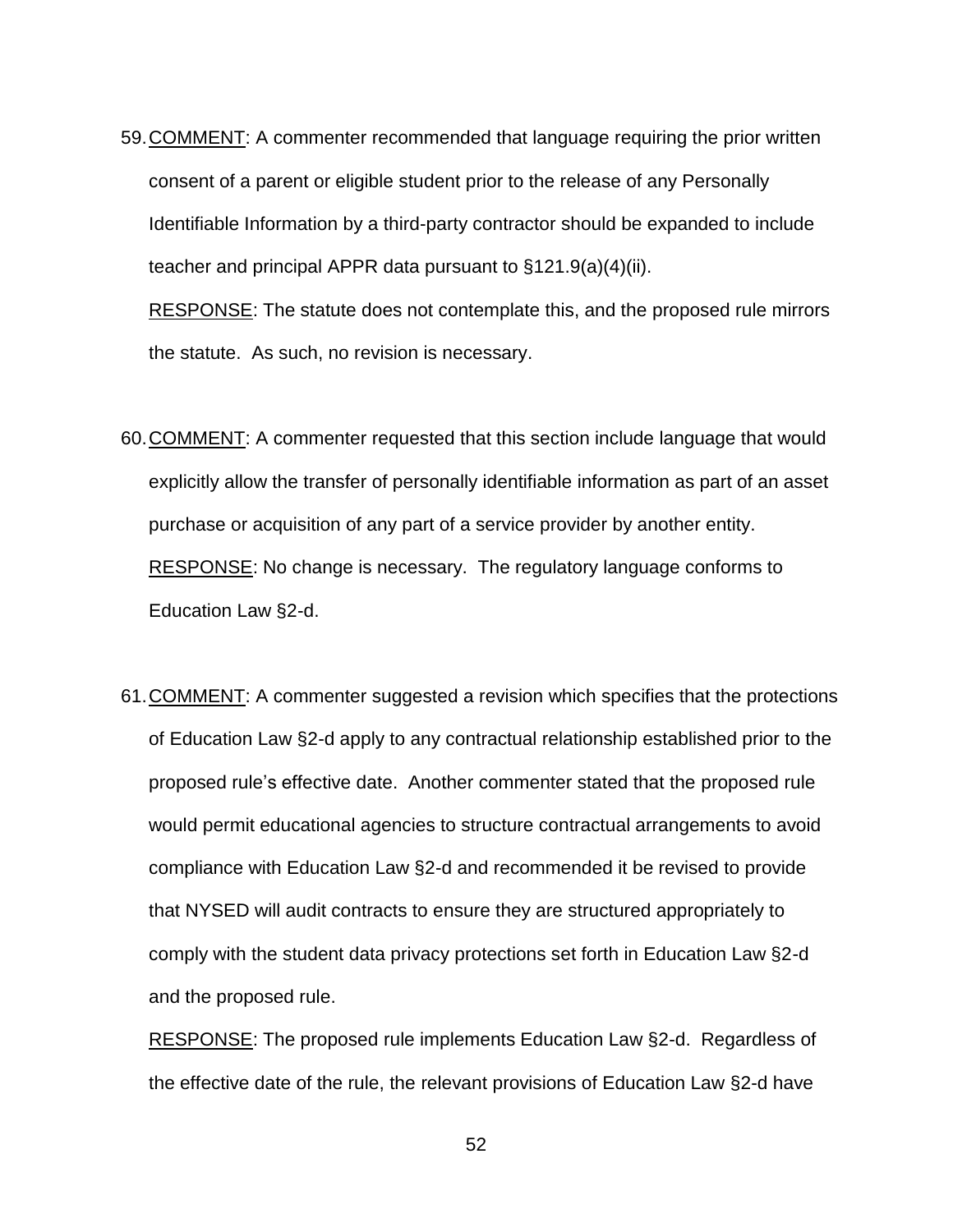been in effect and applicable to educational agency contracts since March 31, 2014. These obligations extend to sub-contractors as well. The Department does not believe that the requirements of the statute and the proposed rule can be avoided through contractual arrangements. Therefore, no change is needed.

62.COMMENT: A commenter requested clarification on the difference between §121.9(a)(2) which "limit[s] access to personally identifiable information to only those employees or sub-contractors that need access to provide the contracted services" and §121.9 (a)(4) which states "except for authorized representatives of the third-party contractor such as a subcontractor or assignee to the extent they are carrying out the contract and in compliance with state and federal law, regulations and its contract with the educational agency, not disclose any personally identifiable information to any other party…"

RESPONSE: This section of the proposed rule has been revised overall for clarity. To respond to the comment, §121.9(a)(2) seeks to limit "internal" access to PII within a third party contractor's organization only to those employees or subcontractors who require it to provide the contracted service while §121.9(a)(3) is a prohibits third-party contractors from the re-disclosure of PII to parties outside of the organizations of the third-party contractor, its subcontractors, or assignees, without the prior written consent of a parent or eligible student, or pursuant to court order or statutory requirement under circumstances further detailed in the statute.

63.COMMENT: A commenter requested that the word "reasonable" be replaced with "industry best practices" in §121.9(a)(5), which provides that third-party contractors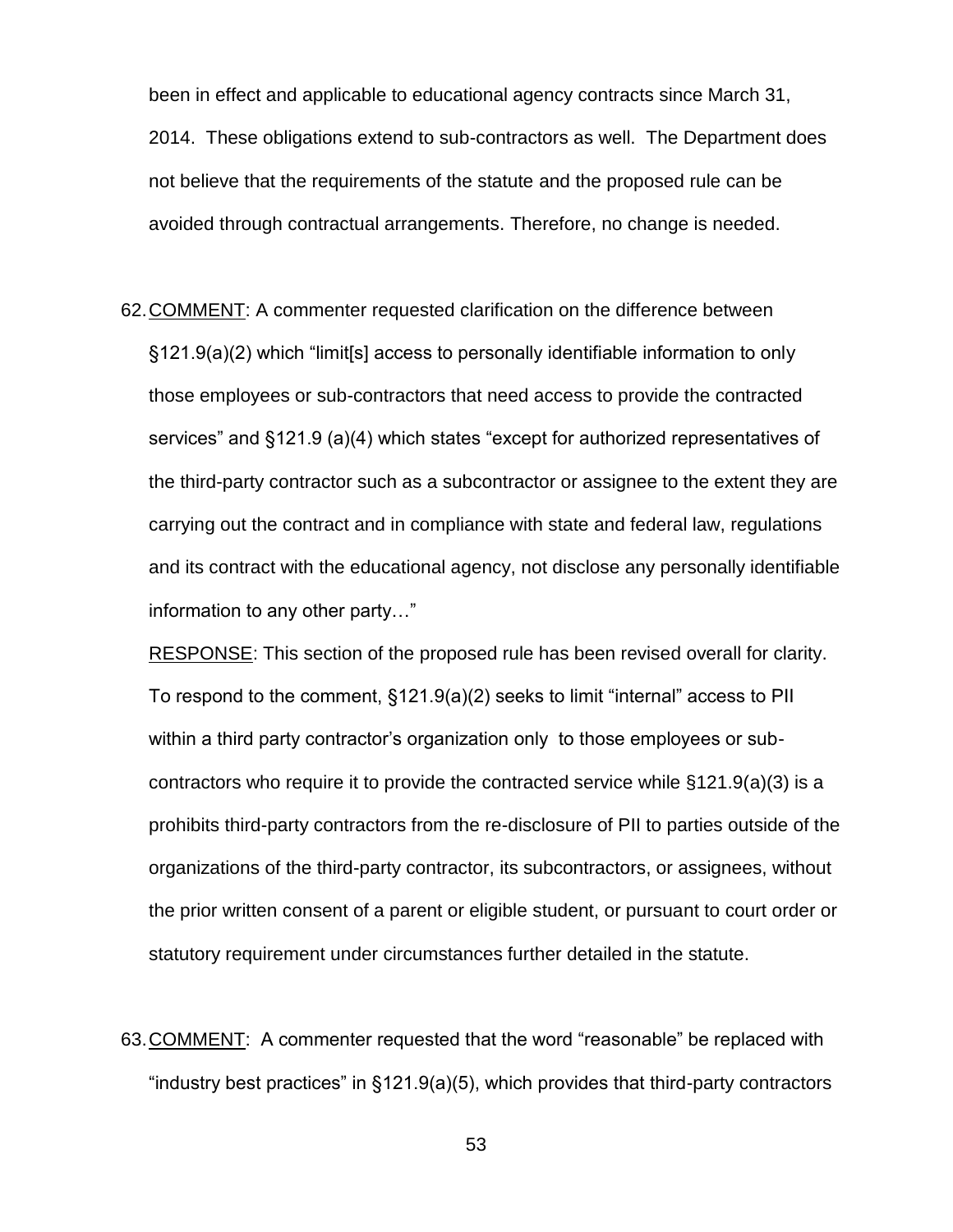must "maintain reasonable administrative, technical and physical safeguards to protect the security, confidentiality and integrity of personally identifiable information in its custody as prescribed by state and federal law, regulations and its contract with the educational agency."

- 64.RESPONSE: This section has been revised overall and renumbered and is now §121.9(a)(6) in the July 2019 version of the proposed rule. No change is necessary. The proposed rule is consistent with Education Law §2-d.
- 65.COMMENT: A commenter requested that the proposed rule exempt school attorneys, school physicians, school psychologists and other similar professional service providers from the requirements imposed upon third party contractors. The commenter states that these providers are subject to professional rules of conduct such as the Model Rule of Professional Conduct applicable to attorneys, and the HIPAA Privacy Rule applicable to medical professionals.

RESPONSE: No change is necessary. Education Law §2-d addresses the security and privacy of personally identifiable information in educational agencies or provided to third-party contractors regardless of the size or professional affiliation of the contractor. The Department does not believe that the rules of professional conduct referenced, or other similar professional rules, including HIPAA, are equivalent substitutes for the data security and privacy requirements outlined in Education Law §2-d and the proposed rule for protecting personally identifiable student, teacher and principal information. Further, such an exception is not contemplated by Education Law §2-d and permitting it could jeopardize the privacy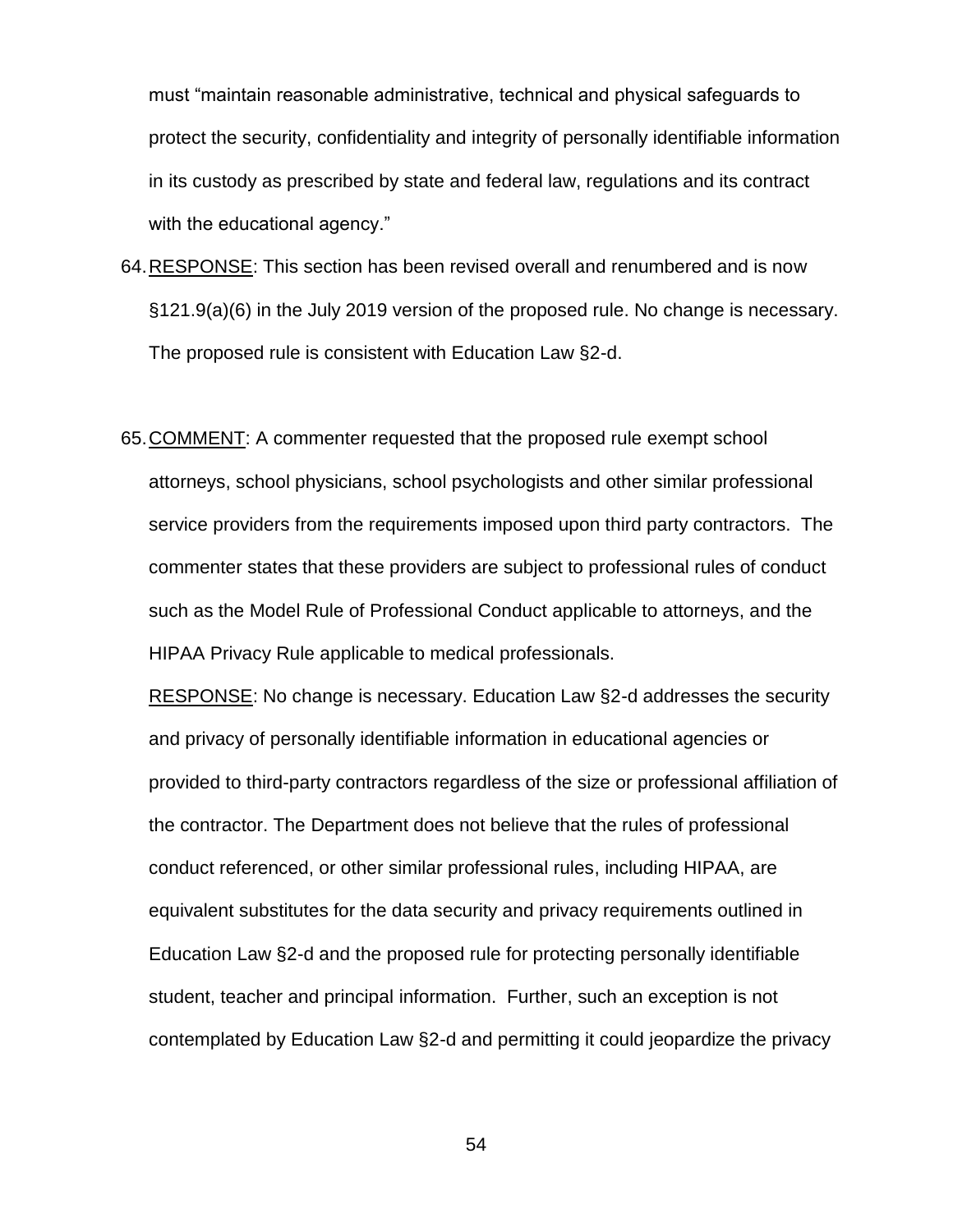and security of the personally identifiable information and very sensitive data that these service providers receive from educational agencies.

### **§121.10 Reports and Notifications of Breach and Unauthorized Release**

66.COMMENT: A commenter requested clarification regarding the format for notifying an educational agency of a breach by a third-party contractor to an educational agency. Another Commenter requested that this section state that where a BOCES is the only other party to a contract with a third-party contractor, the educational agency and not the BOCES should assume the responsibility for notifying its own affected parties.

RESPONSE: No change is necessary. Notification procedures must be developed by educational agencies in accordance with the requirements of Education Law §2 d and proposed rule. The Department will provide guidance to assist educational agencies.

67.COMMENT: A commenter requested that breach notifications to parents and affected parties should only be carried out by mail and that this section should not permit the use of email and phone notifications as alternatives. The commenter also recommended that notifications to data subjects recommend steps such individuals can take to mitigate the impact of a breach and include what actions the party responsible for the breach will take to mitigate its impact.

RESPONSE: No change is necessary. The proposed rule provides minimum requirements for notification, but educational agencies may exceed these and provide notification through additional means.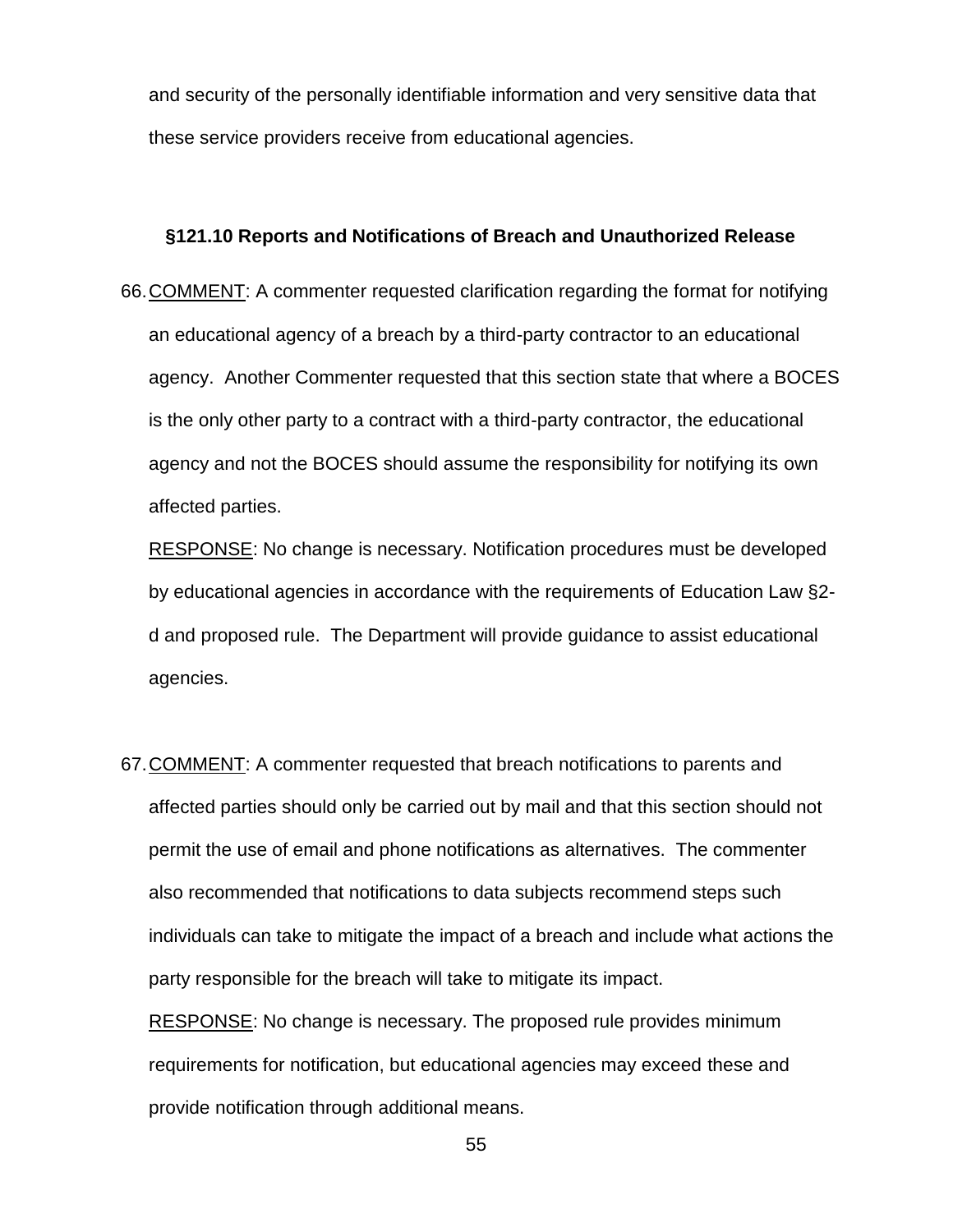68.COMMENT: A commenter asked how much information should be provided to the public when notifications of incidents are made and expressed a concern about "parents who do not understand the technical realms and who have heightened sensitivity to any cyberattack and their child's privacy."

RESPONSE: No change is required. The proposed rule states that any required notification to parents, eligible students, teachers or principals required by this section must be "clear, concise, use language that is plain and easy to understand" and requires certain information to be provided. Among this required information is contact information for a representative who can assist parents or eligible students that have additional questions.

69.COMMENT: A commenter asked what would happen if a district could not meet its obligation to notify parents in a timely manner because a third-party contractor did not notify the district of the breach in a timely manner.

RESPONSE: Generally, third party contractors must notify educational agencies no more than seven calendar days after the discovery of a breach or unauthorized release. Pursuant to the proposed rule, the timeframe for educational agencies to notify affected parties is triggered upon their receipt of notification by the third-party contractor or discovery of the breach by the Educational Agency. The Chief Privacy Officer has authority to issue penalties to third party contractors where they are found to be in violation.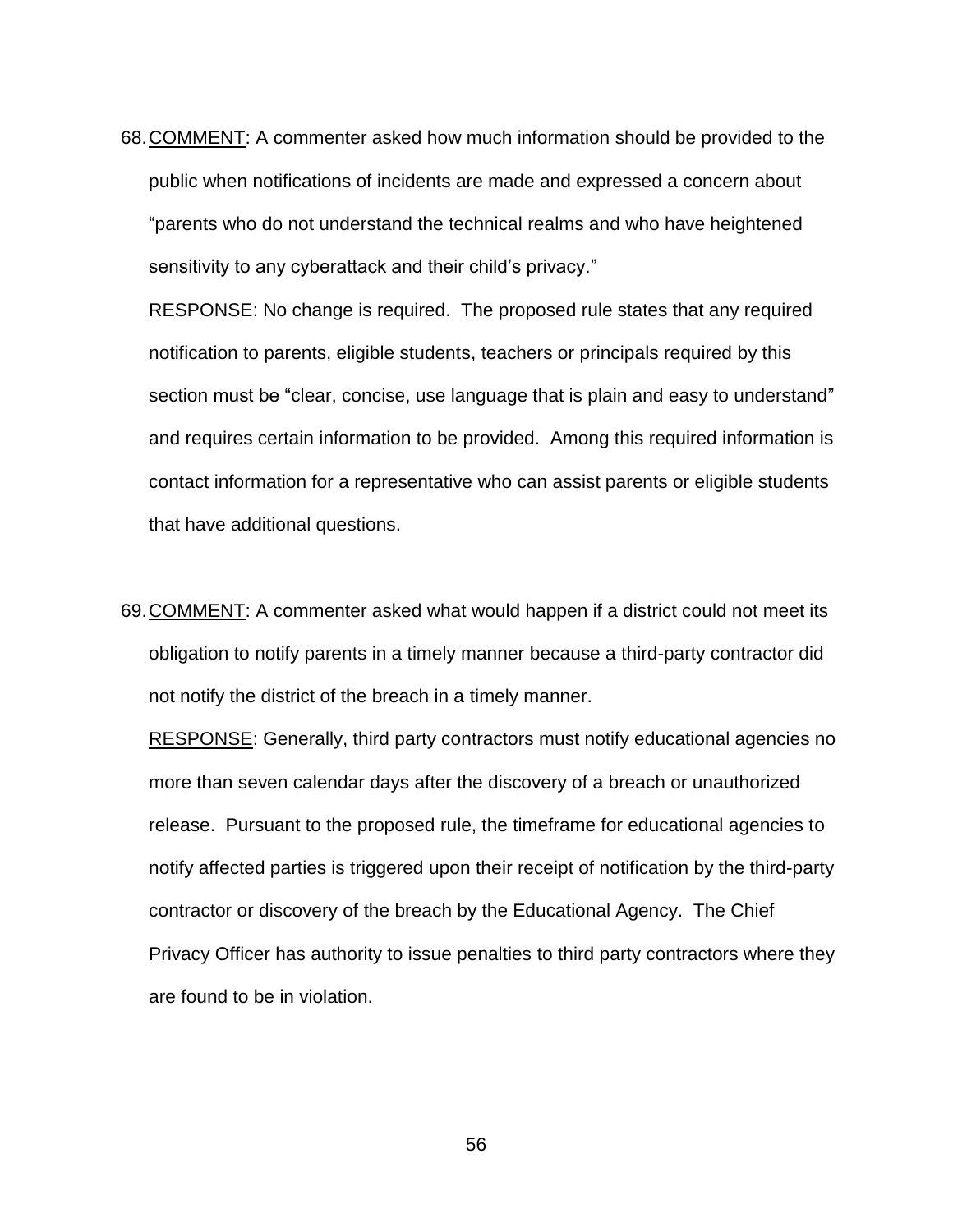70.COMMENT: A commenter stated that they believed §121.10(b) and (d) to be duplicative provisions.

RESPONSE: The Department believes these provisions are not duplicative. We were making a distinction between breaches and unauthorized releases that are reported by the third-party contractor to the educational agency (§121.10(b)) and reports of breaches and unauthorized releases that are attributable to or discovered by the educational agency itself and are reported by the educational agency to the CPO (§121.10(d)).

71.COMMENT: A commenter requested that the benefit of the provision in §121.10(e) be extended to former students as well.

RESPONSE: No change is necessary as the proposed rule is consistent with Education Law §2-d, which defines "student" as "any person attending or seeking to enroll in an educational agency" and "eligible student" as "a student eighteen years or older." Education Law §2-d requires that an educational agency notify affected parents, eligible students, teachers and/or principals of a breach or unauthorized release of data. The Department will provide guidance to educational agencies, as needed, to assist them with this requirement.

72.COMMENT: A commenter asked that the proposed rule be expanded to cover breaches of other confidential and personally identifiable information that may be held by a third-party contractor on behalf of an educational agency such as banking, retirement, and investment information.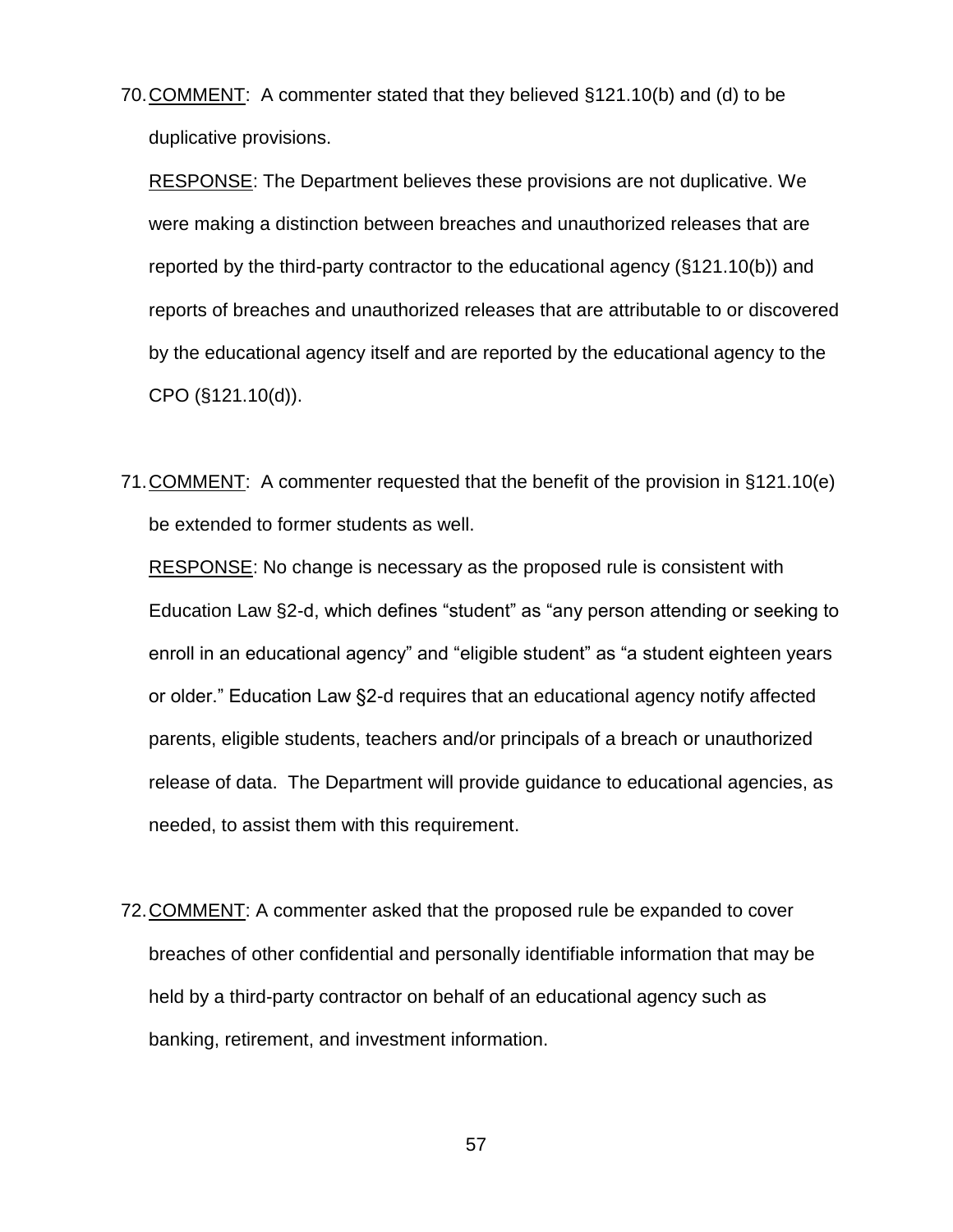RESPONSE: No change is necessary. The regulatory language conforms to Education Law §2-d, and to the extent the information referenced by the commenter includes student data or teacher or principal data, it is covered by Education Law §2-d and the proposed rule.

### **§121.11 Third Party Contractor Civil Penalties**

73.COMMENT: A commenter noted the proposed rule did not include the separate general penalty provisions of Education Law §2-d(7)(b) and recommended that it be added.

RESPONSE: Revision made. Language was added to mirror the provisions of Education Law §2-d to address this concern.

74.COMMENT: A commenter recommended that the Department revise §121.11 to state that penalties may only be imposed where the third party has breached or violated its duties with intent, recklessness or gross negligence. The commenter states that the use of "shall" in the section may be interpreted to mean that strict liability should apply for data breaches which does not recognize the fact that many data breaches can occur through no fault of a contractor, and recommended that the "shall" be changed to a "may" and language should be incorporated to clarify that it is applicable only to breaches that occurred with "intent, knowledge, recklessness or gross negligence", consistent with Education Law §2d-6(e)(5). RESPONSE: No change is necessary. The language of the proposed rule mirrors that of Education Law §2-d.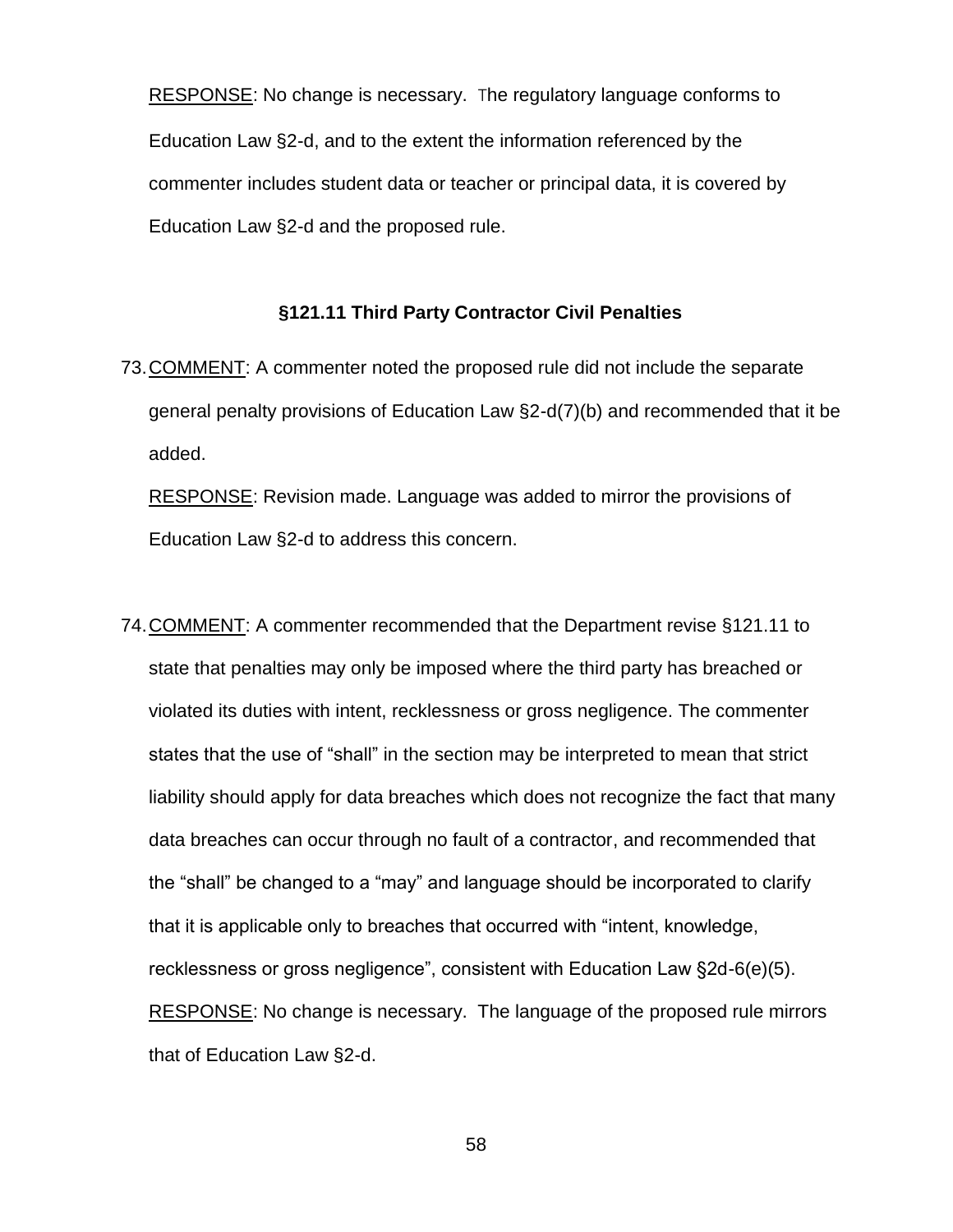## **§121.12 Right of Parents and Eligible Students to Inspect and Review Students Education Records**

75.COMMENT: A commenter requested that §121.12(d) be revised to state that a parent's right to inspect and review their child's education record under this section extends to "… any student data stored or maintained by a contractor on the agency's behalf."

RESPONSE: No change is necessary. The language of the proposed rule mirrors the statute., which includes "any student data stored or maintained by an educational agency."

76.COMMENT: A commenter suggested that this section should make educational agencies responsible for arranging for records to be delivered to the parent or eligible student. Another commenter also suggested an addition to §121.12(d) to include language requiring educational agencies to post FERPA or Directory Information opt out forms.

RESPONSE: The comment is outside the scope of the statute. As such, no response is necessary.

## **§121.13 Chief Privacy Officer's Powers**

77.COMMENT: A commenter noted that ""privacy risk assessments" are better termed "privacy impact assessments" (PIAs) and recommended that this change be made. RESPONSE: This section now references "a risk assessment of data privacy and security risks."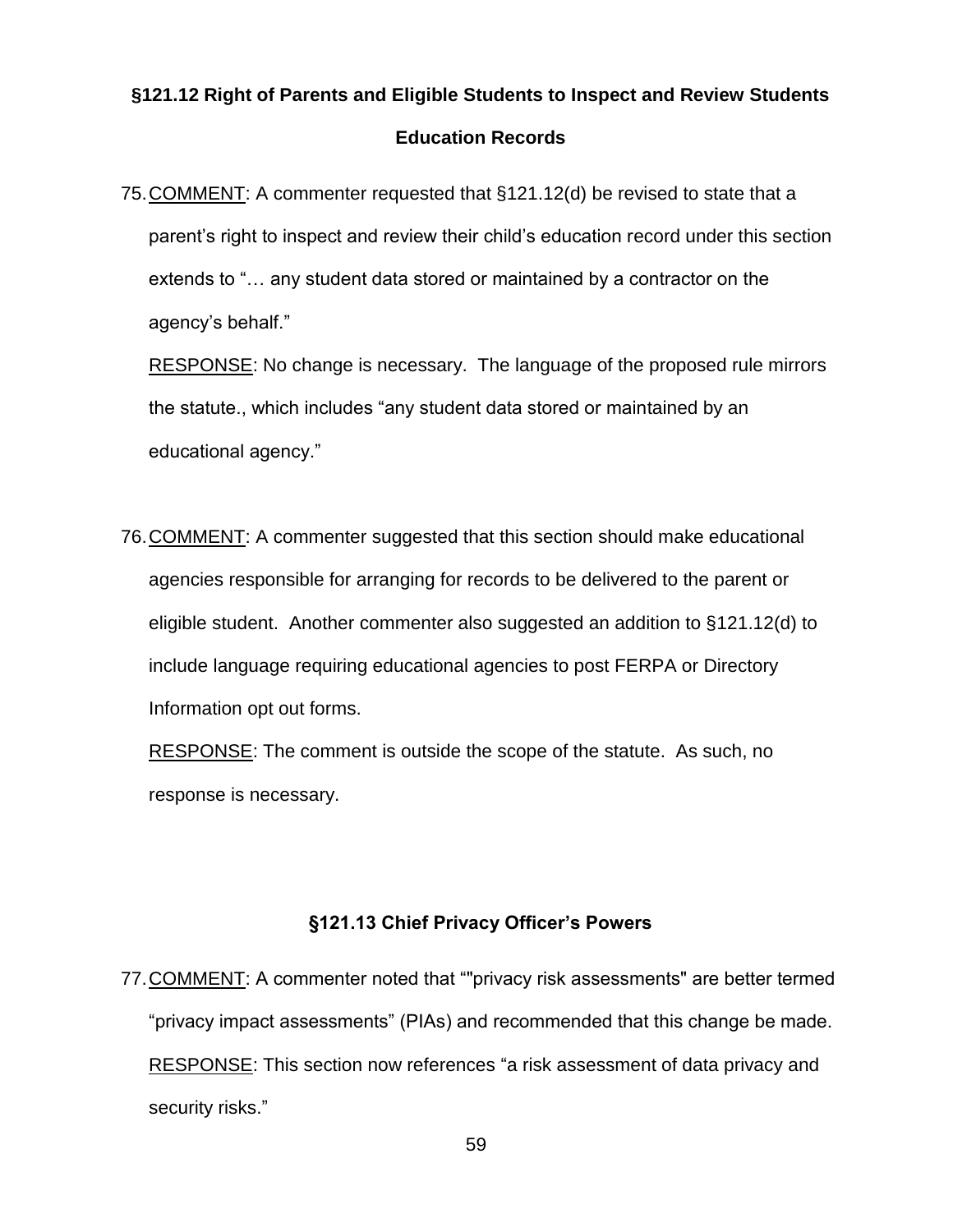78.COMMENT: A commenter noted the rule should require the CPO's annual report to be posted on the NYS Education Department's website by January 1 of each year and made available upon request.

RESPONSE: No change is necessary. Education Law §2-d provides that the functions of the Chief Privacy Officer shall include issuing an annual report on data privacy and security activities and progress and the law does not require that the report be posted on the Department's website by January 1 of each year. The CPO is working to develop a process for public dissemination of annual reports once adoption and implementation of the proposed rule occur.

79.COMMENT: A Commenter noted the Chief Privacy Officer had "too much authority" under Education Law §2-d and was concerned that the position was not defined enough to "know if they should have access to so much of our staff and student data." Another commenter requested that this section be revised to include all the powers of the Chief Privacy Officer specified in Education Law §2-d(2)(c). RESPONSE: Revision made in part. Regarding the comments that the Chief Privacy Officer "had too much authority under Education Law §2-d" and concerns expressed regarding the definition of her job duties, the rule as proposed is consistent with Education Law § 2-d. Regarding the comment that this section should mirror the statute and include all the Chief Privacy Officer's powers outlined in the statute, the Department revised this section to include the additional powers of the chief privacy officer outlined in Education Law §2-d(2)(c).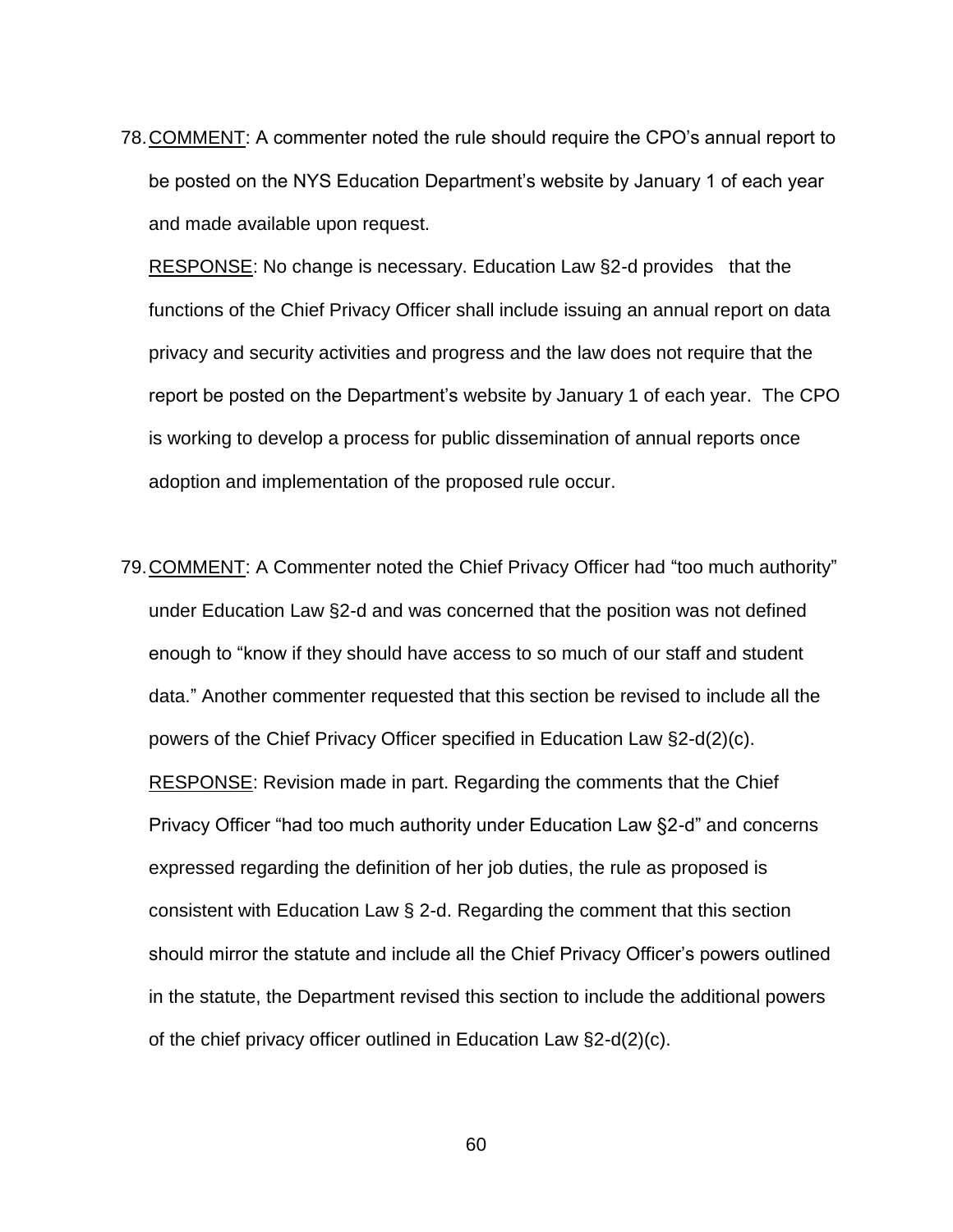80.COMMENT: Commenters stated that the proposed rule should mandate that the CPO's annual report be expanded to include a variety of metrics, including reporting on district compliance with Education Law §2-d and the proposed rule, data relating to the type of training received by school staff including the numbers, and roles of school staff trained, and a deadline for the completion and release of this annual report is recommended.

Some commenters noted the need for additional resources from SED including sample templates, model forms, guidance documents and model procedures. Commenters requested a sample Parent's Bill of Rights, a sample Data Security and Privacy Policy, guidance to implement a Parent Complaint Process and Incident Reporting and Notification forms. Another comment stated that the proposed rule should mandate educational agencies to provide parents with preprinted forms in their students' annual registration packet to permit easier parental participation in the opt-out process under ESSA/ESEA. A commenter requested a checklist of what educational agencies should be aware of when reviewing third party contracts.

RESPONSE: No change is necessary. The statute provides specific reporting requirements for the CPO and the proposed rule is consistent with the statute. The Department will provide guidance and model forms as needed to assist educational agencies in meeting the requirements of the proposed rule. To the extent that the commenter stated that the proposed rule should mandate that educational agencies provide parents with pre-printed forms, this mandate is beyond that required by §2 d, however, educational agencies may decide to provide these forms to parents.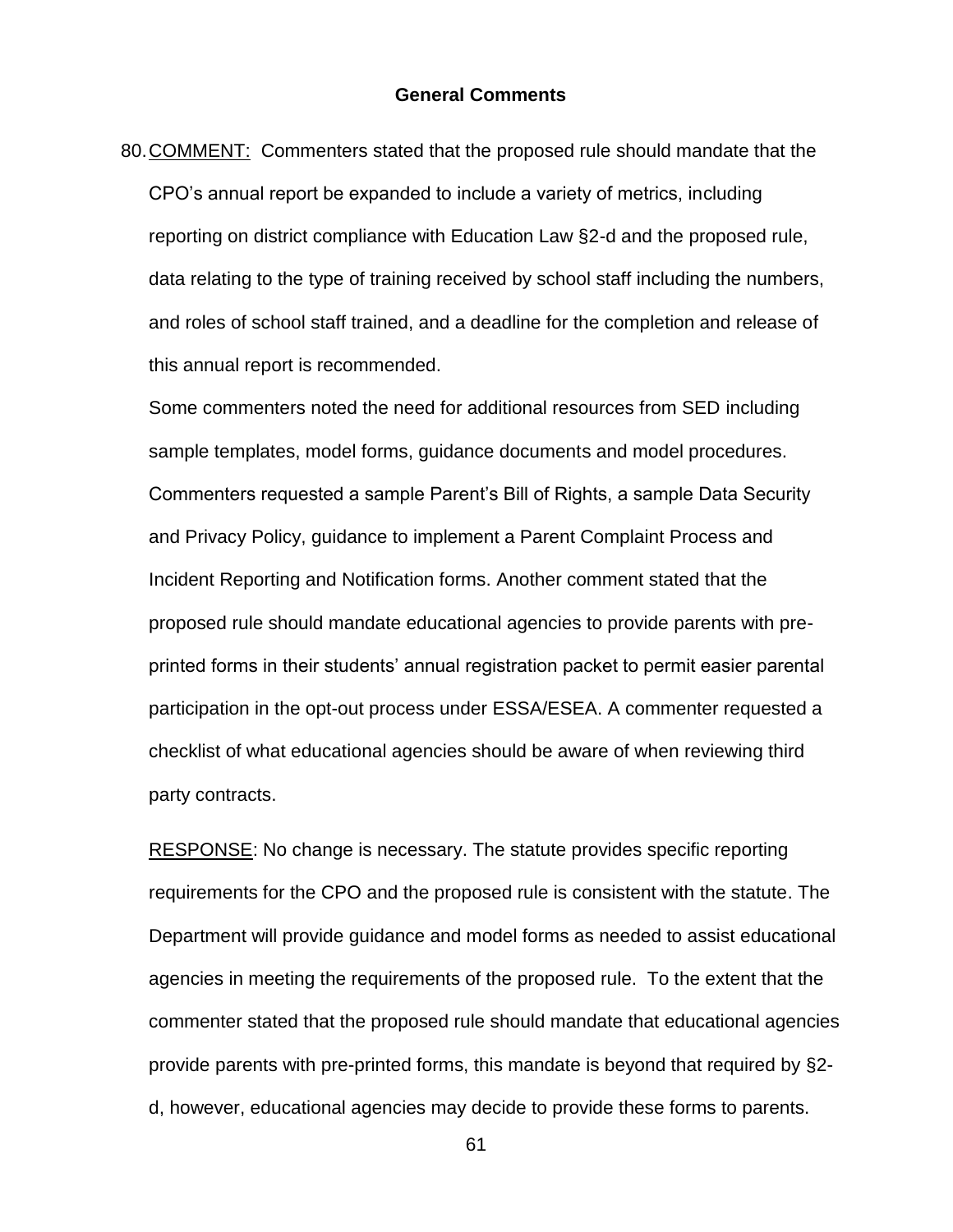81.COMMENT: Several commenters objected to the proposed rule as an unfunded mandate that will require additional funds be expended to meet the requirements of the proposed rule. One commenter asked if funding would be associated with the proposed rule. Another commenter stated that the statement in the regulatory impact statement that "The proposed amendment does not impose any direct costs on local governments beyond those imposed by the statute" is untrue. They further stated "…just as one example, the statute does not dictate the NIST CSF standards and districts, BOCES and vendors are not presently obligated to meet the requirements of those standards. There will most certainly be new costs imposed on educational agencies to meet the new NIST CSF standards if adopted. It is our view that the regulatory impact statement filed with the proposed regulation is insufficient under State Administrative Procedure Act § 202-a, and request that a new impact statement be filed that meets the requirements of that law. RESPONSE: The proposed rule is consistent with the requirements of Education Law §2-d. Education Law §2-d requires that the commissioner, in consultation with the Chief Privacy Officer, promulgate regulations that establish a standard for educational agency data security and privacy. The Department selected the NIST standard to implement the statutory requirements. The Department will revise its Regulatory Impact Statement to help clarify that due to the fact that the NIST standard is not a one size fits all standard and it has not been implemented in New York State, the Department does not have data that would enable to quantify an expected cost.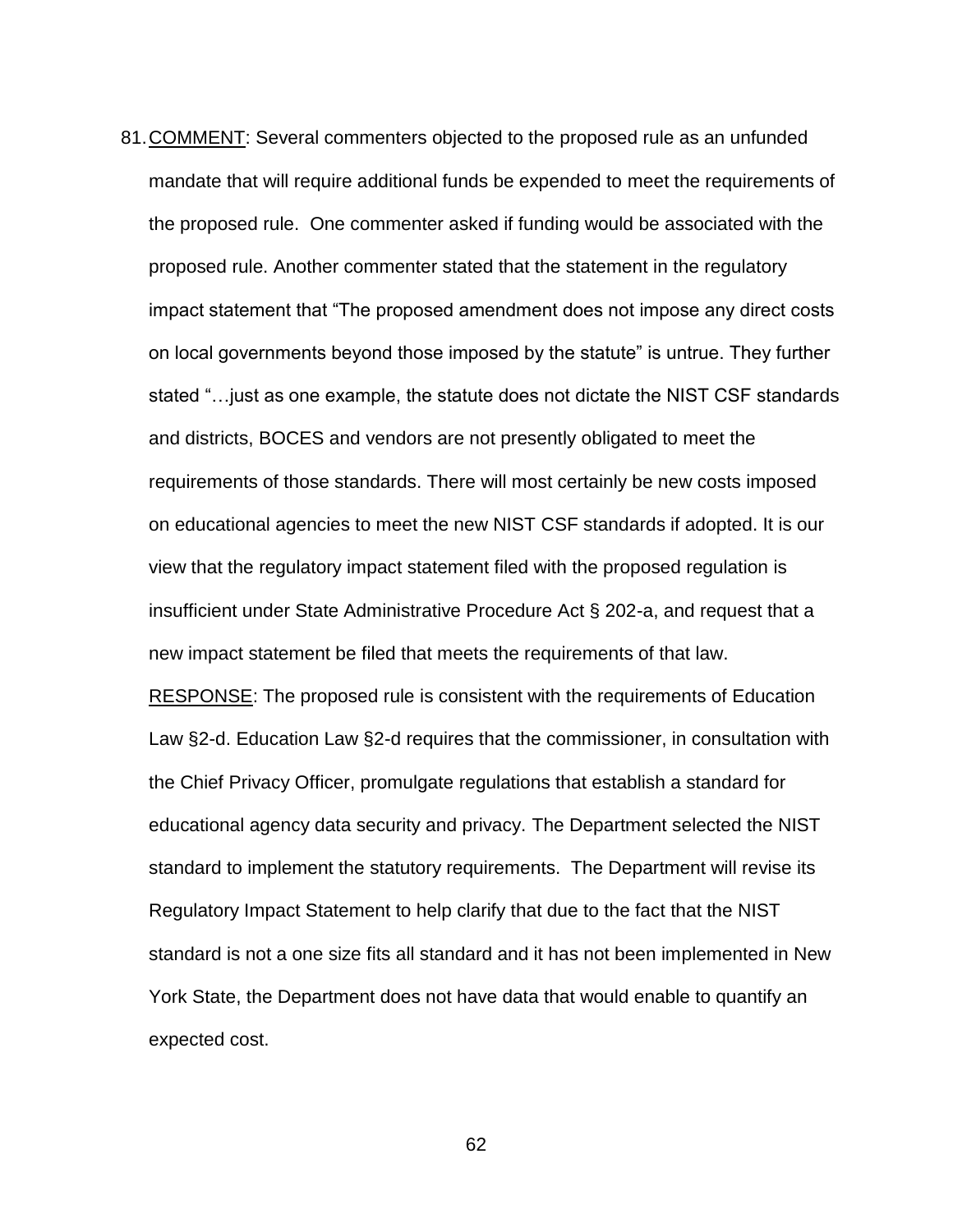82.COMMENT: Several commenters requested that the Department issue a revised Armed Services Vocational Aptitude Battery (ASVAB) Directive for New York State following New York City's Rule A-825. This would require a parent and student to submit an opt-in form if they wish to have test data released.

RESPONSE: No change is necessary. The comment is beyond the scope of Education Law §2-d. However, the Department acknowledges these comments and will review them to determine if additional guidance is needed.

83.COMMENT: A comment was made about a copyrighted image the Department was purported to have used in a public presentation.

RESPONSE: The comment is unrelated to and outside the scope of the rulemaking. As such, no response is necessary.

84.COMMENT: A commenter expressed concerns that the proposed rule "will impose significant legal liability upon school districts". The commenter states the level of technical security school districts can provide in a cost-effective manner is almost certain to fail in the face of a sophisticated cyber-attack.

RESPONSE: The proposed rule implements Education Law §2-d. Therefore, no changes are necessary.

85.COMMENT: A commenter requested an extension of the public comment period so educational agencies may better understand the Rule.

RESPONSE: No change is necessary. The comment period complied with the provisions of the State Administrative Procedures Act (SAPA) §202(1)(a).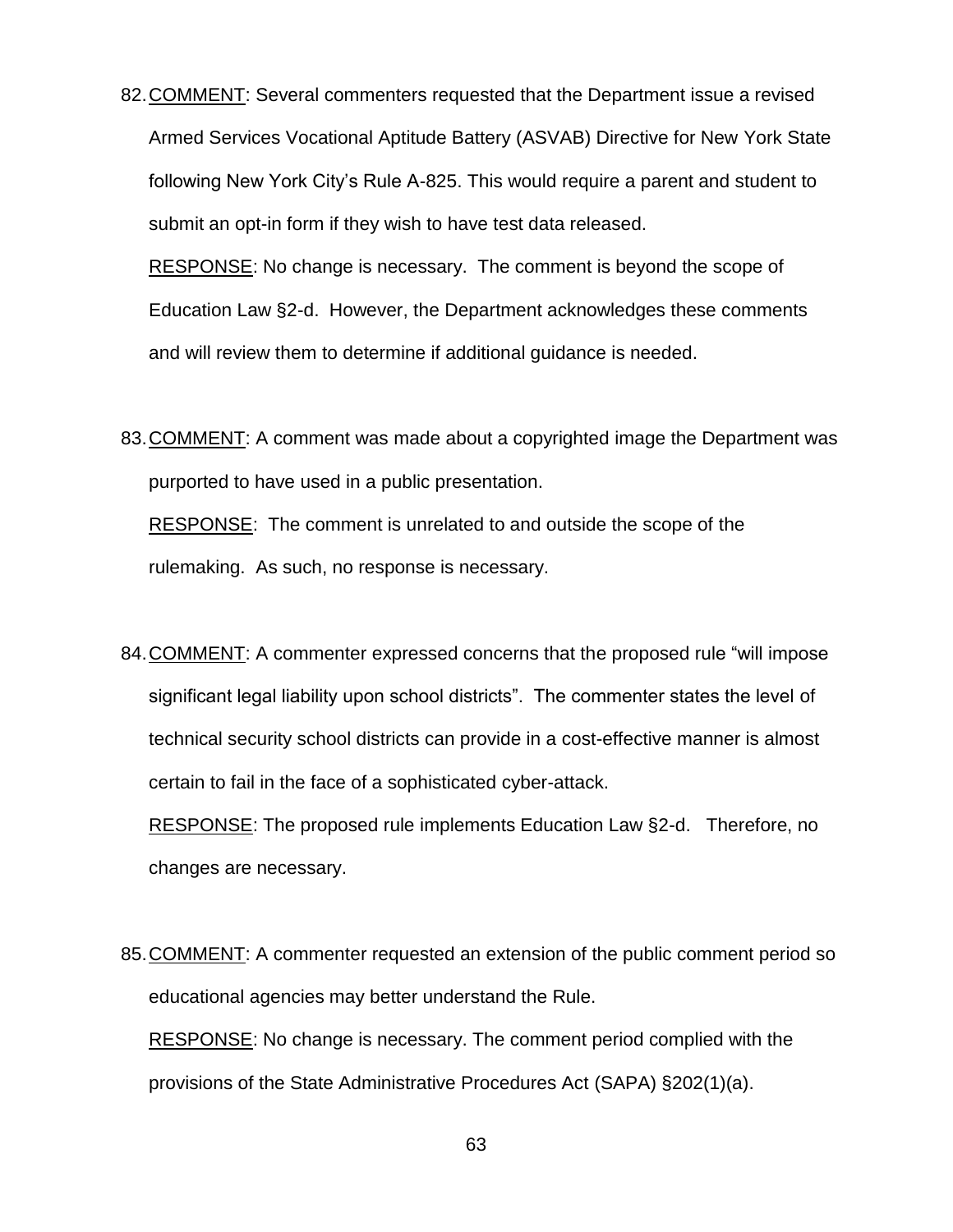Moreover, because the rule is being revised, an additional 45-day public comment period will be provided on the revised rule in accordance with SAPA.

86.COMMENT: Two commenters encouraged the Department to include all stakeholders, including third party providers, as part of the Data Privacy Advisory Council (DPAC).

RESPONSE: The DPAC included representation from a wide range of stakeholders including the Future of Privacy Forum, which is a nonprofit organization comprised of industry, academic, consumer advocate leaders to develop privacy protections, ethical norms and workable business practices. Moreover, this change is beyond the scope of the regulation. Therefore, no change is warranted.

87.COMMENT: A commenter expressed concern that the proposed rule was developed to limit the burden on school districts and school personnel rather than to protect Personally Identifiable Information.

RESPONSE: No change is necessary. The proposed rule implements Education Law §2-d and seeks to strengthen data security and privacy protections at educational agencies to safeguard personally identifiable information.

88.COMMENT: A commenter recommended that the proposed rule prohibit the deployment of biometric surveillance systems in educational agencies and address student biometric personally identifiable information as a separate category, rather than incorporating FERPA's definition, and requested that it expand on the FERPA definition of "biometric record" and set specific standards which establish that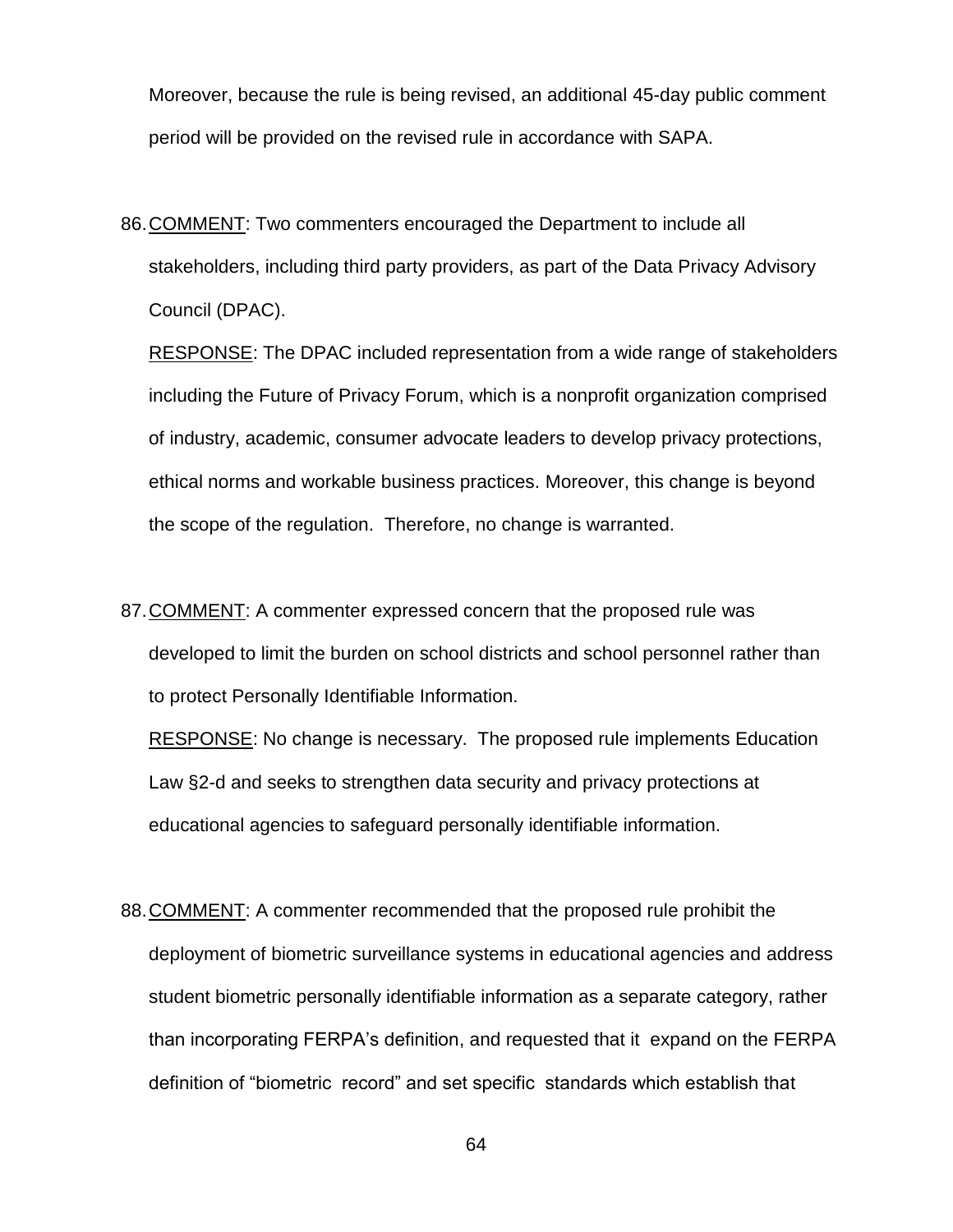"biometric data" includes photos, videos, infrared scans, sound recordings, or other captured physical or behavioral characteristics of an individual, including but not limited to an individual's face, voice, fingerprint, appearance, and gait, that may be used to conduct face and biometric surveillance as well as any information derived from biometric information, including but not limited to assessments about an individual's sentiment, state of mind, or level of dangerousness." The commenter also stated the proposed rule should "prohibit any school district from obtaining, retaining, accessing, or using any student biometric information from any biometric surveillance system and prohibit the direct use of the biometric surveillance system by a law enforcement officer or law enforcement agency and any requests by a law enforcement officer that a law enforcement agency or other third-party use the biometric surveillance system on behalf of the requesting entity."

RESPONSE: No change is necessary. The proposed rule adopts Education Law §2-d's definition of personally identifiable information which adopts FERPA's definition. FERPA defines personally identifiable information to include "students' social security number, student number or biometric record." Biometric records are further defined as "a record of one or more measurable biological or behavioral characteristics that can be used for automated recognition of an individual. Examples include fingerprints; retina and iris patterns; voiceprints; DNA sequence; facial characteristics; and handwriting" (34 CFR 99.3). The Department is aware of the concerns raised about the use of technology that utilizes biometric data in schools and continues to research and review these issues.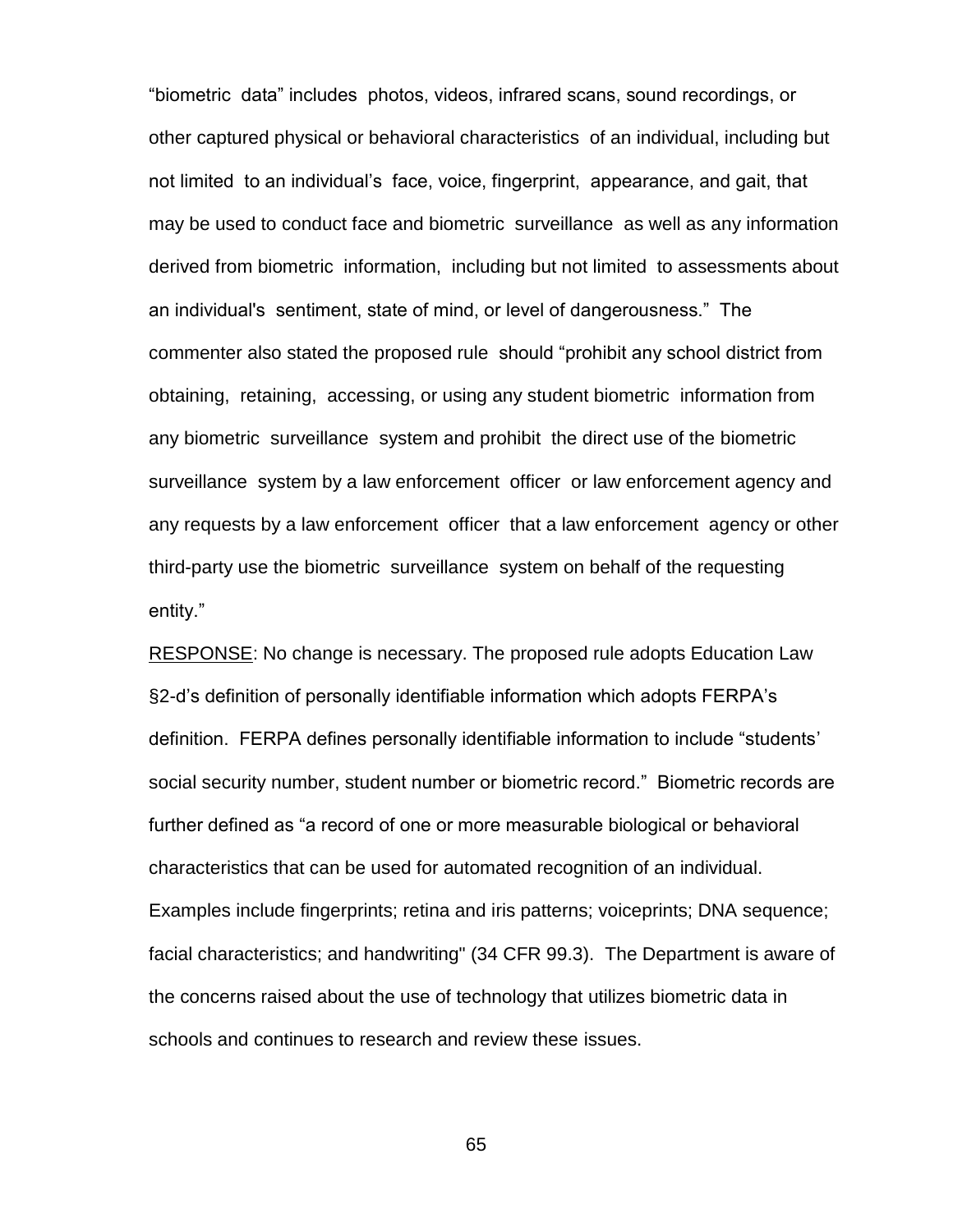89.COMMENT: A commenter noted that a PowerPoint presentation by SED included the language that "the Department may withhold or claw back any related payments to an agency that is earmarked for the procurement of such technology or services where the agency is not in compliance with state and federal law and proposed rule." The commenter stated that this was outside the authority provided to the Chief Privacy Officer pursuant to Education Law §2-d.

RESPONSE: No change is necessary. The referenced language is outside the scope of the proposed rule.

90.COMMENT: A commenter stated that the Department should withdraw the proposed rule or substantially modify it to include substantially more protections of student, principal and teacher personally identifiable information. The commenter believes that it does not go far enough in protecting personally identifiable information.

RESPONSE: No change is necessary. The proposed rule implements Education Law §2-d.

91.COMMENT: A commenter noted that compliance with the proposed rule may require the purchase of a system to manage data inventory, vendor privacy policy, and contract information. Another commenter noted that systems and programs that have access to personally identifiable information including networks and firewalls must be addressed by the proposed rule.

RESPONSE: No change is necessary. Education Law §2-d and the proposed rule requires educational agencies to adopt safeguards associated with industry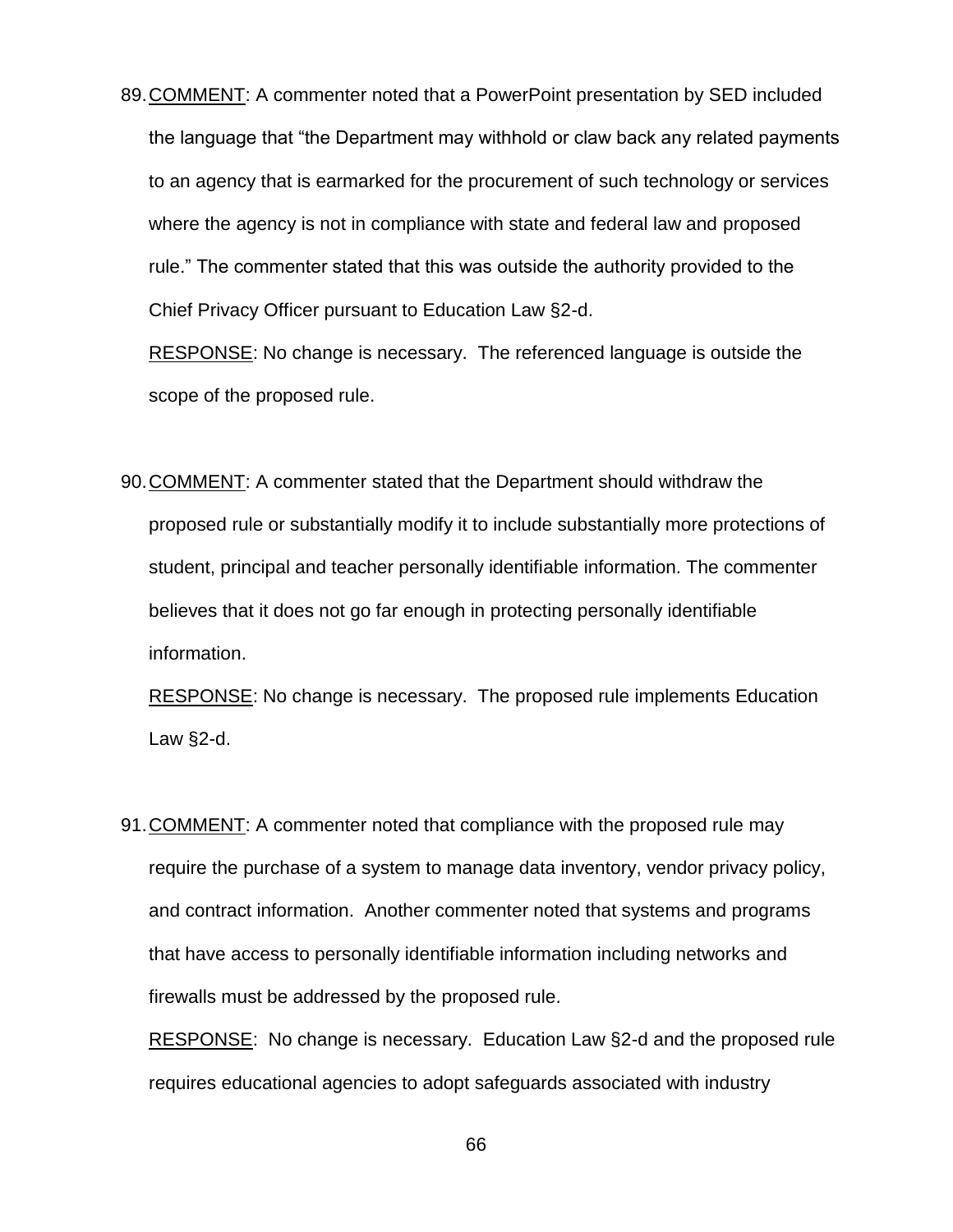standards and best practices including but not limited to encryption, firewalls, and password protection. The NIST Cybersecurity Framework outlines controls and provides guidance as to how these may be implemented. The Department will provide guidance, as needed, to assist educational agencies.

- 92.COMMENT: A commenter asked whether anonymizing student names is sufficient to address non-sharing of PII. The same commenter asked if "it would be allowed to aggregate student Regents scores on a particular test and share averages within three bands, or if we were to create a distribution of scores graph without PII." RESPONSE: Please see the definition of personally identifiable information in Education Law §2-d and the proposed rule. As this comment asks questions that are beyond the scope of this rulemaking, no changes are necessary.
- 93.COMMENT: A commenter stated that it would be most helpful for NYSED to create a clearinghouse of all vendors who meet the data privacy standards, rather than each district trying to discern this information on their own. Another commenter stated that "asking every single school district to have every vendor sign off on a contract including an addendum regarding how they are going to use student data is onerous to both the district and the vendors." The commenter thought the process could be better administered at either the state level or with each of the RICs as "… it seems redundant for a vendor to have to sign off on 700+ individual contracts that state the exact same thing about what they do with student data." RESPONSE: Each educational agency is responsible for ensuring that their thirdparty contracts are compliant with Education Law §2-d and the proposed rule. See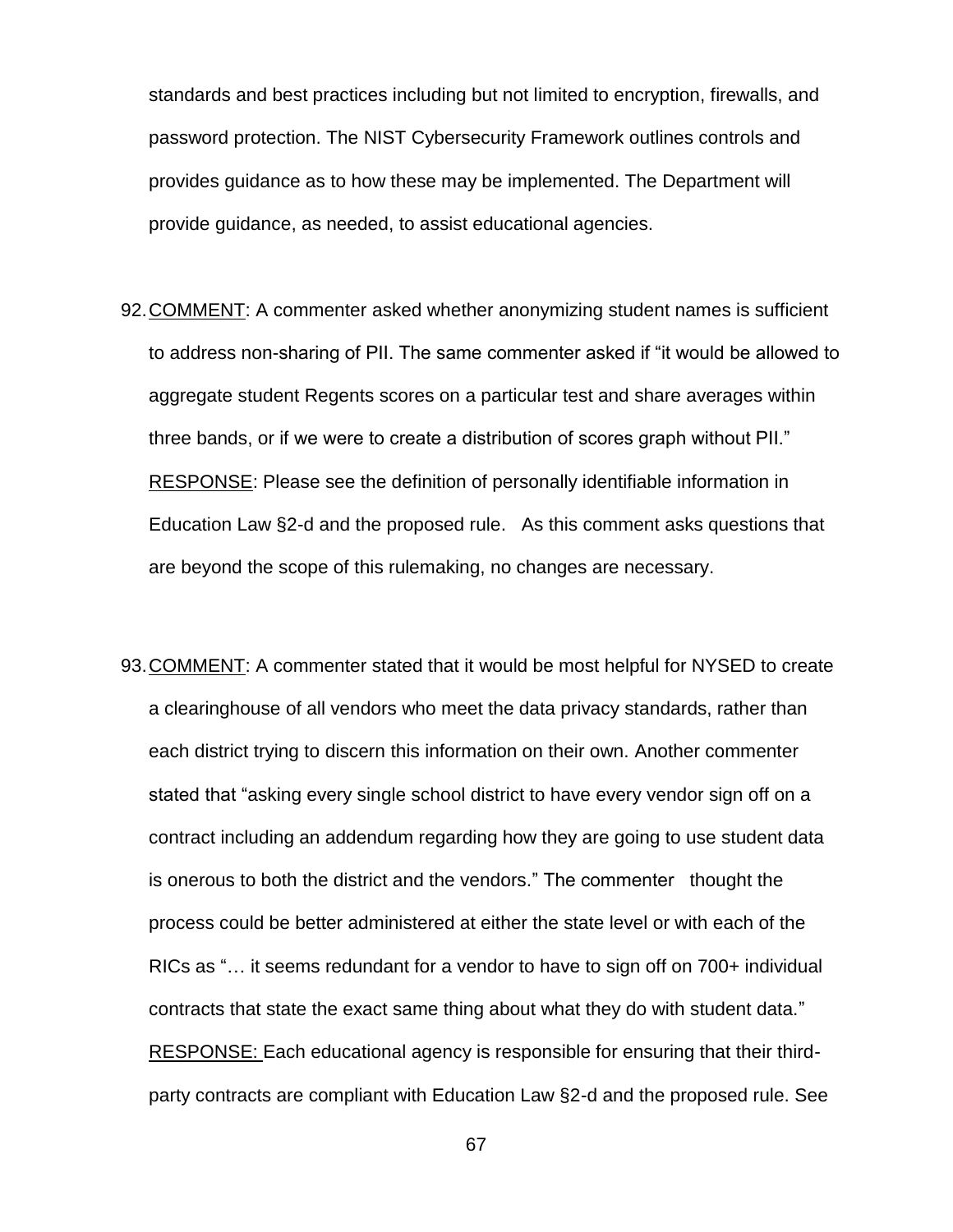response to Comment #43, which explains that the proposed rule does not prohibit school districts from seeking assistance and efficiencies through partnerships with third parties including BOCES, consistent with Education Law §1950.

94.COMMENT: A commenter stated that there was a lack of meaningful opportunities for parents and guardians to be involved in the public comment sessions held by the Department.

RESPONSE: The Department held 14 public forums across the state, which provided multiple opportunities for engagement with the public and stakeholders, and parents and guardians. These forums were held in the evenings with the goal of maximizing participation of parents and families. In addition, the Department worked with the Parent Teachers Association (PTA) to ensure the participation of parents in the forums.

- 95.COMMENT: A commenter asked whether "extensions such as Google Chrome count as separate vendors or as third-party vendors via Google?" RESPONSE: Please refer to the definition of third-party contractor in Education Law §2-d and the proposed rule.
- 96.COMMENT: A DPAC member commented about the limited number of opportunities for DPAC members to engage in further dialogue beyond the meetings where members had the opportunity to discuss their concerns with the proposed rule. The commenter also stated that the Department did not distribute the emailed comments of other members amongst all DPAC members, and that not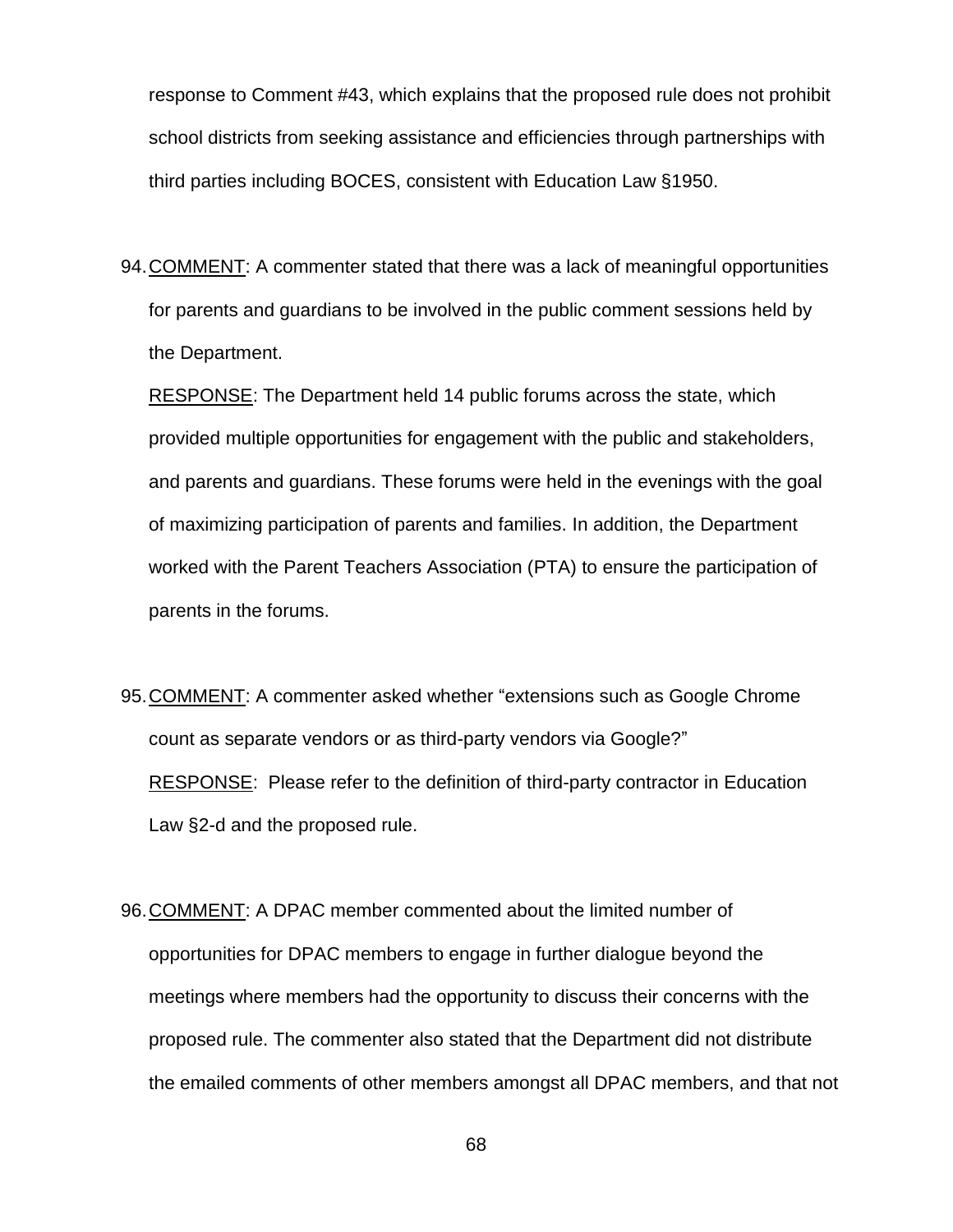all members of the DPAC participated in the sub-committee that drafted the proposed rule and believed that this resulted in the perspectives of advocates for student privacy being left out. The same commenter also expressed disappointment that discussions at a DPAC meeting focused on "the goal of ensuring a limited burden on school districts and school personnel with respect to the implementation of 2-d – rather than ensuring protection of student, and staff, Personally Identifiable Information and balancing the efforts to do so against any burdens imposed on school districts and school personnel."

RESPONSE: DPAC members were drawn from a broad selection of stakeholders to ensure input was both deep and diverse. It was inefficient to have every member participate on the drafting committee which consisted of 5 non-Department staff members. However, the input of all DPAC members was carefully considered and incorporated where possible.

97.COMMENT: A commenter asked if the dollars expended on this effort would be exempt from the Tax Cap?

RESPONSE: This comment falls outside the scope of the proposed rule.

98.COMMENT: A commenter asked if the Department had any suggestions for how to handle software orders for the 2019-20 school year, especially considering that the agency purchases multi-year licenses to take advantage of discounts and they may not know if a vendor will comply with the law's requirements.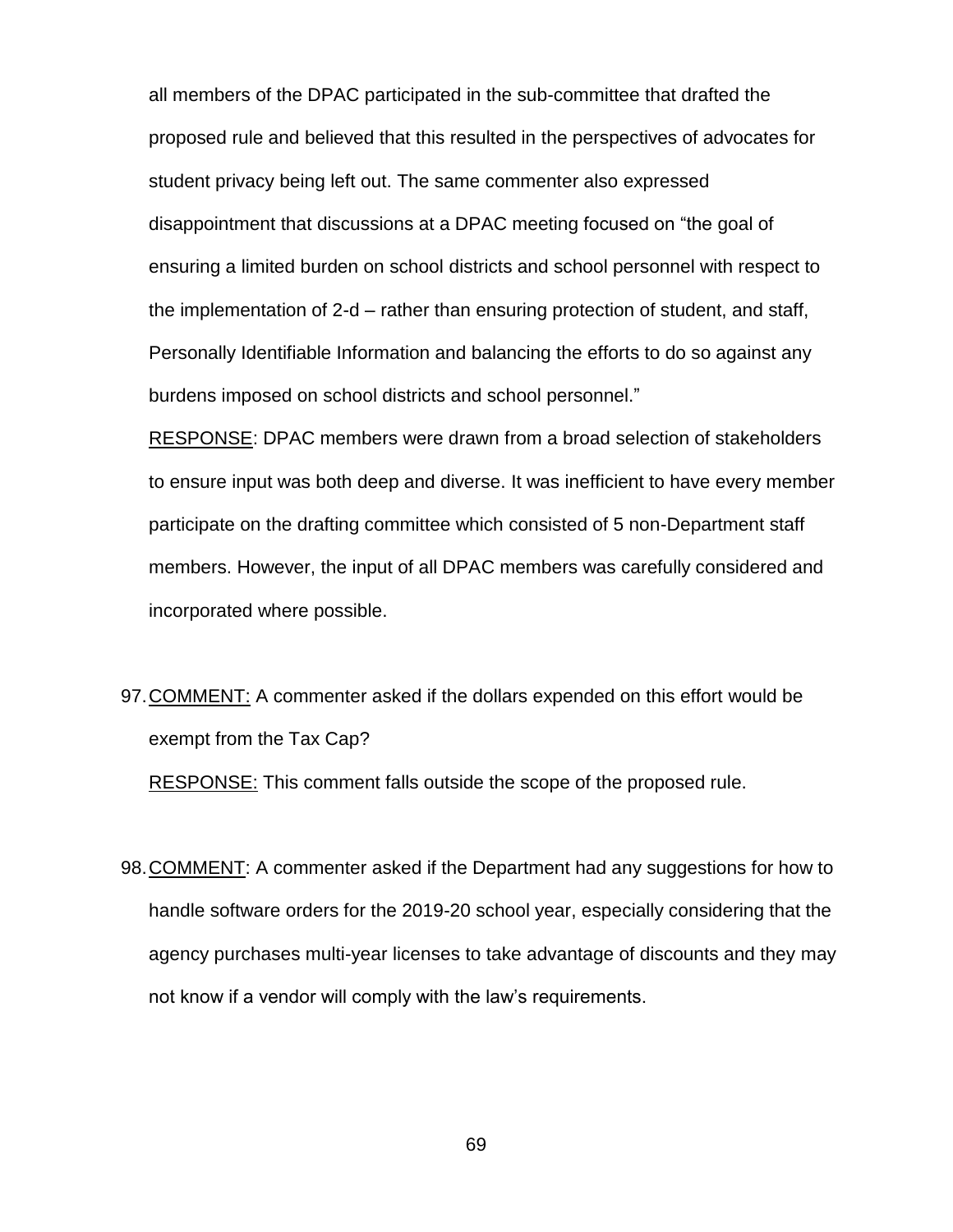RESPONSE: Each educational agency is responsible for ensuring that their thirdparty contracts are compliant with Education Law §2-d and the proposed rule. The Department will provide guidance, as needed, to assist educational agencies.

- 99.COMMENT: A commenter stated that many schools have successfully integrated GSuite for teaching and learning, which is a major investment, and asked when we will know if Google will sign the requisite documents to be in compliance. RESPONSE: Each educational agency is responsible for ensuring that their thirdparty contracts are compliant with Education Law §2-d and the proposed rule.
- 100. COMMENT: A commenter appeared to suggest that educational agencies should be permitted to accept the online terms of service of third-party contractors in lieu of a negotiated contract that complies with Education law §2-d. The comment read "It should be the expectation of the school district to read and understand the thirdparty contractor privacy disclosure balancing that with instructional implications. There should not be a need to send for example, Google, a document with this information. Can our voice be heard by a large corporation like Google? We agree with their privacy statement. Can that be enough? Publishing it on the district website is feasible, but sending the document is not for many products used. In other words, the district should be aware and have read the privacy statement for the product and agree to it, or not use it."

RESPONSE: Clickwrap agreements that include third-party contractors' terms of service and other terms and conditions are "contracts and other written